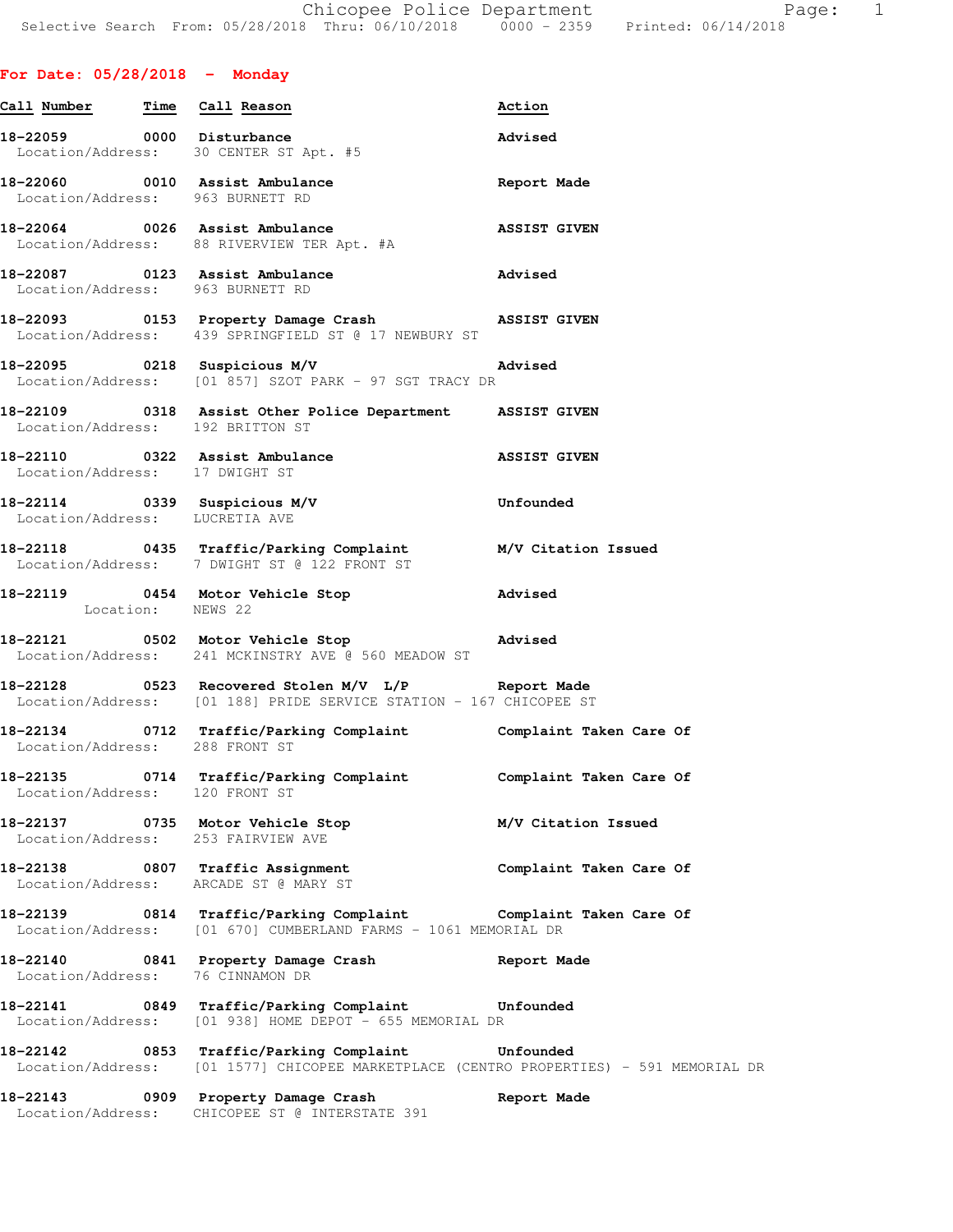|                                                                         | Chicopee Police Department<br>Selective Search From: 05/28/2018 Thru: 06/10/2018 0000 - 2359 Printed: 06/14/2018                     |                     |
|-------------------------------------------------------------------------|--------------------------------------------------------------------------------------------------------------------------------------|---------------------|
|                                                                         | 18-22144 0927 Disturbance and Advised<br>Location/Address: 77 ELM ST Apt. #2R                                                        |                     |
|                                                                         | 18-22147 1039 Disturbance<br>Report Made<br>Location/Address: [01 1190] 99 RESTAURANT & PUBS - 555 MEMORIAL DR                       |                     |
| Location/Address: 29 MEADOWLARK LN                                      | 18-22153 1112 Breaking & Entering-Report 18-22153                                                                                    |                     |
|                                                                         | 18-22152 1114 Check The Well Being Unfounded<br>Location/Address: 41 ASHGROVE ST Apt. #2FL                                           |                     |
|                                                                         | 18-22155 1121 Property Damage Crash Report Made<br>Location/Address: [01 1191] WALMART - 591 MEMORIAL DR                             |                     |
|                                                                         | 18-22157 1139 Abandoned 911 Call<br>Location/Address: 19 DWIGHT ST Apt. #3<br><b>False Alarm</b>                                     |                     |
|                                                                         | 18-22159 1221 Personal Injury Crash Movised<br>Location/Address: 74 CHESTNUT ST                                                      |                     |
| Location/Address: 60 SCHOOL ST Apt. #6                                  | 18-22161 1233 Breaking & Entering-Report Report Made                                                                                 |                     |
| Location/Address: 107 FREEDOM ST                                        | 18-22163 1256 Service of a Summons SERVED IN HAND                                                                                    |                     |
| Location/Address: 20 BALTIC AVE                                         | 18-22164 1311 Property Damage Crash Report Made                                                                                      |                     |
|                                                                         | 18-22166 1342 Public Service Complaint Taken Care Of<br>Location/Address: [01 837] LITWIN SCHOOL, SGT. ROBERT R. K-5 - 135 LITWIN LN |                     |
| Location/Address: 27 TRURO ST                                           | 18-22170 1403 Check The Well Being Marised                                                                                           |                     |
|                                                                         | 18-22171 1405 Assist Other Police Department ASSIST GIVEN<br>Location/Address: [01 1721] 830 CHICOPEE ST                             |                     |
| Location/Address: 1697 MEMORIAL DR                                      | 18-22174 1425 Property Damage Crash Report Made                                                                                      |                     |
| 18-22176 1430 Motor Vehicle Stop<br>Location/Address: 319 NEW LUDLOW RD |                                                                                                                                      | M/V Citation Issued |
|                                                                         | 18-22177 1503 Property Damage Crash Report Made<br>Location/Address: [01 938] HOME DEPOT - 655 MEMORIAL DR                           |                     |
| Location/Address: 61 DOWNEY ST                                          | 18-22179 1523 Check The Well Being                                                                                                   | Advised             |
| Location/Address: 393 IRENE ST                                          | 18-22180 1546 Abandoned/Found Property Advised                                                                                       |                     |
| Location/Address: 22 NORTHERN DR                                        | 18-22181 1611 Check The Well Being 38SIST GIVEN                                                                                      |                     |
| 18-22183 1636 Suspicious Person<br>Location/Address: 75 SPRINGFIELD ST  |                                                                                                                                      | Unfounded           |
|                                                                         | 18-22185 1651 Disabled Motor Vehicle<br>Location/Address: 754 GRANBY RD @ 10 POND ST                                                 | Advised             |
| Location/Address: 97 HOMER AVE                                          | 18-22186 1721 Malicious Damage-Past Report Made                                                                                      |                     |
| 18-22187                                                                | 1725 Traffic/Parking Complaint Unfounded<br>Location/Address: [01 78] CHICOPEE SELF STORAGE - 657 MEADOW ST                          |                     |

**18-22191 1749 Property Damage Crash No Report Necessary**  Location/Address: [01 938] HOME DEPOT - 655 MEMORIAL DR

 $Page: 2$ <br> $(14/2018)$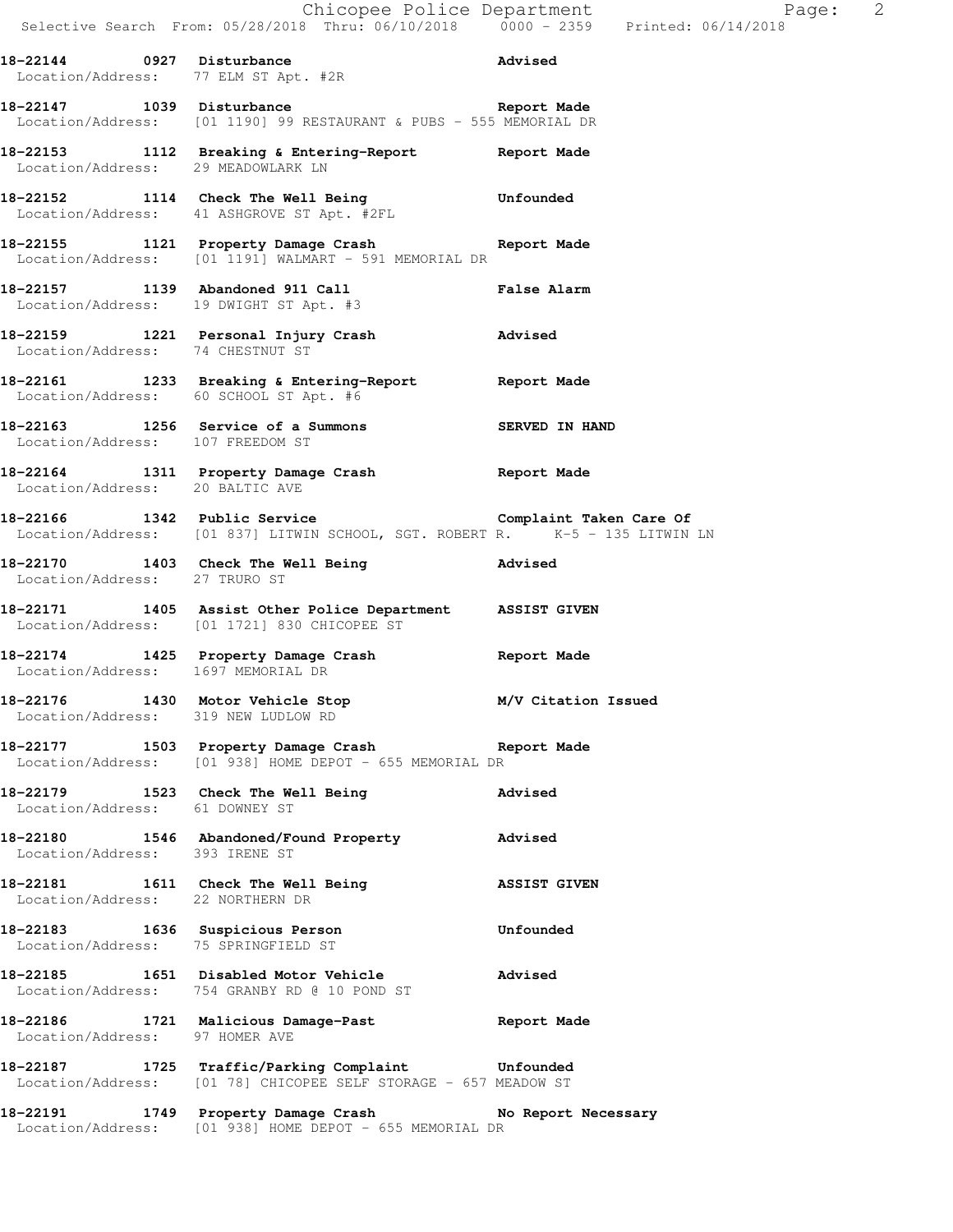|                                                                | 18-22195 1818 Public Service<br>Location/Address: 360 MEADOW ST Apt. #C                                                   | Advised                 |
|----------------------------------------------------------------|---------------------------------------------------------------------------------------------------------------------------|-------------------------|
|                                                                | 18-22196 1821 Custody/Probate <b>Advised</b><br>Location/Address: 47 IRENE ST Apt. #2FL                                   |                         |
| 18-22197 1847 Shoplifter                                       | Location/Address: [01 1191] WALMART - 591 MEMORIAL DR                                                                     | Complaint Taken Care Of |
|                                                                | 18-22198 1901 Loud Music<br>Location/Address: 55 EMPIRE ST Apt. #74                                                       | Advised                 |
|                                                                | 18-22199 1916 51a Check Child's Welfare Advised<br>Location/Address: 34 SHERIDAN ST Apt. #1FL                             |                         |
| Location/Address: 64 AUBURN ST                                 | 18-22200 1923 Assist Ambulance                                                                                            | <b>ASSIST GIVEN</b>     |
|                                                                | 18-22201 1924 Check The Well Being Tunfounded<br>Location/Address: [01 1519] MONTCALM HEIGHTS - 419 MONTCALM ST Apt. #301 |                         |
| 18-22202 1926 Loud Music                                       | Location/Address: LUCRETIA AVE                                                                                            | Advised                 |
| Location/Address: 15 HAMPSHIRE ST                              | 18-22203 1927 Property Damage Crash Movised                                                                               |                         |
|                                                                | 18-22204 1927 Assist Ambulance <b>18 Assisted</b> other Agency<br>Location/Address: 118 BLANCHWOOD AVE                    |                         |
|                                                                | 18-22205 1945 Motor Vehicle Stop 30 Movised<br>Location/Address: DAVITT BRDG - SPRINGFIELD ST                             |                         |
| Location/Address: 63 PERVIER AVE                               | 18-22206 1946 Suspicious M/V<br>Location/Address: 63 PERVIER AVE                                                          | Unable to Locate        |
|                                                                | 18-22207 1947 Larceny Complaint Past Movised Advised<br>Location/Address: [01 1191] WALMART - 591 MEMORIAL DR             |                         |
|                                                                | 18-22208 1954 Disabled Motor Vehicle Complaint Taken Care Of<br>Location/Address: 26 CHICOPEE ST @ 43 GRANBY RD           |                         |
| Location/Address: 74 GLENDALE ST                               | 18-22209 2013 Public Service ASSIST GIVEN                                                                                 |                         |
| Location/Address: 493 MCKINSTRY AVE                            | 18-22210 2017 Motor Vehicle Stop<br><b>Advised</b>                                                                        |                         |
| Location/Address: 405 SPRINGFIELD ST                           | 18-22212 2025 Traffic/Parking Complaint No Report Necessary                                                               |                         |
| 18-22213 2039 Custody/Probate<br>Location/Address: 47 IRENE ST |                                                                                                                           | Advised                 |
| 18-22214 2056 Loud Music<br>Location/Address: 59 SHAW PARK AVE |                                                                                                                           | Complaint Taken Care Of |
|                                                                | 18-22215 2111 Harassing Phone Calls 30 Advised<br>Location/Address: [01 39] MAC ARTHUR TERRACE APARTMENTS - 70 BROADWAY   |                         |
| Location/Address: 391 - CHICOPEE ST                            | 18-22216 2120 Motor Vehicle Stop                                                                                          | M/V Citation Issued     |
| 18-22217 2126 Suspicious M/V                                   | Location/Address: BY THE ON-RAMP - CHICOPEE ST                                                                            | Advised                 |
| Location/Address: 225 EAST MAIN ST                             | 18-22220 2146 Personal Injury Crash Neport Made                                                                           |                         |
|                                                                |                                                                                                                           |                         |

**18-22221 2213 Drug Overdose Report Made**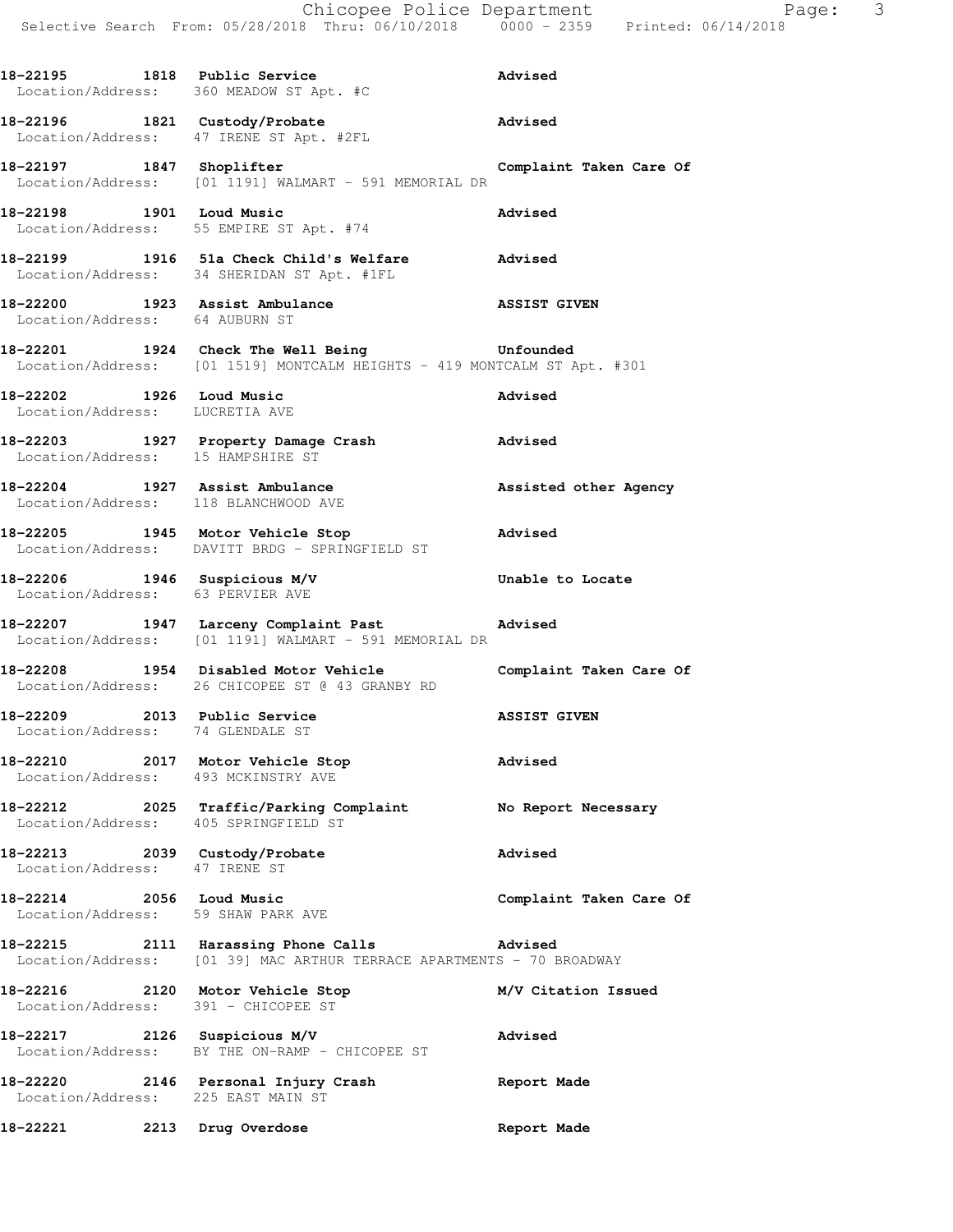|                                     | E Chicopee Police Department<br>Selective Search From: 05/28/2018 Thru: 06/10/2018 0000 - 2359 Printed: 06/14/2018                                         | Page: 4                 |
|-------------------------------------|------------------------------------------------------------------------------------------------------------------------------------------------------------|-------------------------|
|                                     | Location/Address: 59 COLONIAL CIR Apt. #A                                                                                                                  |                         |
| Location/Address: 81 PONDVIEW DR    | 18-22223 2320 Suspicious Person 5 Unable to Locate                                                                                                         |                         |
|                                     | 18-22225 2354 Disturbance and Report Made<br>Location/Address: [01 1091] APARTMENT BUILDING MANAGER - 818 CHICOPEE ST Apt. #9                              |                         |
| For Date: $05/29/2018$ - Tuesday    |                                                                                                                                                            |                         |
| Location/Address: 103 FAIRWAY DR    | 18-22228 0011 Animal Complaint                                                                                                                             | Unfounded               |
|                                     | 18-22230 0025 Assist Ambulance<br>Location/Address: 368 MEADOW ST Apt. #C                                                                                  | <b>ASSIST GIVEN</b>     |
|                                     | 18-22239 0106 Assist Ambulance<br>Location/Address: 60 SCHOOL ST Apt. #1                                                                                   | <b>ASSIST GIVEN</b>     |
|                                     | 18-22254 0207 Public Service<br>Location/Address: 204 EXCHANGE ST Apt. #F                                                                                  | Complaint Taken Care Of |
|                                     | 18-22267 0300 Neighbor/Landlord Dispute Complaint Taken Care Of<br>Location/Address: [01 1103] KIDA APARTMENTS CHICOPEE HOUSING - 48 RIVERVIEW TER Apt. #B |                         |
|                                     | 18-22266 0301 Motor Vehicle Stop M/V Citation Issued<br>Location/Address: 300 PROSPECT ST @ 203 BUCKLEY BLVD                                               |                         |
|                                     | 18-22272 0318 Suspicious M/V 18-22272<br>Location/Address: [01 1283] CUSTOM CUTS - 726 CHICOPEE ST                                                         |                         |
|                                     | 18-22273 0329 Disturbance<br>Location/Address: FIFTIES DINER - 363 BURNETT RD                                                                              | Report Made             |
|                                     | 18-22277 0350 Suspicious Person Confounded<br>Location/Address: [01 163] RUMBLESEAT LOUNGE - 482 SPRINGFIELD ST                                            |                         |
| Location/Address: 40 SUNNYMEADE AVE | 18-22281 0411 Drug Overdose                                                                                                                                | Report Made             |
| Location/Address: 29 CIRCLE DR      | 18-22284 0442 Assist Ambulance ASSIST GIVEN                                                                                                                |                         |
| Location/Address: 55 EMPIRE ST      | 18-22290 0531 Public Service                                                                                                                               | Complaint Taken Care Of |
|                                     | 18-22294 0612 Service of a Summons<br>Location/Address: 828 CHICOPEE ST Apt. #7                                                                            | <b>NOT SERVED</b>       |
|                                     | 18-22295 0626 Service of a Summons<br>Location/Address: 351 SPRINGFIELD ST Apt. #2                                                                         | <b>NOT SERVED</b>       |
| Location/Address: CHICOPEE ST       | 18-22296 0626 Traffic Assignment                                                                                                                           | Complaint Taken Care Of |
| Location/Address: NEW LUDLOW RD     | 18-22297 0631 Motor Vehicle Stop M/V Citation Issued                                                                                                       |                         |
|                                     | 18-22298 0631 Traffic Assignment No Report Necessary<br>Location/Address: [01 1] MCCELLENDS GARDENS - 123 ACADEMY ST                                       |                         |
|                                     | 18-22299 0632 Personal Injury Crash 18-22299 Neport Made<br>Location/Address: [01 647] BURGER KING - 1284 MEMORIAL DR                                      |                         |
| Location/Address: STONINA DR        | 18-22301 0637 Traffic Assignment Complaint Taken Care Of                                                                                                   |                         |
| Location/Address: 228 FAIRVIEW AVE  | 18-22303 0645 Motor Vehicle Stop M/V Citation Issued                                                                                                       |                         |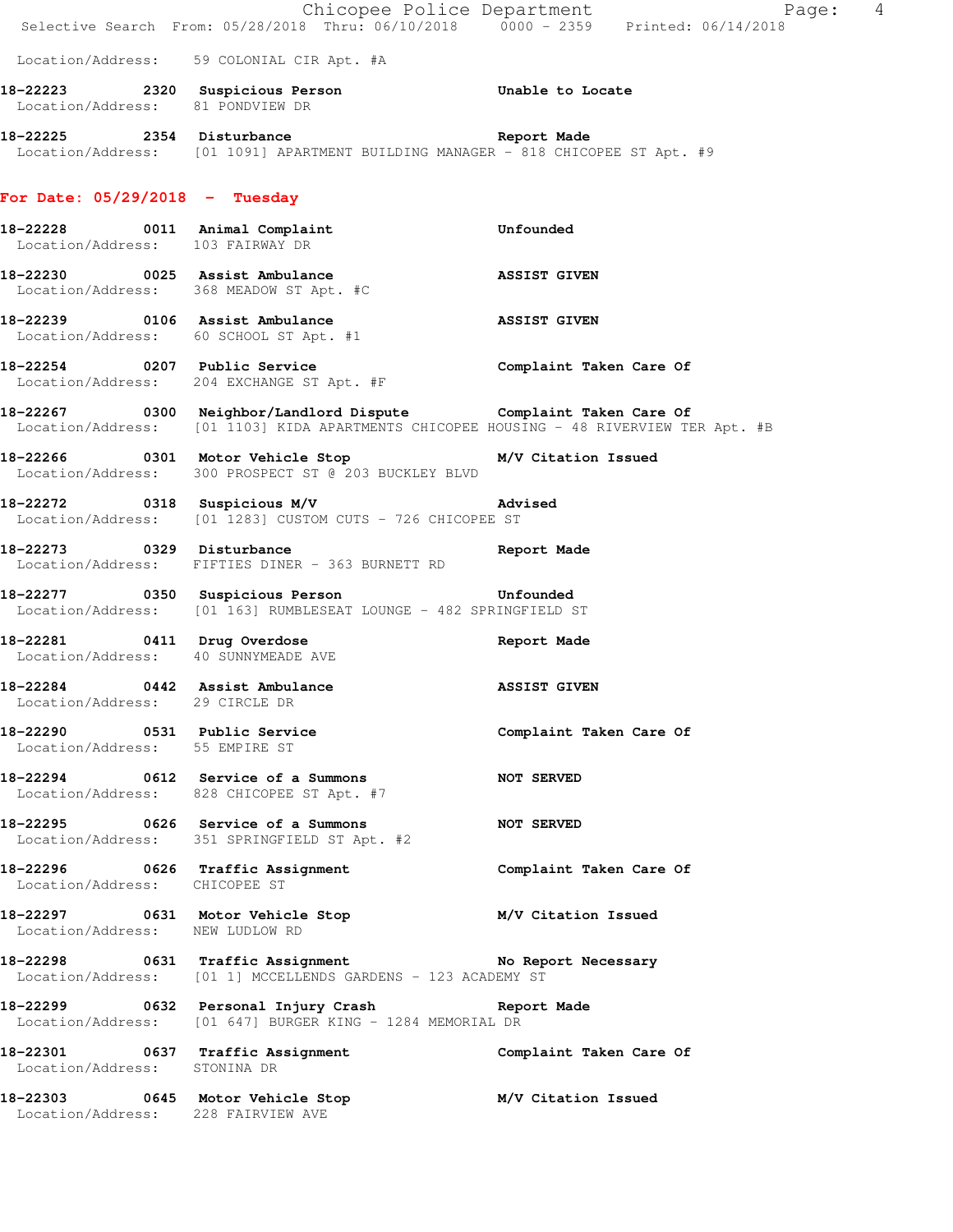**18-22304 0647 Service of a Summons Unable to Locate**  Location/Address: 36 SHERIDAN ST

**18-22305 0654 Motor Vehicle Stop Advised**  Location/Address: [01 834] BOWE SCHOOL, PATRICK E. K-5 - 115 HAMPDEN ST

**18-22306 0658 Traffic Assignment Complaint Taken Care Of**  Location/Address: HAMPDEN ST

**18-22307 0701 Motor Vehicle Stop M/V Citation Issued**  Location/Address: [01 1243] ST. PAT'S CEMETERY - 155 FULLER RD

**18-22309 0704 Motor Vehicle Stop M/V Citation Issued**  Location/Address: [01 834] BOWE SCHOOL, PATRICK E. K-5 - 115 HAMPDEN ST

**18-22310 0707 Assist Ambulance ASSIST GIVEN**  Location/Address: THEROUX CT BUILDING #2 Apt. #9A

**18-22311 0712 Motor Vehicle Stop M/V Citation Issued**  Location/Address: [01 1639] SALTER COLLEGE - 645 SHAWINIGAN DR

18-22312 0717 Public Service **Complaint Taken Care Of** Location/Address: [01 825] CHICOPEE DISTRICT COURT - 30 CHURCH ST

**18-22313 0717 Missing Person Officer Canceled**  Location/Address: 57 CLARENDON AVE

**18-22314 0723 Public Service No Report Necessary**  Location/Address: 20 HIGH ST

**18-22317 0815 Malicious Damage-Past Report Made**  Location/Address: 75 WEST ST

**18-22316 0816 Traffic/Parking Complaint Complaint Taken Care Of**  Location/Address: [01 670] CUMBERLAND FARMS - 1061 MEMORIAL DR

**18-22318 0820 Traffic/Parking Complaint Complaint Taken Care Of**  Location/Address: [01 61] ST JOAN/ ST GEORGE SCHOOL - 587 GRATTAN ST

**18-22319 0827 Traffic/Parking Complaint Advised**  Location/Address: [01 836] LAMBERT - LAVOIE SCHOOL K-5 - 99 KENDALL ST

**18-22320 0837 Motor Vehicle Stop M/V Citation Issued**  Location/Address: 341 SHERIDAN ST @ 65 FULLER RD

**18-22323 0848 Traffic Assignment M/V Citation Issued**  Location/Address: 207 HAMPDEN ST

**18-22324 0858 Breaking & Entering in progres Arrest**  Location/Address: 27 BEMIS AVE

18-22325 0903 Check The Well Being **Appears Secure After Che** Location/Address: 325 CHICOPEE ST @ 7 ELMER DR

**18-22326 0933 Breaking & Entering-Report Report Made**  Location/Address: 460 FULLER RD

**18-22327 0936 Traffic/Parking Complaint Arrest**  Location/Address: 23 CHAPMAN ST

**18-22328 0954 Traffic Assignment Complaint Taken Care Of**  Location/Address: 105 ST JAMES AVE

**18-22329 1002 Malicious Damage-Past Report Made**  Location/Address: [01 1147] MUNICH HAUS - 13 CENTER ST

**18-22330 1008 Neighbor/Landlord Dispute Advised**  Location/Address: [01 1103] KIDA APARTMENTS CHICOPEE HOUSING - 48 RIVERVIEW TER

**18-22331 1020 Traffic/Parking Complaint Complaint Taken Care Of**  Location/Address: 85 ROOSEVELT AVE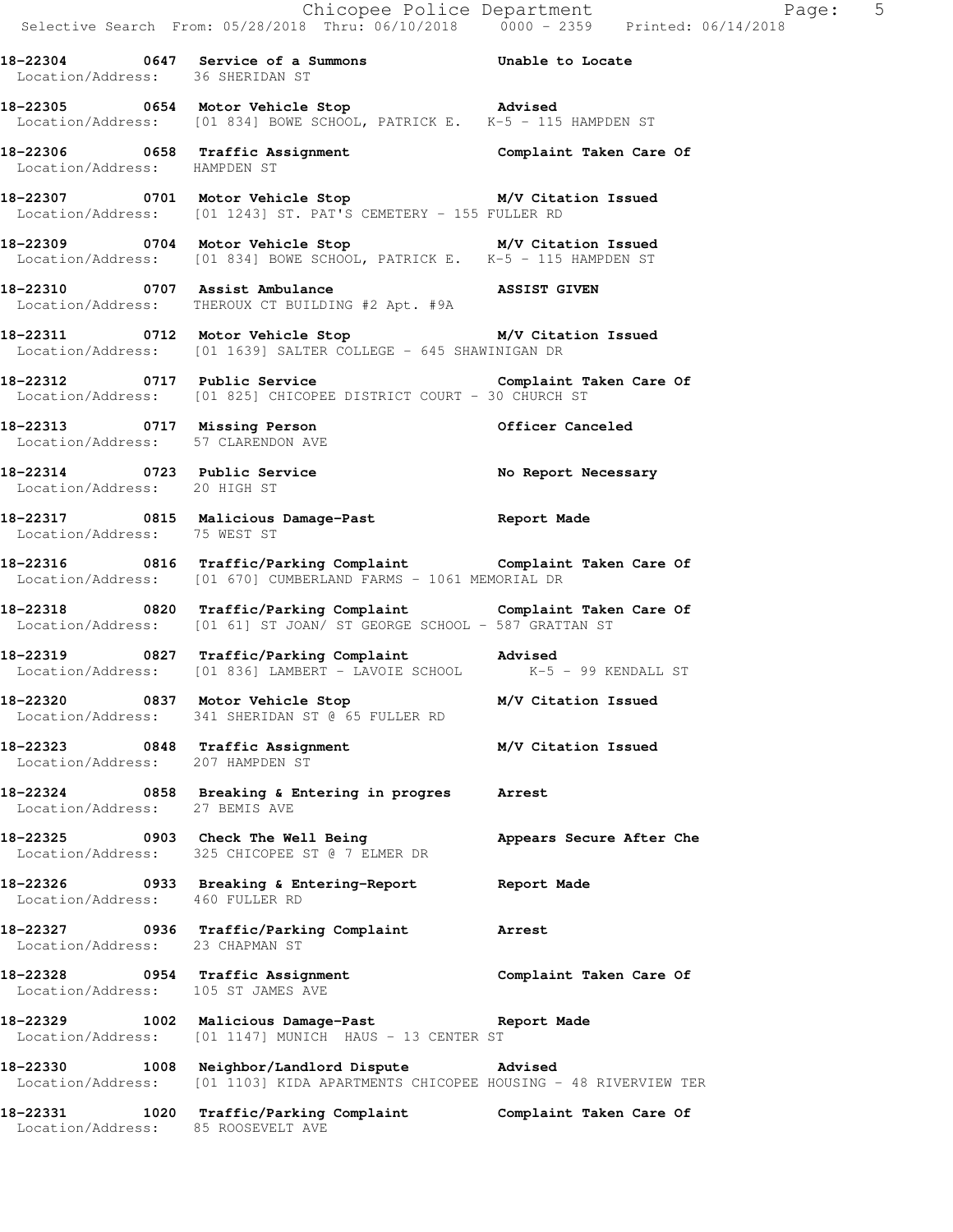|                                 | Selective Search From: 05/28/2018 Thru: 06/10/2018 0000 - 2359 Printed: 06/14/2018                                                                         |         |
|---------------------------------|------------------------------------------------------------------------------------------------------------------------------------------------------------|---------|
|                                 | 18-22333 1059 Traffic/Parking Complaint Appears Secure After Che<br>Location/Address: [01 1890] DOLLAR PLUS HOME DECOR - 187 EXCHANGE ST                   |         |
| Location/Address: 69 BONNER ST  | 18-22334 1107 Keep The Peace-Others 2011 Advised                                                                                                           |         |
|                                 | 18-22335 1117 Disturbance<br>Location/Address: 309 NEW LUDLOW RD Unable to Locate                                                                          |         |
|                                 | 18-22336 1133 Neighbor/Landlord Dispute Complaint Taken Care Of<br>Location/Address: [01 1103] KIDA APARTMENTS CHICOPEE HOUSING - 48 RIVERVIEW TER Apt. #B |         |
|                                 | 18-22337 1135 Identity Fraud/Theft Report Made<br>Tocation/Address: 10 HONEYSUCKLE DR<br>Location/Address: 10 HONEYSUCKLE DR                               |         |
|                                 | 18-22341 1213 Public Service 18 ASSIST GIVEN<br>Location/Address: [01 330] PENSKE TRUCK LEASING - 30 FULLER RD                                             |         |
|                                 | 18-22343 1219 Transport Service <b>18-22343</b> 1219 Transport Service<br>Location/Address: [01 825] CHICOPEE DISTRICT COURT - 30 CHURCH ST                |         |
|                                 | 18-22347 1319 MAIL RUN Complaint Taken Care Of Location/Address: [01 368] CITY HALL ANNEX - 274 FRONT ST                                                   |         |
|                                 | 18-22349 1339 Keep The Peace-Others Complaint Taken Care Of Location/Address: 69 BONNER ST                                                                 |         |
|                                 | 18-22350 1339 Suspicious M/V Complaint Taken Care Of Location/Address: WATSON ST                                                                           |         |
| Location/Address: 620 MEADOW ST | 18-22352 1346 Suspicious Person Consumer Unable to Locate                                                                                                  |         |
|                                 | 18-22353 1410 Traffic Assignment<br>Location/Address: [01 839] STEFANIK SCHOOL, GENERAL. JOHN J. K-5 - 720 MEADOW ST                                       |         |
|                                 | 18-22355 1410 Traffic/Parking Complaint Complaint Taken Care Of<br>Location/Address: [01 843] CHICOPEE COMP HIGH SCHOOL - ROLF AVE                         |         |
|                                 | 18-22356 1417 Traffic/Parking Complaint Complaint Taken Care Of<br>Location/Address: [01 837] LITWIN SCHOOL, SGT. ROBERT R. K-5 - 135 LITWIN LN            |         |
|                                 | 18-22357 1425 Property Damage Crash Report Made<br>Location/Address: [01 1191] WALMART - 591 MEMORIAL DR                                                   |         |
|                                 | 18-22359 1426 Assault & Battery Complaint Report Made<br>Location/Address: [01 2016] WESTOVER JOB CORP CENTER - 103 JOHNSON RD                             |         |
|                                 | 18-22358 1427 Motor Vehicle Stop<br>Location/Address: ABBEY MEMORIAL DR                                                                                    | Advised |
|                                 | 18-22360 1432 Service of a Summons NOT SERVED<br>Location/Address: 351 SPRINGFIELD ST Apt. #2                                                              |         |
|                                 | 18-22361 1449 Traffic/Parking Complaint Appears Secure After Che<br>Location/Address: [01 307] CHICOPEE CONVENIENCE MART - 201 EXCHANGE ST                 |         |
|                                 | 18-22362 1450 Warrant Service Manusculphable to Locate Location/Address: 21 PENDLETON AVE                                                                  |         |
|                                 | 18-22363 1502 Property Damage Crash Report Made<br>Location/Address: FULLER RD @ VETERANS AMERICAN LEGION BRDG                                             |         |
|                                 | 18-22364 1518 Property Damage Crash Report Made<br>Location/Address: 3 MONTGOMERY ST @ 120 MEMORIAL DR                                                     |         |
|                                 | 18-22365 1531 Personal Injury Crash Report Made<br>Location/Address: 171 EAST ST @ 15 HILTON ST                                                            |         |
|                                 | 18-22366 1535 Property Damage Crash Report Made                                                                                                            |         |

Chicopee Police Department The Page: 6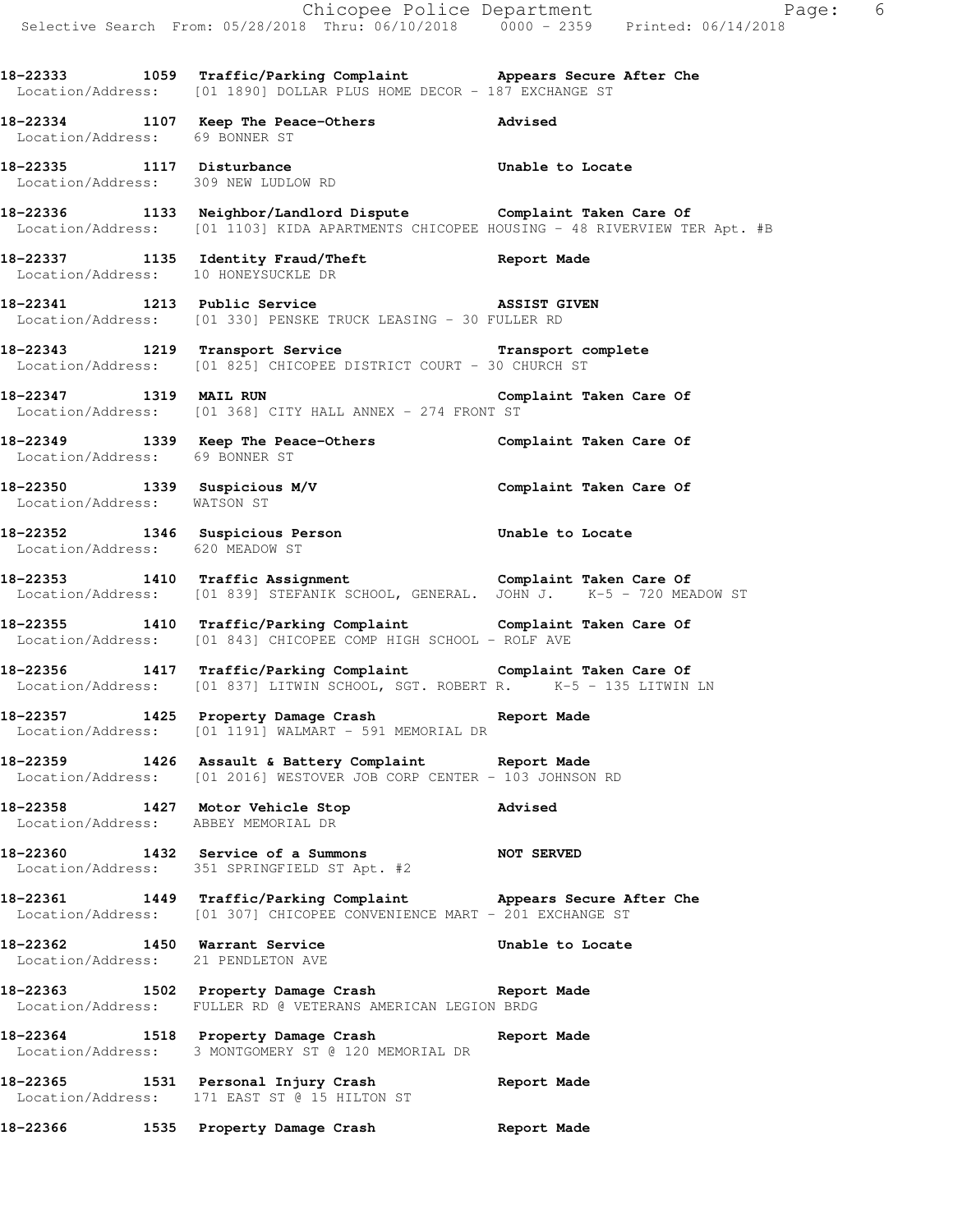|                                                                  |                                                                                                                                          | Chicopee Police Department<br>Selective Search From: 05/28/2018 Thru: 06/10/2018 0000 - 2359 Printed: 06/14/2018 |  |
|------------------------------------------------------------------|------------------------------------------------------------------------------------------------------------------------------------------|------------------------------------------------------------------------------------------------------------------|--|
| Location/Address: 565 LAFLEUR DR                                 |                                                                                                                                          |                                                                                                                  |  |
|                                                                  | 18-22367 1557 Check The Well Being Chable to Locate<br>Location/Address: [01 825] CHICOPEE DISTRICT COURT - 30 CHURCH ST                 |                                                                                                                  |  |
|                                                                  | 18-22368 1603 Traffic/Parking Complaint Advised<br>Location/Address: [01 1065] CHICOPEE HIGH SCHOOL - 820 FRONT ST                       |                                                                                                                  |  |
| Location/Address: 169 JACOB ST                                   | 18-22369 1610 Stolen M/V L/P Report Advised                                                                                              |                                                                                                                  |  |
|                                                                  | 18-22370 1614 Check The Well Being No Report Necessary<br>Location/Address: [01 849] RIVERS PARK - 19 ALDEN ST                           |                                                                                                                  |  |
|                                                                  | 18-22371 1621 Check The Well Being 3SSIST GIVEN<br>Location/Address: 36 ARTISAN ST Apt. #3L                                              |                                                                                                                  |  |
|                                                                  | 18-22372 1621 Car Wash 160 ASSIST GIVEN<br>Location/Address: [01 448] SOFT TOUCH AUTO WASH - 1469 GRANBY RD                              |                                                                                                                  |  |
| Location/Address: 188 CHICOPEE ST                                | 18-22373 1655 Motor Vehicle Stop                                                                                                         | Advised                                                                                                          |  |
|                                                                  | 18-22374 1658 Motor Vehicle Stop Officer Canceled Location/Address: 188 CHICOPEE ST                                                      |                                                                                                                  |  |
| Location/Address: 58 KEDDY BLVD                                  | 18-22375 1706 Property Damage Crash Report Made                                                                                          |                                                                                                                  |  |
| Location/Address: CENTER ST                                      | 18-22376 1709 Disabled Motor Vehicle Complaint Taken Care Of                                                                             |                                                                                                                  |  |
| Location/Address: 29 PADEREWSKI ST                               | 18-22377 1709 Animal Complaint Computer Unable to Locate                                                                                 |                                                                                                                  |  |
|                                                                  | 18-22379 1725 Property Damage Crash Report Made<br>Location/Address: EXIT 2 OFF 391 - CENTER ST                                          |                                                                                                                  |  |
|                                                                  | 18-22378 1726 Motor Vehicle Stop Criminal Complaint Reque<br>Location/Address: [01 334] CHICOPEE MOOSE FAMILY CENTER - 244 FULLER RD     |                                                                                                                  |  |
|                                                                  | 18-22381 1732 Disabled Motor Vehicle<br>Location/Address: NORTHBOUND, LEFT TURN LANE GOING TO MASS PIKE - MEMORIAL DR                    | Officer Canceled                                                                                                 |  |
| 18-22383 1748 Assist Ambulance<br>Location/Address: 12 FISHER ST |                                                                                                                                          | <b>ASSIST GIVEN</b>                                                                                              |  |
|                                                                  | 18-22384 1753 Motor Vehicle Stop Movised<br>Location/Address: [01 1950] ENTERPRISE RENT A CAR - 70 FULLER RD                             |                                                                                                                  |  |
|                                                                  | 18-22385 1757 Assist Ambulance ASSIST GIVEN<br>Location/Address: [01 242] BIRCH PARK PLACE APARTMENTS CHICOPEE HOUSING - 630 CHICOPEE ST |                                                                                                                  |  |
|                                                                  | 18-22386 1810 Assist Ambulance<br>Location/Address: 1318 MEMORIAL DR Apt. #1A                                                            | <b>ASSIST GIVEN</b>                                                                                              |  |
| Location/Address: 20 SUNNYSIDE ST                                | 18-22388 1816 Check The Well Being Gunfounded                                                                                            |                                                                                                                  |  |
|                                                                  | 18-22391 1830 Shoplifter<br>Location/Address: [01 919] BIG Y WORLD CLASS MARKETS - 650 MEMORIAL DR                                       | Report Made                                                                                                      |  |
|                                                                  | 18-22392 1841 Neighbor/Landlord Dispute Advised<br>Location/Address: 16 AMERICA ST Apt. #6                                               |                                                                                                                  |  |
| 18-22393 1847 Assist Fire<br>Location/Address: 359 HAMPDEN ST    |                                                                                                                                          | <b>ASSIST GIVEN</b>                                                                                              |  |
| Location/Address: 10 CRESCENT DR                                 | 18-22394 1850 Larceny Complaint Past                                                                                                     | No Report Necessary                                                                                              |  |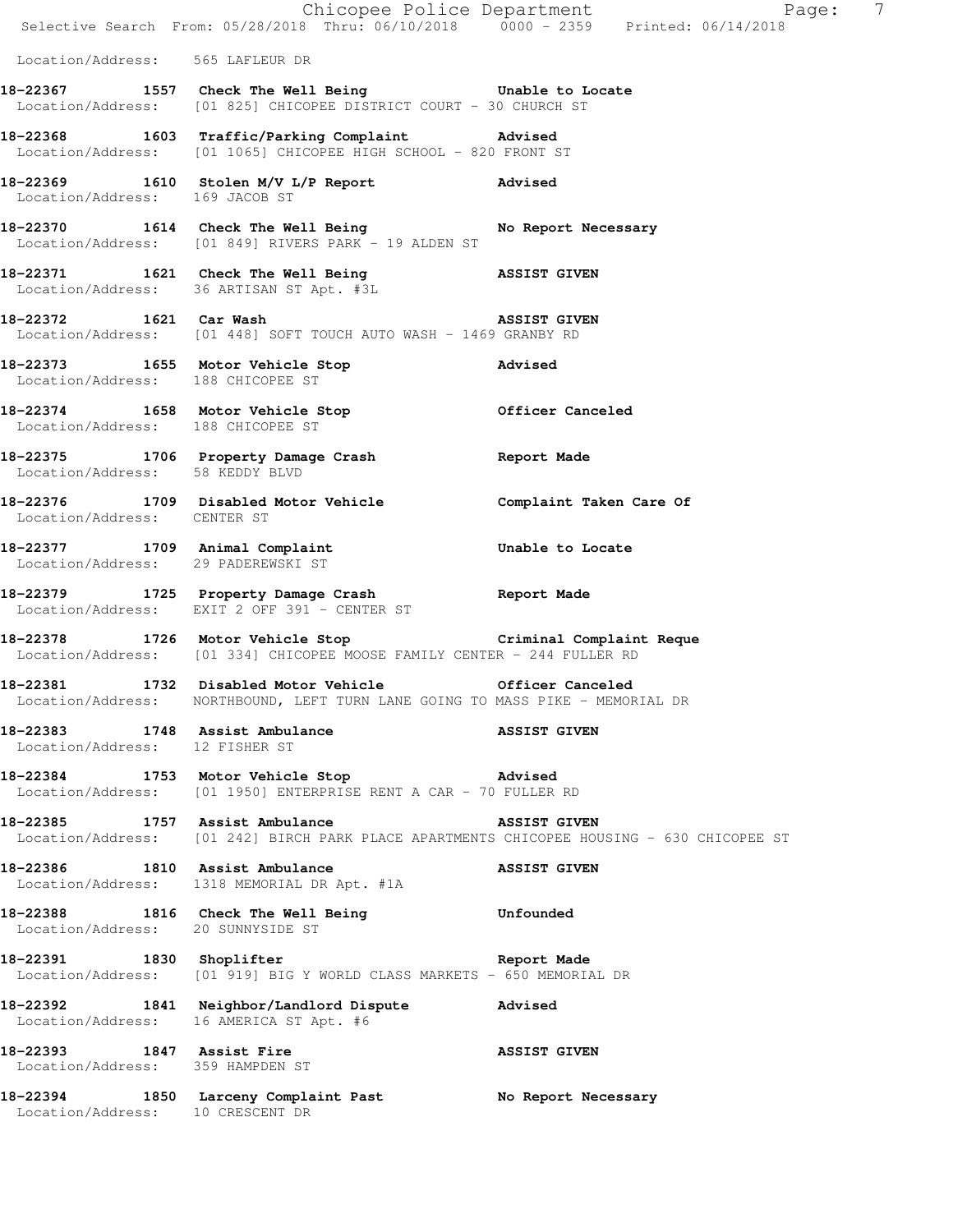|                                                                    | E Chicopee Police Department<br>Selective Search From: 05/28/2018 Thru: 06/10/2018 0000 - 2359 Printed: 06/14/2018                                  | Page: 8             |  |
|--------------------------------------------------------------------|-----------------------------------------------------------------------------------------------------------------------------------------------------|---------------------|--|
|                                                                    | 18-22396 1904 Drug/Narcotic Activity Complaint Taken Care Of Location/Address: [01 2016] WESTOVER JOB CORP CENTER - 103 JOHNSON RD                  |                     |  |
| Location/Address: 81 MEADOW ST                                     | 18-22397 1932 Traffic/Parking Complaint Complaint Taken Care Of                                                                                     |                     |  |
| Location/Address: 248 GRATTAN ST                                   | 18-22398 1937 Assist Ambulance                                                                                                                      | <b>ASSIST GIVEN</b> |  |
|                                                                    | 18-22399 1943 Disturbance<br>Location/Address: 231 GRATTAN ST                                                                                       | Unable to Locate    |  |
| 18-22401 2003 Public Service<br>Location/Address: N CHICOPEE ST    |                                                                                                                                                     | No Report Necessary |  |
| 18-22402 2008 Disturbance                                          | Location/Address: [01 849] RIVERS PARK - 19 ALDEN ST                                                                                                | Unable to Locate    |  |
| Location/Address: 121 MEADOW ST                                    | 18-22405 2016 Breaking & Entering in progres Appears Secure After Che                                                                               |                     |  |
|                                                                    | 18-22406 2020 Disturbance Complaint Taken Care Of<br>Location/Address: [01 328] SAMS CONVENIENCE STORE - 147 BROADWAY                               |                     |  |
|                                                                    | 18-22408 2036 Malicious Damage-Past Criminal Complaint Reque<br>Location/Address: 53 NEW LUDLOW RD @ 2021 MEMORIAL DR                               |                     |  |
| Location/Address: 45 NARRAGANSETT BLVD                             | 18-22409 2117 THREATS MADE                                                                                                                          | Report Made         |  |
| Location/Address: 90 GOODHUE AVE                                   | 18-22411 2123 Missing Person                                                                                                                        | Report Made         |  |
|                                                                    | 18-22412 2123 Check The Well Being 61 Officer Canceled<br>Location/Address: 1302 MEMORIAL DR Apt. #4D                                               |                     |  |
| 18-22413 2140 Animal Complaint<br>Location/Address: 103 FAIRWAY DR |                                                                                                                                                     | <b>Advised</b>      |  |
| Location/Address: 26 FELIX ST                                      | 18-22414 2156 Assist Fire                                                                                                                           | <b>ASSIST GIVEN</b> |  |
|                                                                    | 18-22419 2217 Assist Ambulance ASSIST GIVEN<br>Location/Address: [01 2055] DAISY VELEZ - 46 MEETINGHOUSE RD                                         |                     |  |
| 18-22421 2233 Loud Music<br>Location/Address: 56 ST JAMES AVE      |                                                                                                                                                     | Advised             |  |
|                                                                    | 18-22422 2255 51a Check Child's Welfare Report Made<br>Location/Address: [01 1658] THE APARTMENTS AT AMES PRIVILEGE - 1 SPRINGFIELD ST              |                     |  |
|                                                                    | 18-22424 2311 Assist Ambulance ASSIST GIVEN<br>Location/Address: 69 MCKINSTRY AVE Apt. #B                                                           |                     |  |
| Location/Address: 76 MARGUERITE ST                                 | 18-22426 2312 Check The Well Being Confounded                                                                                                       |                     |  |
|                                                                    | 18-22425 2313 Shoplifter 2000 Unable to Locate<br>Location/Address: [01 718] CVS 693 - 1616 MEMORIAL DR                                             |                     |  |
|                                                                    | 18-22427 2325 Disabled Motor Vehicle ASSIST GIVEN<br>Location/Address: 462 CHICOPEE ST @ 27 CLARK ST                                                |                     |  |
|                                                                    | 18-22428 2326 Traffic/Parking Complaint Complaint Taken Care Of<br>Location/Address: [01 1730] METRO SALES AND SERVICE (BERTERA) - 650C MEMORIAL DR |                     |  |
|                                                                    |                                                                                                                                                     |                     |  |

# **For Date: 05/30/2018 - Wednesday**

| 18-22429          | Assist Ambulance | <b>ASSIST GIVEN</b> |
|-------------------|------------------|---------------------|
| Location/Address: | 62 LEONA AVE     |                     |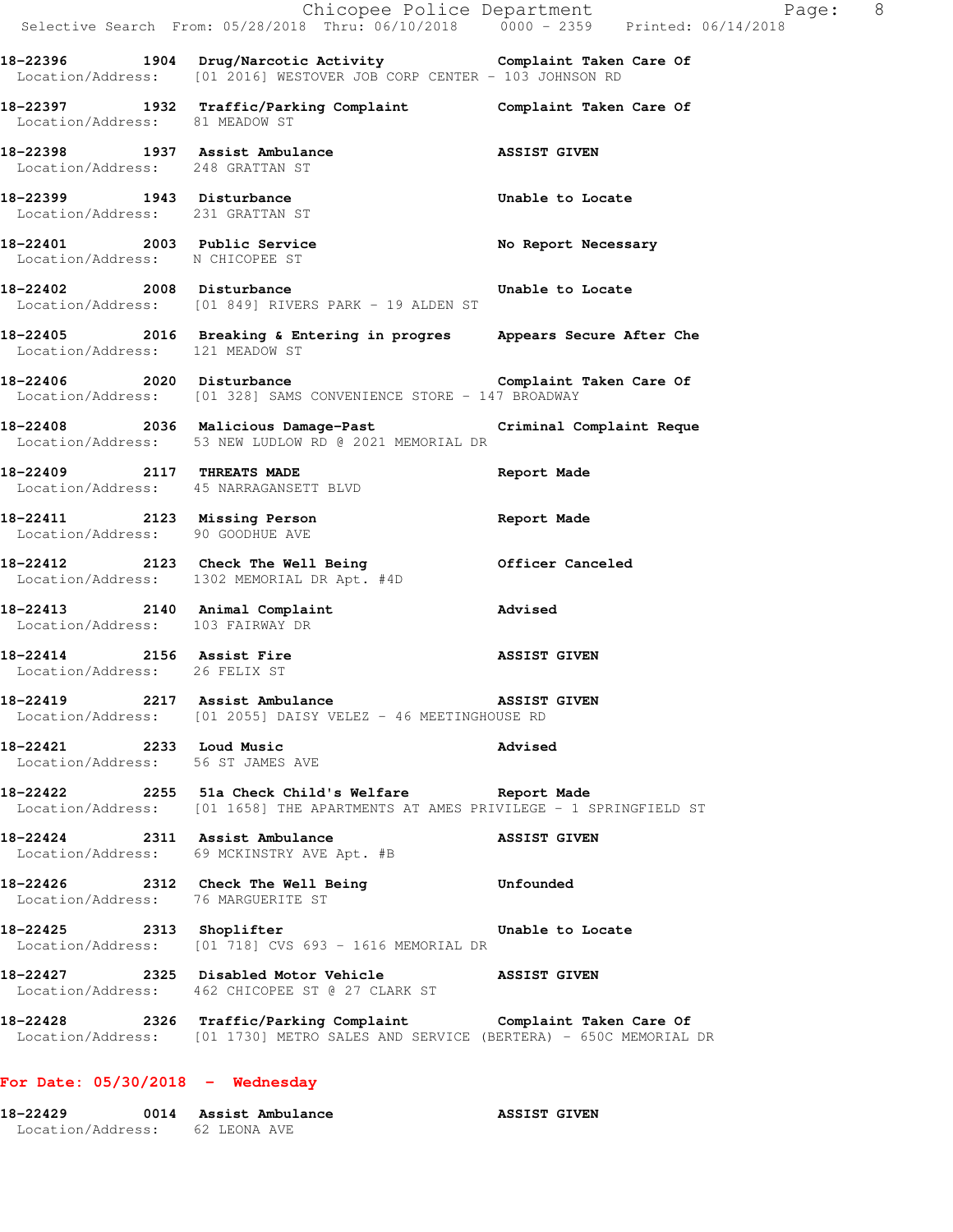**18-22453 0124 Assist Ambulance ASSIST GIVEN**  Location/Address: 2 SPRINGFIELD ST Apt. #110 **18-22454 0125 Traffic/Parking Complaint Complaint Taken Care Of**  Location/Address: NARRAGANSETT BLVD **18-22467 0222 Motor Vehicle Stop M/V Citation Issued**  Location/Address: 807 CHICOPEE ST @ 13 YVONNE ST **18-22476 0240 Suspicious M/V Advised**  Location/Address: [01 325] BOAT RAMP, MEDINA STREET - 100 MEDINA ST **18-22483 0315 Animal Complaint Complaint Taken Care Of**  Location/Address: [01 1519] MONTCALM HEIGHTS - 419 MONTCALM ST Apt. #323M **18-22484 0328 Motor Vehicle Stop M/V Citation Issued**  Location/Address: 501 GRANBY RD **18-22489 0407 Transport Service Transport complete**  Location/Address: [02] 417 LIBERTY ST **18-22491 0430 Assist Ambulance ASSIST GIVEN**  Location/Address: 42 YVONNE ST **18-22494 0454 Assist Ambulance ASSIST GIVEN**  Location/Address: 2063 MEMORIAL DR Apt. #10 **18-22498 0541 Check The Well Being ASSIST GIVEN**  Location: WILLIMANSETT BRIDGE **18-22501 0602 Public Service ASSIST GIVEN**  Location/Address: 395 BURNETT RD @ 200 NEW LOMBARD RD **18-22506 0629 Service of a Summons SERVED IN HAND**  Location/Address: 828 CHICOPEE ST Apt. #7 18-22507 **0633** Traffic Assignment **No Report Necessary**  Location/Address: [01 1] MCCELLENDS GARDENS - 123 ACADEMY ST **18-22508 0633 Service of a Summons NOT SERVED**  Location/Address: 203 HAMPDEN ST **18-22509 0636 Traffic Assignment Complaint Taken Care Of**  Location/Address: MONTGOMERY ST **18-22510 0637 Motor Vehicle Stop M/V Citation Issued**  Location/Address: 335 NEW LUDLOW RD **18-22511 0637 Traffic Assignment Complaint Taken Care Of**  Location/Address: 1043 CHICOPEE ST @ 31 PROSPECT ST **18-22512 0638 Traffic Assignment M/V Citation Issued**  Location/Address: GRANBY RD **18-22513 0644 Service of a Summons Unable to Locate**  Location/Address: 36 SHERIDAN ST **18-22515 0645 Traffic Assignment Complaint Taken Care Of**  Location/Address: STONINA DR **18-22516 0647 Motor Vehicle Stop M/V Citation Issued**  Location/Address: 525 GRANBY RD **18-22518 0648 Traffic Assignment M/V Citation Issued**  Location/Address: [01 702] JIFFY LUBE - 2017 MEMORIAL DR **18-22517 0649 Motor Vehicle Stop M/V Citation Issued**  Location/Address: [01 269] JENROSE WINES & LIQUORS - 945 CHICOPEE ST

**18-22519 0653 Traffic Assignment Complaint Taken Care Of**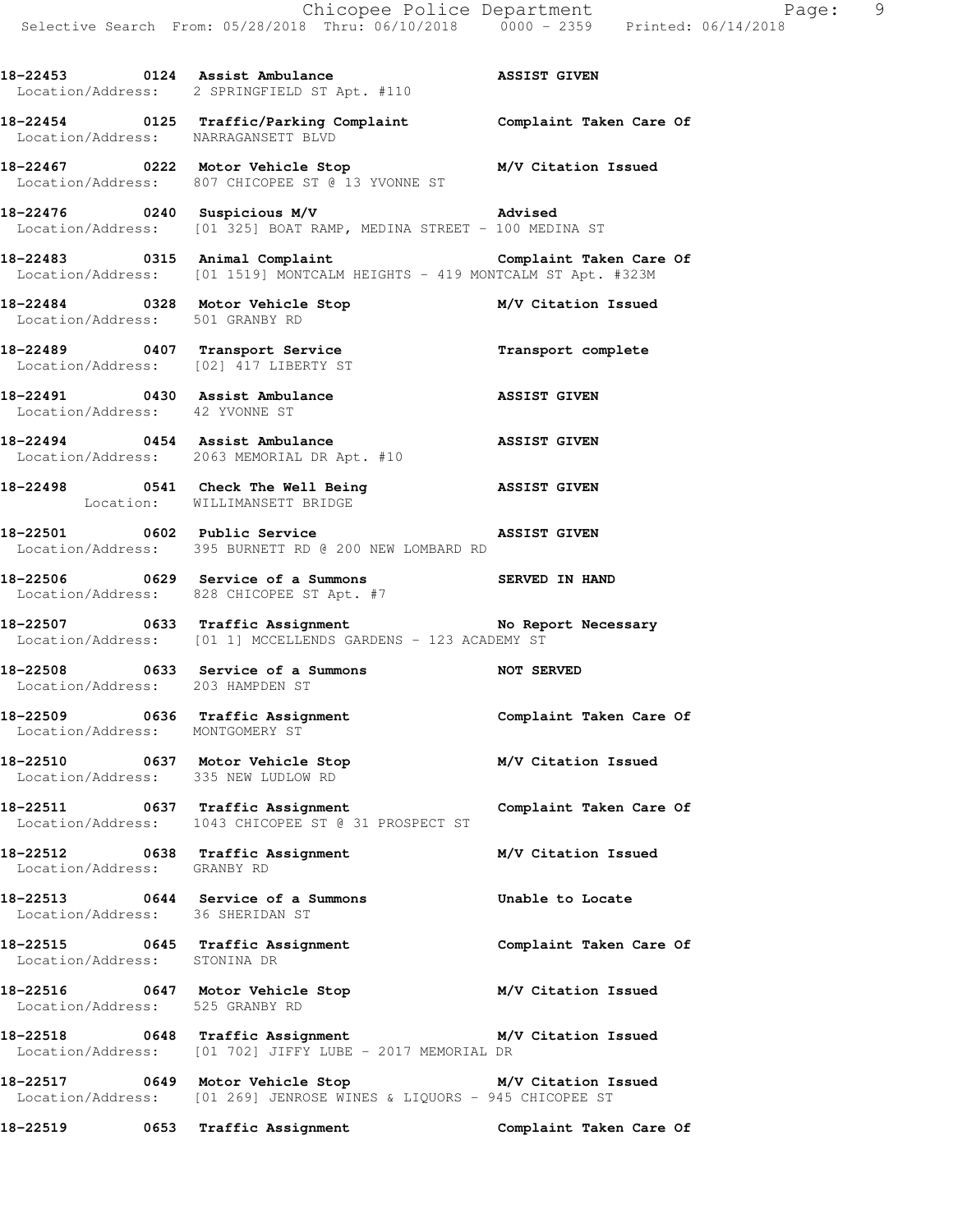|                                                                 | E Chicopee Police Department<br>Selective Search From: 05/28/2018 Thru: 06/10/2018 0000 - 2359 Printed: 06/14/2018                           | Page: 10           |  |
|-----------------------------------------------------------------|----------------------------------------------------------------------------------------------------------------------------------------------|--------------------|--|
| Location/Address: EXCHANGE ST                                   |                                                                                                                                              |                    |  |
|                                                                 | 18-22520 0656 Motor Vehicle Stop 31 Movised<br>Location/Address: [01 295] BERNADINOS BAKERY - 105 EXCHANGE ST                                |                    |  |
|                                                                 | 18-22521 0659 Motor Vehicle Stop 30 M/V Citation Issued<br>Location/Address: [01 359] AMERICAN LEGION POST 438, FAIRVIEW - 292 NEW LUDLOW RD |                    |  |
|                                                                 | 18-22522 0704 Motor Vehicle Stop M/V Citation Issued<br>Location/Address: 454 SHERIDAN ST @ 19 SLATE RD                                      |                    |  |
|                                                                 | 18-22524 0719 Public Service SERVED IN HAND<br>Location/Address: [01 825] CHICOPEE DISTRICT COURT - 30 CHURCH ST                             |                    |  |
| Location/Address: 63 CHAPIN ST                                  | 18-22526 0736 Motor Vehicle Stop M/V Citation Issued                                                                                         |                    |  |
|                                                                 | 18-22528 0813 Firearms Investigation Report Made<br>Location/Address: 63 MITCHELL DR                                                         |                    |  |
| Location/Address: 207 HAMPDEN ST                                | 18-22530 0835 Traffic Assignment Complaint Taken Care Of                                                                                     |                    |  |
|                                                                 | 18-22531 0858 Assist Ambulance 31 ASSIST GIVEN<br>Location/Address: [01 1147] MUNICH HAUS - 13 CENTER ST                                     |                    |  |
| Location/Address: 69 BONNER ST                                  | 18-22547 0946 Larceny Complaint Past 18-22547                                                                                                |                    |  |
| Location/Address: 14 VOLPE DR Apt. #70                          | 18-22539 0950 Check The Well Being The Unable to Locate                                                                                      |                    |  |
| Location/Address: 630 BRITTON ST                                | 18-22550 1003 Malicious Damage-Past 18-22550                                                                                                 |                    |  |
| Location/Address: 26 QUAIL DR                                   | 18-22533 1022 Warrant Service Complaint Taken Care Of                                                                                        |                    |  |
|                                                                 | 18-22553 1051 Drug/Narcotic Activity Confounded<br>Location/Address: [01 1272] FAMILY DOLLAR #1972 - 209 EXCHANGE ST                         |                    |  |
| 18–22551<br>Location/Address: 16 ROLF AVE                       | 1120 Neighbor/Landlord Dispute Madvised                                                                                                      |                    |  |
| Location/Address: 24 MONTVUE ST                                 | 18-22552 1234 Check The Well Being 30 Advised                                                                                                |                    |  |
|                                                                 | 18-22532 1305 Traffic/Parking Complaint Appears Secure After Che<br>Location/Address: [01 307] CHICOPEE CONVENIENCE MART - 201 EXCHANGE ST   |                    |  |
| 18-22537 1306 THREATS MADE<br>Location/Address: 50 ALGONQUIN ST |                                                                                                                                              | Report Made        |  |
| Location/Address: 35 MT CARMEL AVE                              | 18-22535 1326 Abandoned 911 Call                                                                                                             | <b>False Alarm</b> |  |
|                                                                 | 18-22536 1329 Drug Overdose<br>Location/Address: 685 MCKINSTRY AVE @ 665 GRATTAN ST                                                          | Report Made        |  |
| Location/Address: 66 IRENE ST                                   | 18-22538 1338 Larceny Complaint Past Report Made                                                                                             |                    |  |
| Location/Address: POND ST                                       | 18-22543 1344 Traffic/Parking Complaint Advised                                                                                              |                    |  |
|                                                                 | 18-22540 1345 Property Damage Crash Report Made<br>Location/Address: [01 250] WILLIAMS DISTRIBUTING CO. - 880 BURNETT RD                     |                    |  |
|                                                                 | 18-22542 1348 Personal Injury Crash Report Made<br>Location/Address: [01 637] FRIENDLYS ICE CREAM CORP - 529 MEMORIAL DR                     |                    |  |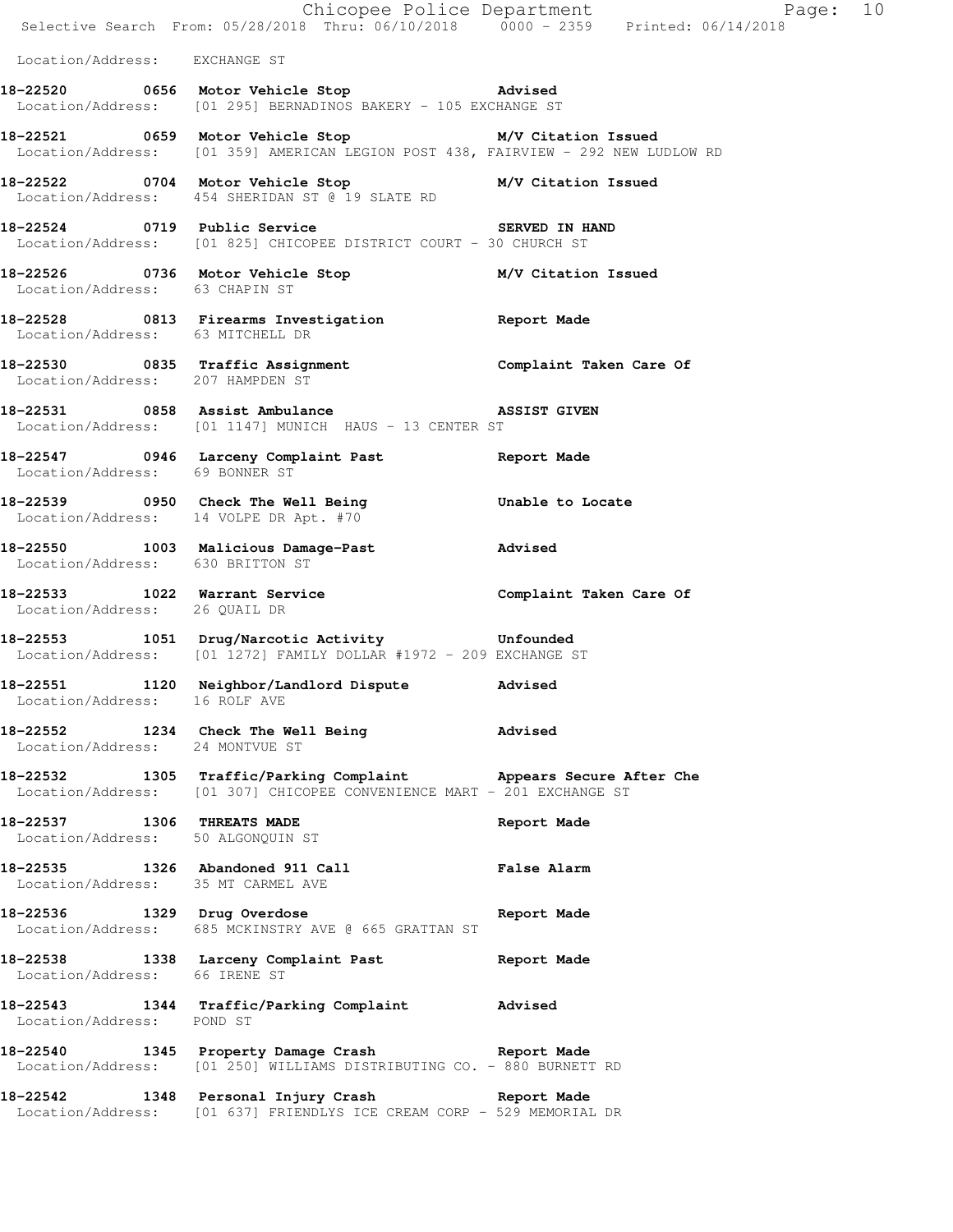Chicopee Police Department Fage: 11 Selective Search From: 05/28/2018 Thru: 06/10/2018 0000 - 2359 Printed: 06/14/2018 **18-22544 1351 THREATS MADE Advised**  Location/Address: 71 MAPLE ST **18-22546 1356 Neighbor/Landlord Dispute Advised**  Location/Address: 133 FRONTENAC ST **18-22548 1403 Traffic Assignment Complaint Taken Care Of**  Location/Address: [01 839] STEFANIK SCHOOL, GENERAL. JOHN J. K-5 - 720 MEADOW ST **18-22555 1425 Malicious Damage-Past Report Made**  Location/Address: [01 843] CHICOPEE COMP HIGH SCHOOL - 617 MONTGOMERY ST **18-22556 1449 MAIL RUN Complaint Taken Care Of**  Location/Address: [01 368] CITY HALL ANNEX - 274 FRONT ST **18-22557 1500 Suspicious Person Unable to Locate**  Location/Address: 219 EXCHANGE ST @ 49 CABOT ST **18-22558 1513 Traffic/Parking Complaint City Ordinance Violation**  Location/Address: BEAUCHAMP TER @ CAMBRIDGE ST **18-22560 1516 Abandoned 911 Call Appears Secure After Che**  Location/Address: 20 GOODHUE AVE **18-22559 1517 Missing Person Complaint Taken Care Of**  Location/Address: 187 FAIRVIEW AVE **18-22562 1558 Assist Ambulance ASSIST GIVEN**  Location/Address: 239 CHICOPEE ST **18-22563 1559 Car Wash Complaint Taken Care Of**  Location/Address: [01 448] SOFT TOUCH AUTO WASH - 1469 GRANBY RD **18-22564 1606 Property Damage Crash Report Made**  Location/Address: [01 719] PRICE RITE - 1600 MEMORIAL DR **18-22566 1619 Property Damage Crash Report Made**  Location/Address: 17 BROADWAY @ 133 E MAIN ST 18-22567 1619 Identity Fraud/Theft **Complaint Taken Care Of**  Location/Address: [01 825] CHICOPEE DISTRICT COURT - 30 CHURCH ST **18-22568 1621 Missing Person Officer Canceled**  Location/Address: 88 CELEBRATION CIR **18-22569 1621 Car Wash Complaint Taken Care Of**  Location/Address: [01 448] SOFT TOUCH AUTO WASH - 1469 GRANBY RD **18-22571 1631 Personal Injury Crash Report Made**  Location/Address: 41 ST ONGE ST **18-22574 1635 Identity Fraud/Theft Report Made**  Location/Address: 29 HILLSIDE AVE **18-22572 1636 Property Damage Crash Report Made**  Location/Address: [01 589] UHAUL STORAGE - 499 MONTGOMERY ST **18-22573 1638 Property Damage Crash Report Made**  Location/Address: 13 DALLAIRE AVE @ 782 GRATTAN ST **18-22575 1640 Abandoned 911 Call Complaint Taken Care Of**  Location/Address: 86 RIVERVIEW TER Apt. #F **18-22576 1641 Malicious Damage-Past Report Made**  Location/Address: [01 1130] SHERIDAN STREET SELF STORAGE LLC - 105 SHERIDAN ST **18-22577 1700 Public Service Officer Canceled**  Location/Address: 69 BONNER ST **18-22578 1704 Identity Fraud/Theft Report Made**  Location/Address: 36 CZEPIEL ST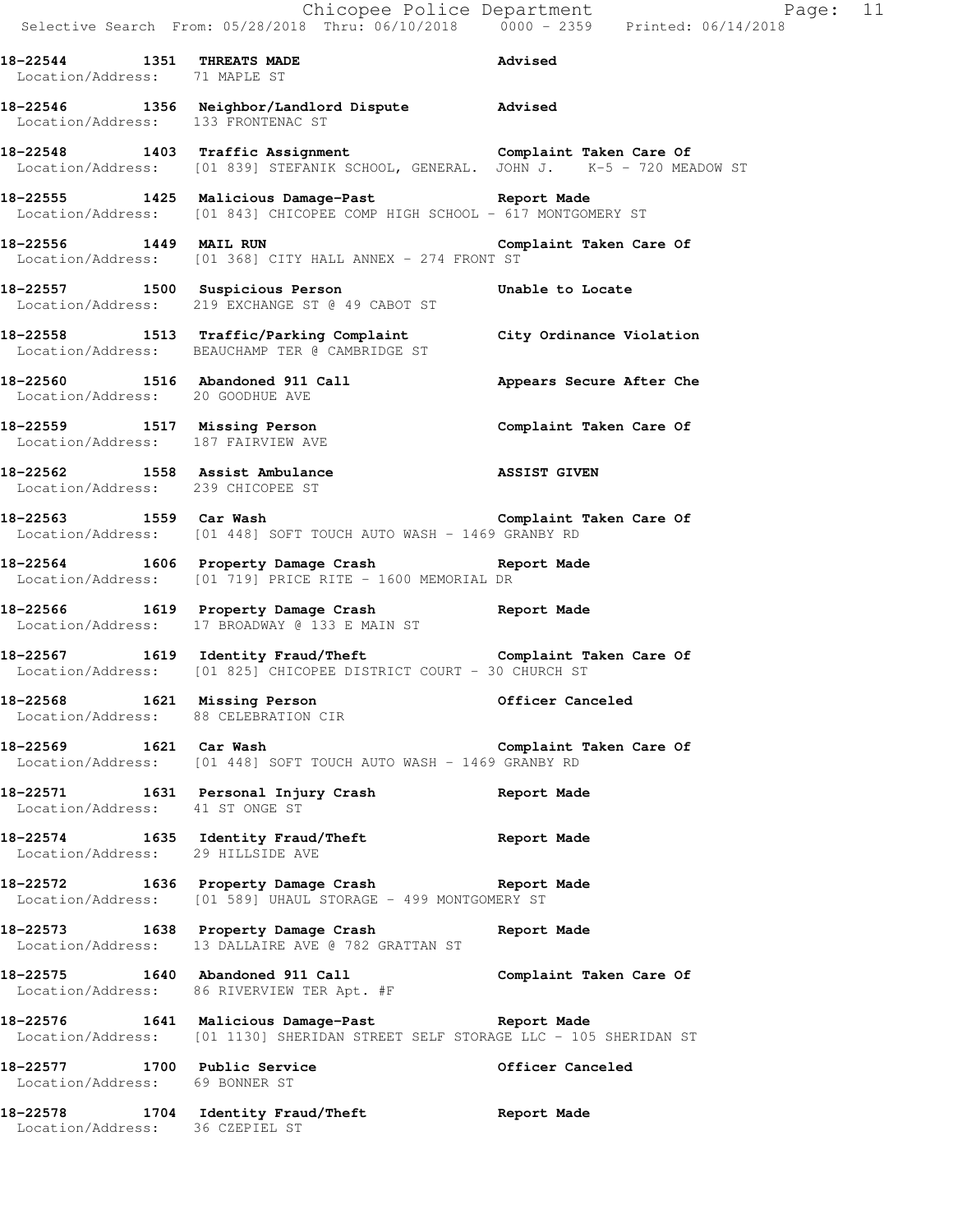**18-22580 1708 Juvenile Complaint Unfounded**  Location/Address: BURNETT RD **18-22582 1726 Personal Injury Crash Criminal Complaint Reque**  Location/Address: 114 MEADOW ST @ 35 NASSAU ST **18-22583 1745 Traffic Assignment Appears Secure After Che**  Location/Address: MOREAU DR **18-22584 1759 Neighbor/Landlord Dispute Advised**  Location/Address: 46 SIMARD DR Apt. #2 **18-22587 1830 Public Service Complaint Taken Care Of**  Location/Address: 103 SOUTH ST **18-22588 1836 Suspicious M/V Unable to Locate**  Location/Address: 85 LABELLE CIR **18-22590 1848 Motor Vehicle Stop M/V Citation Issued**  Location/Address: 73 LAWRENCE RD **18-22591 1853 Identity Fraud/Theft Report Made**  Location/Address: 68 FALMOUTH RD **18-22592 1856 Loud Music Complaint Taken Care Of**  Location/Address: [01 39] MAC ARTHUR TERRACE APARTMENTS - 70 BROADWAY Apt. #192 **18-22593 1903 Larceny Complaint Past Report Made**  Location/Address: [01 1191] WALMART - 591 MEMORIAL DR **18-22594 1925 Property Damage Crash Unable to Locate**  Location/Address: 457 MONTCALM ST @ 147 NEW LUDLOW RD **18-22595 1940 Property Damage Crash Report Made**  Location/Address: 49 CABOT ST @ 210 FRONT ST **18-22596 1958 Traffic/Parking Complaint Advised**  Location/Address: SPRINGFIELD ST **18-22597 2008 Assist Ambulance ASSIST GIVEN**  Location/Address: [01 1928] CHICOPEE POLICE SUB-STATION - CENTER - 264 EXCHANGE ST Apt. #STE 1 **18-22598 2021 Juvenile Complaint Advised**  Location/Address: 135 MEADOW ST @ 1177 GRATTAN ST **18-22600 2040 Larceny Complaint Past Report Made**  Location/Address: 73 SCHOOL ST **18-22601 2053 Larceny Complaint Past Report Made**  Location/Address: [01 1891] PET SMART - 490a MEMORIAL DR **18-22602 2101 Property Damage Crash Report Made**  Location/Address: 21 SPRINGFIELD ST @ 235 FRONT ST **18-22605 2121 Assist Ambulance ASSIST GIVEN**  Location/Address: [01 1658] THE APARTMENTS AT AMES PRIVILEGE - 1 SPRINGFIELD ST Apt. #320 **18-22607 2127 Public Service Complaint Taken Care Of**  Location/Address: ROLF AVE **18-22608 2135 Drug Overdose Report Made**  Location/Address: 350 CHICOPEE ST **18-22609 2135 Traffic/Parking Complaint Unable to Locate**  Location/Address: 66 IRENE ST **18-22610 2147 Assist Ambulance Unable to Locate**  Location/Address: [01 792] CENTER AUTO PARTS - 651 CENTER ST **18-22611 2153 Assist Ambulance ASSIST GIVEN**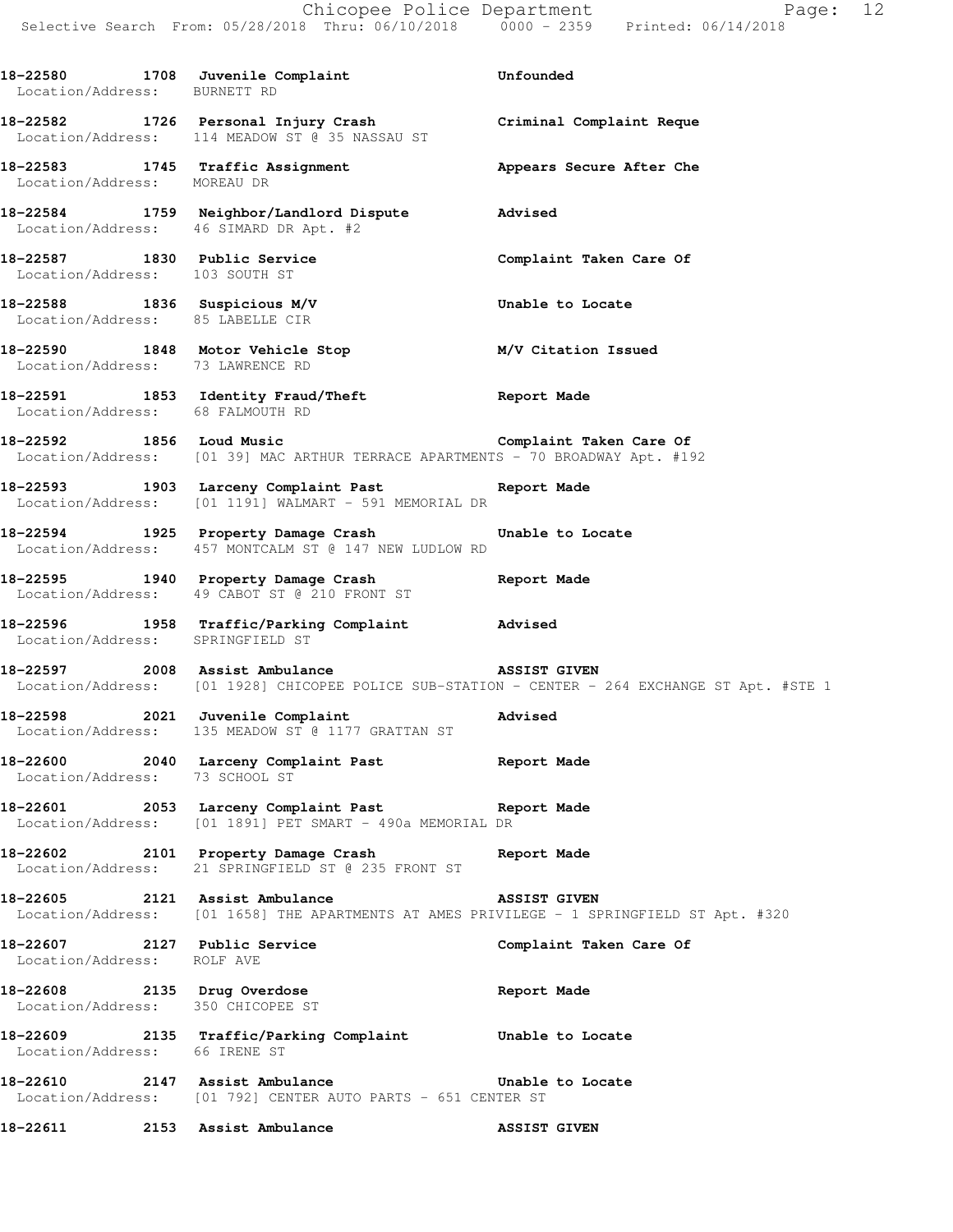|                                                                   | Chicopee Police Department<br>Selective Search From: 05/28/2018 Thru: 06/10/2018 0000 - 2359 Printed: 06/14/2018                       | Page: 13                |
|-------------------------------------------------------------------|----------------------------------------------------------------------------------------------------------------------------------------|-------------------------|
| Location/Address: 48 ARNOLD AVE                                   |                                                                                                                                        |                         |
| Location/Address: 7 VOLPE DR Apt. #34                             | 18-22614 2222 Breaking & Entering in progres Advised                                                                                   |                         |
|                                                                   | 18-22616 2306 Motor Vehicle Stop Complaint Taken Care Of<br>Location/Address: 237 SPRINGFIELD ST @ 15 GAYLORD ST                       |                         |
|                                                                   | 18-22617 2309 Suspicious M/V<br>Location/Address: [01 1368] WESTERN MA REGIONAL WOMENS CORRECTIONAL - 701 CENTER ST                    | Complaint Taken Care Of |
| Location/Address: 187 FAIRVIEW AVE                                | 18-22622 2316 Missing Person                                                                                                           | Report Made             |
| 18-22623 2333 Disturbance<br>Location/Address: 41 MARLBOROUGH ST  |                                                                                                                                        | Advised                 |
|                                                                   | 18-22625 2359 Missing Person<br>Location/Address: 90 GOODHUE AVE                                                                       | Complaint Taken Care Of |
| For Date: $05/31/2018$ - Thursday                                 |                                                                                                                                        |                         |
|                                                                   | <br> 18-22626 0024 Assist Ambulance<br>Location/Address: 2 SPRINGFIELD ST Apt. #110                                                    | <b>ASSIST GIVEN</b>     |
| 18-22627 0038 Assist Fire                                         | Location/Address: [01 1721] COOKIE'S BODEGA - 830 CHICOPEE ST                                                                          | <b>ASSIST GIVEN</b>     |
| Location/Address: 48 ARNOLD AVE                                   | 18-22635 0104 Assist Ambulance and Report Made                                                                                         |                         |
|                                                                   | Location/Address: [01 1886] BROTHERS PIZZA - 653 GRATTAN ST                                                                            |                         |
| Location/Address: 97 MCKINSTRY AVE                                |                                                                                                                                        |                         |
| Location/Address: WELLINGTON AVE                                  |                                                                                                                                        |                         |
| Location/Address: 24 STONINA DR                                   |                                                                                                                                        |                         |
|                                                                   | 18-22648 0255 Assist Other Police Department Complaint Taken Care Of<br>Location: [01 1467] WESTOVER AIR FORCE BASE                    |                         |
| 18-22650 0343 PRIVATE TOW/REPO<br>Location/Address: 30 REGENCY CT |                                                                                                                                        | Assisted other Agency   |
|                                                                   | 18-22654 0514 PRIVATE TOW/REPO Assisted other Agency<br>Location/Address: 27 EDMUND ST                                                 |                         |
|                                                                   | 18-22655 0518 Assist Ambulance<br>Location/Address: [01 943] PAULY, AVIS - 603 JAMES ST                                                | <b>ASSIST GIVEN</b>     |
| Location/Address: SARATOGA AVE                                    | 18-22660 0711 Animal Complaint                                                                                                         | Unable to Locate        |
|                                                                   | 18-22664 0736 Suspicious M/V<br>Location/Address: 144 GLENDALE ST                                                                      | Complaint Taken Care Of |
|                                                                   | 18-22663 0737 Disturbance Complaint Taken Care Of<br>Location/Address: [01 90] CHICOPEE COUNTRY CLUB MAINT. BUILDING - 1290 BURNETT RD |                         |
| Location/Address: TAYLOR ST                                       | 18-22665 0823 Traffic/Parking Complaint Complaint Taken Care Of                                                                        |                         |
|                                                                   | 18-22666 0843 Car Wash<br>Location/Address: [01 448] SOFT TOUCH AUTO WASH - 1469 GRANBY RD                                             | Complaint Taken Care Of |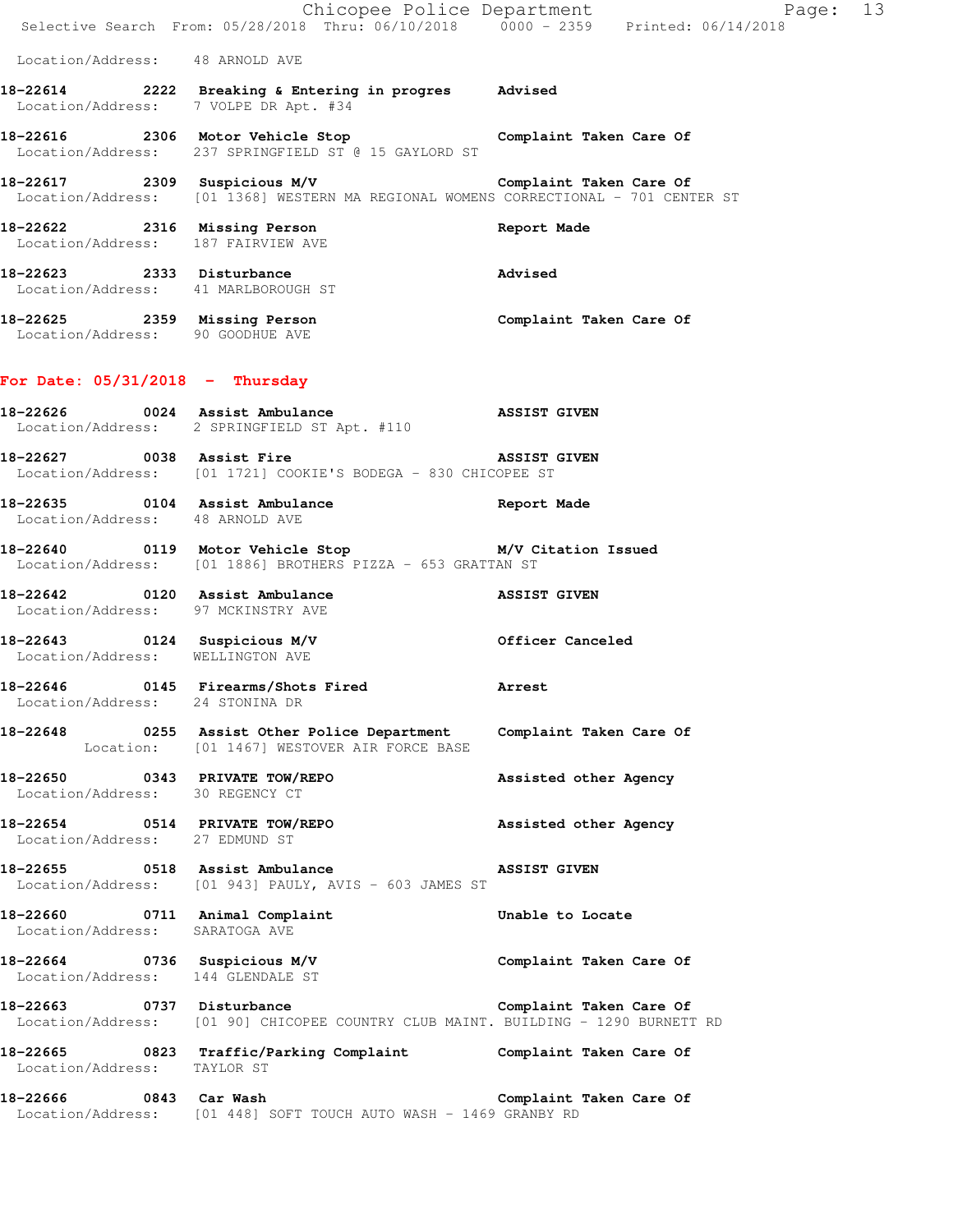|                                                            |                                                                                                                                                   | Chicopee Police Department<br>Selective Search From: 05/28/2018 Thru: 06/10/2018 0000 - 2359 Printed: 06/14/2018 |  |
|------------------------------------------------------------|---------------------------------------------------------------------------------------------------------------------------------------------------|------------------------------------------------------------------------------------------------------------------|--|
|                                                            | 18-22667 0843 Traffic/Parking Complaint Complaint Taken Care Of Location/Address: [01 839] STEFANIK SCHOOL, GENERAL. JOHN J. K-5 - 720 MEADOW ST  |                                                                                                                  |  |
| Location/Address: 101 PROVIDENCE ST                        | 18-22671 0908 Public Service                                                                                                                      | <b>Advised</b>                                                                                                   |  |
|                                                            | 18-22677 0925 Traffic/Parking Complaint Complaint Taken Care Of Location/Address: [01 1191] WALMART - 591 MEMORIAL DR                             |                                                                                                                  |  |
| Location/Address: 21 PENDLETON AVE                         | 18-22678 0928 Warrant Service Unable to Locate                                                                                                    |                                                                                                                  |  |
|                                                            | 18-22679 0933 Transport Service Criminal Complaint Reque<br>Location/Address: [01 825] CHICOPEE DISTRICT COURT - 30 CHURCH ST                     |                                                                                                                  |  |
|                                                            | 18-22680 0937 THREATS MADE 22680 Report Made<br>Location/Address: [01 426] ARBORS (THE) AT CHICOPEE - 929 MEMORIAL DR                             |                                                                                                                  |  |
|                                                            | 18-22682 0945 Shoplifter 2008 and Report Made<br>Location/Address: [01 644] STOP & SHOP SUPERMARKET - 672 MEMORIAL DR                             |                                                                                                                  |  |
|                                                            | 18-22683 0951 Stolen M/V L/P Report No Report Necessary<br>Location/Address: [01 1024] PORTER & CHESTER AUDLT TRAINING INSTITUTE - 134 DULONG CIR |                                                                                                                  |  |
| Location/Address: SPRING ST                                | 18-22685 1002 Traffic/Parking Complaint Complaint Taken Care Of                                                                                   |                                                                                                                  |  |
| Location/Address: 132 EAST MAIN ST                         | 18-22687 1030 Traffic/Parking Complaint Complaint Taken Care Of                                                                                   |                                                                                                                  |  |
|                                                            | 18-22690 1030 Missing Person <b>18-22690</b> Complaint Taken Care Of<br>Location/Address: [01 1191] WALMART - 591 MEMORIAL DR                     |                                                                                                                  |  |
|                                                            | 18-22688 1036 Motor Vehicle Stop 30 Advised<br>Location/Address: [01 1669] MEDITROL, INC - 145 SPRINGFIELD ST                                     |                                                                                                                  |  |
|                                                            | 18-22689 1044 Warrant Service <b>18-22689</b> Transport complete<br>Location/Address: [01 1065] CHICOPEE HIGH SCHOOL - 820 FRONT ST               |                                                                                                                  |  |
|                                                            | 18-22691 1053 Animal Complaint Complaint Complaint Taken Care Of Location/Address: 525 EAST MAIN ST                                               |                                                                                                                  |  |
| Location/Address: 36 ARTISAN ST                            | 18-22693 1056 Larceny Complaint Past Report Made                                                                                                  |                                                                                                                  |  |
| 18-22692 1059 Shoplifter                                   | Report Made<br>Location/Address: [01 574] PRIDE - 27 MONTGOMERY ST                                                                                |                                                                                                                  |  |
|                                                            | 18-22694 1101 Disabled Motor Vehicle ASSIST GIVEN<br>Location/Address: [01 684] KNIGHTS OF COLUMBUS, FAIRVIEW - 1599 MEMORIAL DR                  |                                                                                                                  |  |
| 18-22696 1114 Loud Music<br>Location/Address: 30 THOMAS ST |                                                                                                                                                   | Officer Canceled                                                                                                 |  |
|                                                            | 18-22697 1127 Traffic/Parking Complaint Unfounded<br>Location/Address: [01 661] LIQUORS 44 - 1461 MEMORIAL DR                                     |                                                                                                                  |  |
|                                                            | 18-22698 1128 Identity Fraud/Theft Report Made<br>Location/Address: [01 1191] WALMART - 591 MEMORIAL DR                                           |                                                                                                                  |  |
| 18-22700 1147 Open Door/Window                             | Location/Address: [01 866] MANSETT CORE INC ACROSS FROM - 28 PERRAULT ST                                                                          | Appears Secure After Che                                                                                         |  |
|                                                            | 18-22703 1203 Traffic/Parking Complaint Unfounded<br>Location/Address: 26 CHICOPEE ST @ 43 GRANBY RD                                              |                                                                                                                  |  |
|                                                            | 18-22705 1218 Abandoned 911 Call Call False Alarm<br>Location/Address: [01 821] CHEMLAWN - 2160 WESTOVER RD                                       |                                                                                                                  |  |
|                                                            | 18-22706 1223 Neighbor/Landlord Dispute Report Made<br>Location/Address: [01 1233] WINDSOR COURT APARTMENTS - 470 MEMORIAL DR Apt. #327           |                                                                                                                  |  |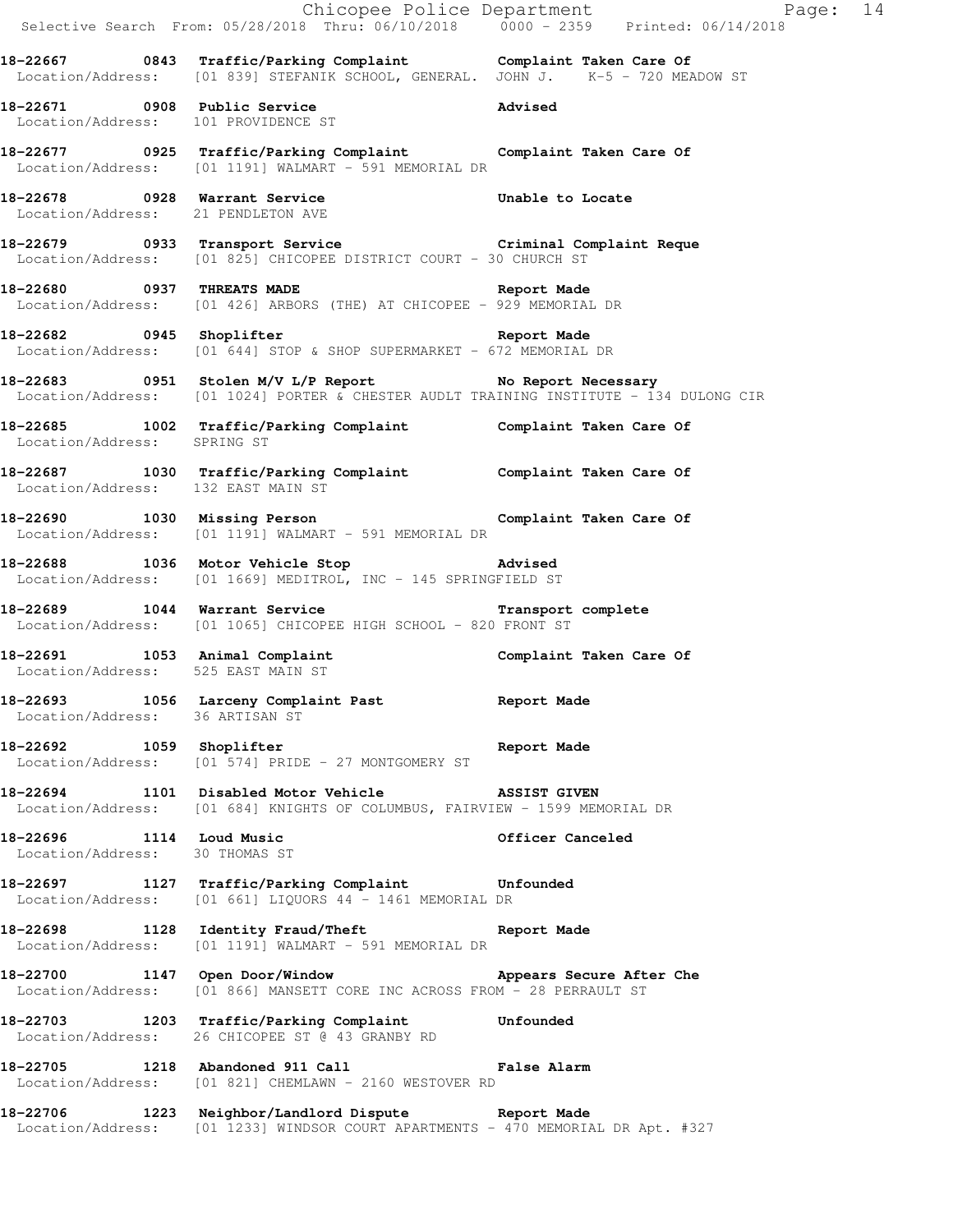**18-22708 1231 Traffic/Parking Complaint Complaint Taken Care Of** 

Location/Address: 8 SCHOOL ST

**18-22709 1236 Check The Well Being Unable to Locate**  Location/Address: 31 OHIO AVE **18-22710 1240 MAIL RUN Transport complete**  Location/Address: [01 368] CITY HALL ANNEX - 274 FRONT ST Apt. #FRONT **18-22711 1313 Check The Well Being Complaint Taken Care Of**  Location/Address: LINCOLN ST @ ARLINGTON ST **18-22714 1332 Property Damage Crash Report Made**  Location/Address: 578 FULLER RD @ 31 HAYNES CIR **18-22715 1342 Motor Vehicle Stop Complaint Taken Care Of**  Location/Address: 582 EAST MAIN ST **18-22716 1353 Disturbance Unable to Locate**  Location/Address: BROADWAY @ WOODLAWN ST **18-22717 1404 Neighbor/Landlord Dispute Advised**  Location/Address: 485 SPRINGFIELD ST **18-22718 1405 Traffic/Parking Complaint Complaint Taken Care Of**  Location/Address: [01 843] CHICOPEE COMP HIGH SCHOOL - ROLF AVE **18-22719 1418 Abandoned 911 Call False Alarm**  Location/Address: [01 1222] DOW JONES - 200 BURNETT RD **18-22720 1428 Traffic/Parking Complaint Complaint Taken Care Of**  Location/Address: [01 836] LAMBERT - LAVOIE SCHOOL K-5 - 99 KENDALL ST **18-22721 1428 Disturbance Advised**  Location/Address: 51 SPRINGFIELD ST **18-22722 1437 Larceny Complaint Past Report Made**  Location/Address: [01 426] ARBORS (THE) AT CHICOPEE - 929 MEMORIAL DR Apt. #129 **18-22723 1443 Disturbance Report Made**  Location/Address: 82 DEBRA DR 18-22724 1458 Drug Overdose **Report Made**  Location/Address: 13 BAPTIST AVE **18-22726 1505 Neighbor/Landlord Dispute Report Made**  Location/Address: 106.5 MEETINGHOUSE RD **18-22727 1514 Abandoned/Found Property Complaint Taken Care Of**  Location/Address: [01 728] MCDONALDS - 1460 MEMORIAL DR **18-22728 1516 Suspicious Person Officer Canceled**  Location/Address: 123 MELVIN ST **18-22729 1527 Traffic/Parking Complaint Officer Canceled**  Location/Address: KIMBALL ST @ DUBLIN ST **18-22730 1547 Animal Complaint Complaint Taken Care Of**  Location/Address: 1318 MEMORIAL DR Apt. #1B **18-22731 1555 Drug Overdose Report Made**  Location/Address: [01 1721] COOKIE'S BODEGA - 830 CHICOPEE ST **18-22732 1605 Property Damage Crash Report Made**  Location/Address: 176 SPRINGFIELD ST @ 11 SOUTH ST

**18-22733 1605 Car Wash Complaint Taken Care Of**  Location/Address: [01 448] SOFT TOUCH AUTO WASH - 1469 GRANBY RD

**18-22734 1619 Property Damage Crash Report Made**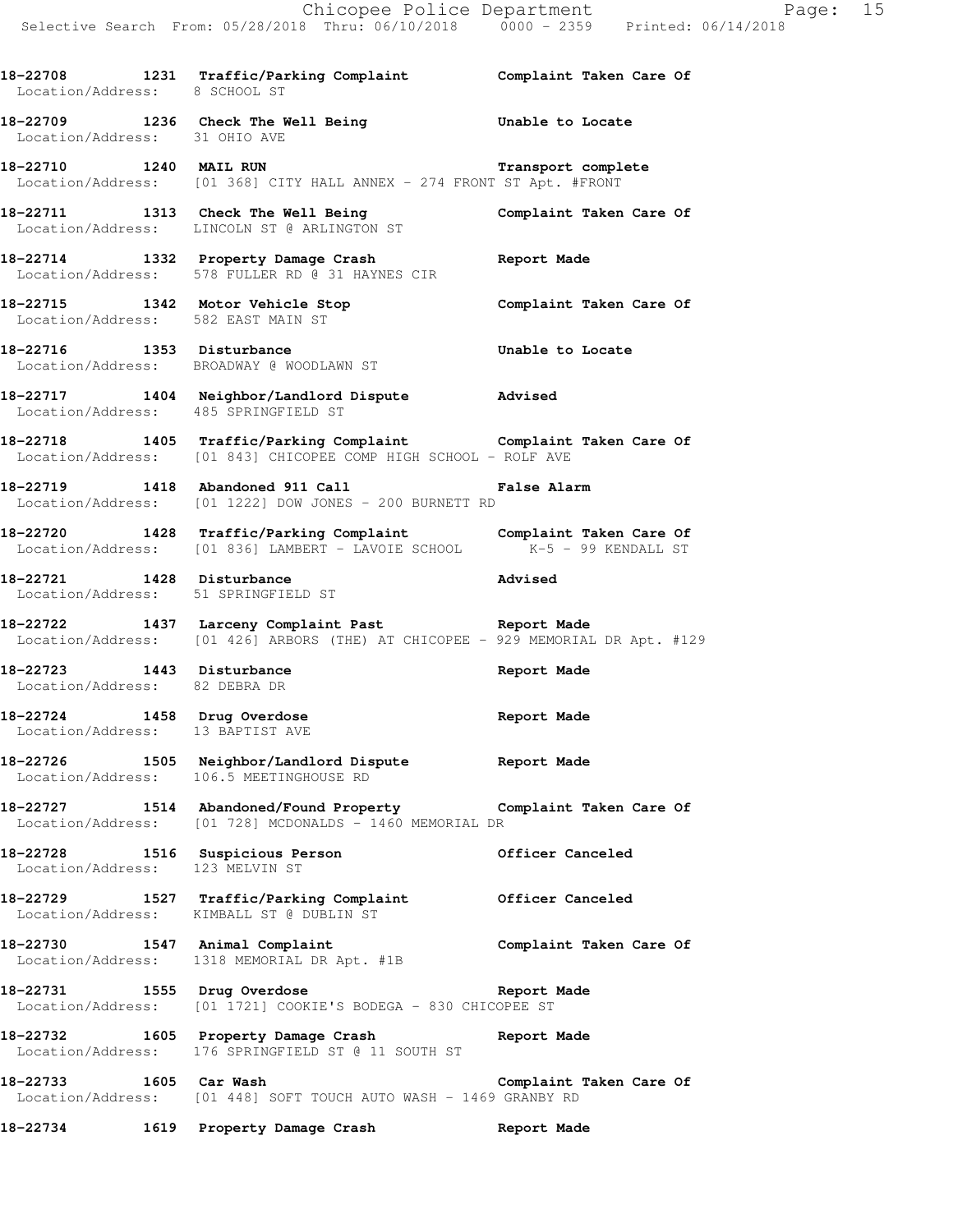|                                                                     | Chicopee Police Department<br>Selective Search From: 05/28/2018 Thru: 06/10/2018 0000 - 2359 Printed: 06/14/2018        | Page: 16                |
|---------------------------------------------------------------------|-------------------------------------------------------------------------------------------------------------------------|-------------------------|
|                                                                     | Location/Address: [01 883] CHURCH ST DENTAL - 109 CHURCH ST                                                             |                         |
| 18-22735 1624 Disturbance                                           | Location/Address: [01 1147] MUNICH HAUS - 13 CENTER ST                                                                  | Complaint Taken Care Of |
| Location/Address: 14 OXFORD ST                                      | 18-22736 1635 51a Check Child's Welfare No Report Necessary                                                             |                         |
|                                                                     | 18-22737 1638 Property Damage Crash Report Made<br>Location/Address: 24 WARREGAN ST @ 549 CHICOPEE ST                   |                         |
| Location/Address: 24 GRAPE ST Apt. #2L                              | 18-22738 1639 Check The Well Being 18-22738                                                                             |                         |
| 18-22739 1642 Shoplifter                                            | <b>Arrest</b><br>Location/Address: [01 1191] WALMART - 591 MEMORIAL DR                                                  |                         |
|                                                                     | 18-22740 1712 Property Damage Crash Report Made Location/Address: EXIT 2 OFF 391 - CENTER ST                            |                         |
| Location/Address: 23 ELMER DR                                       | 18-22742 1736 Neighbor/Landlord Dispute Advised                                                                         |                         |
|                                                                     | 18-22743 1823 Property Damage Crash No Report Necessary<br>Location/Address: 36 ERLINE ST                               |                         |
|                                                                     | 18-22744 1847 Prisoner Lunch<br>Location/Address: [01 413] FALLS PIZZA - 103 MAIN ST                                    | Complaint Taken Care Of |
|                                                                     | 18-22745 1857 Traffic/Parking Complaint Unable to Locate<br>Location/Address: [01 299] PRESTON PARK - 50 ACCESS RD      |                         |
|                                                                     | 18-22748 1915 Assault & Battery Complaint Unable to Locate<br>Location/Address: 225 DALE ST @ 119 ROLF AVE              |                         |
|                                                                     | 18-22749 1920 Traffic/Parking Complaint Complaint Taken Care Of<br>Location/Address: [01 849] RIVERS PARK - 19 ALDEN ST |                         |
|                                                                     | 18-22751 1945 Suspicious M/V Chable to Locate<br>Location/Address: [01 1498] HONEYLAND FARMS - 206 NEWBURY ST           |                         |
| 18-22752 1953 Public Service                                        | Location/Address: [01 1190] 99 RESTAURANT & PUBS - 555 MEMORIAL DR                                                      | Unable to Locate        |
|                                                                     | 18-22754 2020 Drug Overdose<br>Location/Address: [01 1118] AMB TRANSMISSION - 1090 CHICOPEE ST                          | Report Made             |
| 18-22755 2026 Assist Fire<br>Location/Address: 4 GROCKI DR          |                                                                                                                         | <b>ASSIST GIVEN</b>     |
| 18-22758 2103 Assist Ambulance                                      | Location/Address: [01 1519] MONTCALM HEIGHTS - 419 MONTCALM ST Apt. #221                                                | <b>ASSIST GIVEN</b>     |
|                                                                     | 18-22759 2108 Drug Overdose<br>Location/Address: [01 1027] DUNKIN DONUTS - 820 MEMORIAL DR                              | Report Made             |
|                                                                     | 18-22762 2211 Traffic/Parking Complaint Advised<br>Location/Address: [01 188] PRIDE SERVICE STATION - 167 CHICOPEE ST   |                         |
|                                                                     | 18-22763 2259 Check The Well Being<br>Location/Address: 1 EMERSON ST @ 1066 CHICOPEE ST                                 | <b>Advised</b>          |
|                                                                     | 18-22764 2320 Motor Vehicle Stop<br>Location/Address: 627 GRATTAN ST @ 13 EDWARD ST                                     | <b>Advised</b>          |
| 18-22767 2354 Disturbance<br>Location/Address: 11 LUTHER ST Apt. #1 |                                                                                                                         | Advised                 |

**For Date: 06/01/2018 - Friday**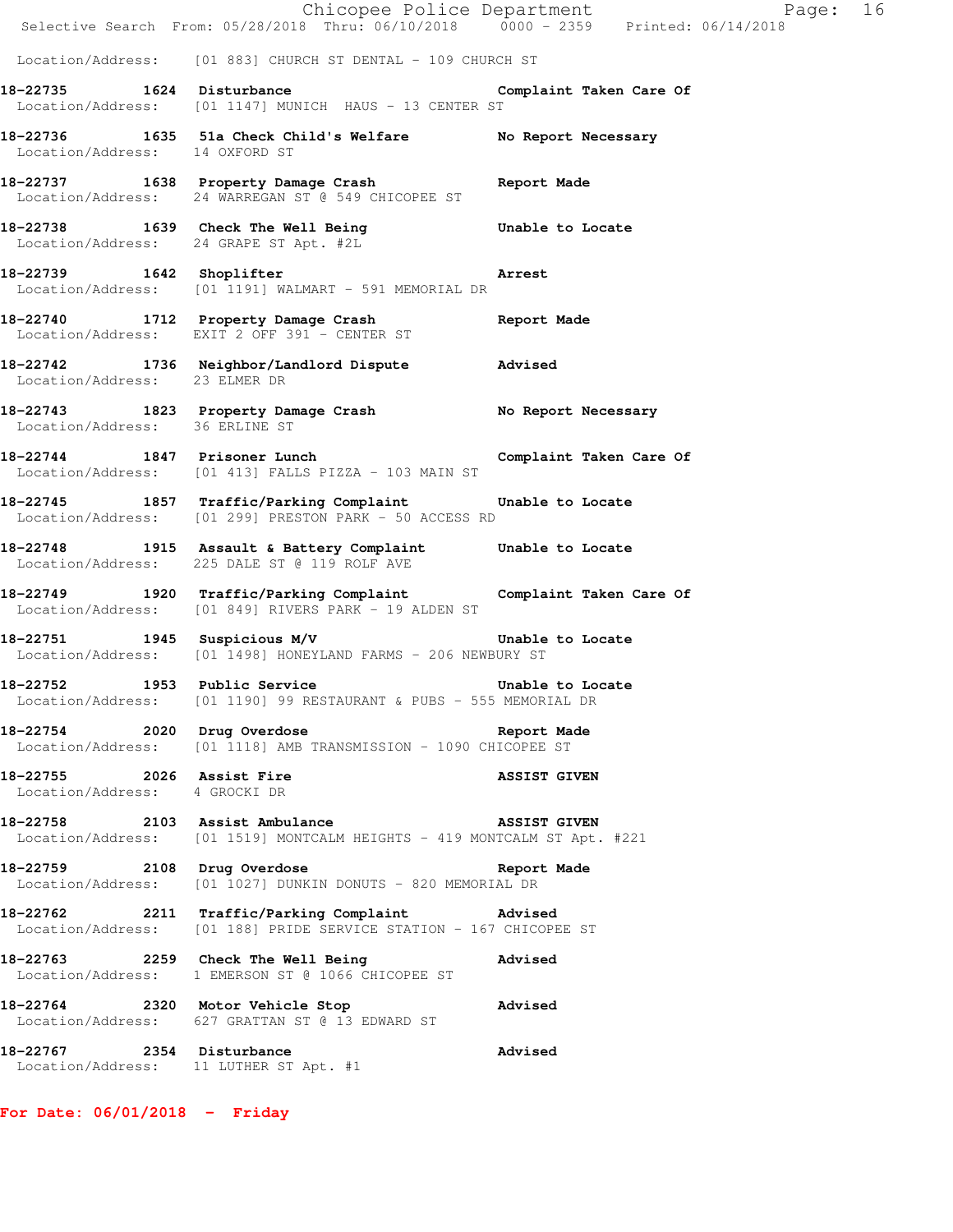Selective Search From: 05/28/2018 Thru: 06/10/2018 0000 - 2359 Printed: 06/14/2018

| 18-22768 0003 Suspicious M/V<br>Location/Address: 108 MUZZY ST         |                                                                                                             | Unable to Locate         |
|------------------------------------------------------------------------|-------------------------------------------------------------------------------------------------------------|--------------------------|
| Location/Address: 30 CENTER ST                                         | 18-22772 0021 Malicious Damage-Past 1997 Report Made                                                        |                          |
| 18-22779 0041 Drug Overdose                                            | Location/Address: 84 GRAPE ST Apt. #1                                                                       | Report Made              |
| 18-22780 0101 Disturbance                                              | Location/Address: [01 1196] SHELL - 95 WEST ST                                                              | Complaint Taken Care Of  |
| 18-22783 0115 Suspicious Person<br>Location/Address: RIVERVIEW TER     |                                                                                                             | Unable to Locate         |
| Location: SOUTH HADLEY PD                                              | 18-22784 0123 Assist Other Police Department Assisted other Agency                                          |                          |
| Location/Address: 102 SUMMIT AVE                                       | 18-22786   0130 Traffic/Parking Complaint   M/V Citation Issued                                             |                          |
| Location/Address: 81 SUMMIT AVE                                        | 18-22787 0137 Traffic/Parking Complaint M/V Citation Issued                                                 |                          |
|                                                                        | 18-22789 0142 Disturbance<br>Location/Address: [01 146] MCKINLEY HOUSE APARTMENTS - 17 ASINOF AVE           | Report Made              |
|                                                                        | 18-22790 0148 Traffic/Parking Complaint M/V Citation Issued<br>Location/Address: 73 SUMMIT AVE              |                          |
|                                                                        | 18-22791 0150 Traffic/Parking Complaint M/V Citation Issued<br>Location/Address: 72 SUMMIT AVE              |                          |
|                                                                        | 18-22794 0158 Traffic/Parking Complaint M/V Citation Issued<br>Location/Address: 216 ROLF AVE               |                          |
| 18-22797 0207 Assist Ambulance                                         | Location/Address: 54 SIMARD DR Apt. #3                                                                      | <b>ASSIST GIVEN</b>      |
|                                                                        | 18-22798 0215 Property Damage Crash 6fficer Canceled<br>Location/Address: [01 111] ATLAS PUB - 300 CAREW ST |                          |
| Location/Address: 291 HAMPDEN ST                                       | 18-22800 0230 Property Damage Crash (Report Made                                                            |                          |
| 18-22801 0244 Assist Ambulance<br>Location/Address: 11 MOUNTAINVIEW ST |                                                                                                             | <b>ASSIST GIVEN</b>      |
| 18-22802 0316 THREATS MADE                                             | Location/Address: [01 146] MCKINLEY HOUSE APARTMENTS - 38 ASINOF AVE Apt. #116                              | <b>Advised</b>           |
| Location/Address: 48 ASINOF AVE                                        | 18-22805 0435 Breaking & Entering in progres Arrest                                                         |                          |
| Location/Address: 9 EMERSON ST                                         | 18-22816 0626 Traffic/Parking Complaint                                                                     | Complaint Taken Care Of  |
| 18-22818 0629 Traffic Assignment<br>Location/Address: FRONT ST         |                                                                                                             | Complaint Taken Care Of  |
|                                                                        | 18-22817 0630 Traffic/Parking Complaint<br>Location/Address: 1050 BURNETT RD                                | Appears Secure After Che |
| 18-22819 0631 Service of a Summons<br>Location/Address: 203 HAMPDEN ST |                                                                                                             | <b>NOT SERVED</b>        |
| 18-22821 0633 Traffic Assignment<br>Location/Address: GRANBY RD        |                                                                                                             | Complaint Taken Care Of  |
| 18-22822 0635 Traffic Assignment<br>Location/Address: GRANBY RD        |                                                                                                             | Complaint Taken Care Of  |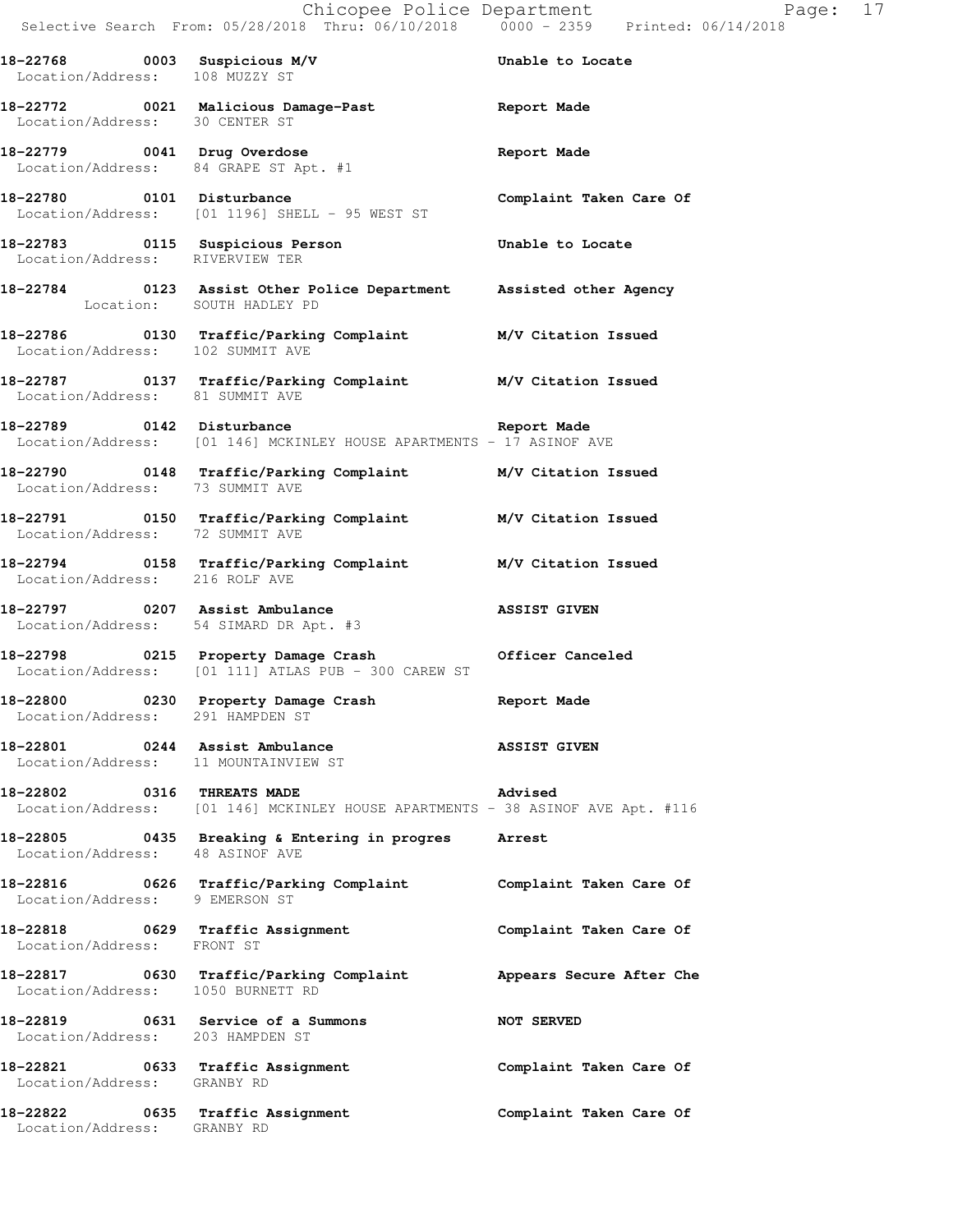18-22825 0642 Traffic Assignment **Complaint Taken Care Of**  Location/Address: HAMPDEN ST **18-22826 0645 Assist Ambulance ASSIST GIVEN**  Location/Address: [01 25] FAIRHAVEN APARTMENTS CHICOPEE HOUSING - 400 BRITTON ST Apt. #306 **18-22827 0648 Traffic Assignment Complaint Taken Care Of**  Location/Address: EXCHANGE ST **18-22828 0652 Motor Vehicle Stop M/V Citation Issued**  Location/Address: [01 295] BERNADINOS BAKERY - 105 EXCHANGE ST **18-22829 0652 Motor Vehicle Stop Advised**  Location/Address: 525 GRANBY RD **18-22830 0653 Traffic Assignment Officer Canceled**  Location/Address: 3 MEADOW ST @ 715 CHICOPEE ST **18-22831 0700 Motor Vehicle Stop M/V Citation Issued**  Location/Address: 13 STONINA DR @ 43 HAMPDEN ST **18-22834 0706 Motor Vehicle Stop M/V Citation Issued**  Location/Address: 525 GRANBY RD **18-22835 0708 Traffic Assignment M/V Citation Issued**  Location/Address: 3 MEADOW ST @ 715 CHICOPEE ST **18-22837 0714 Motor Vehicle Stop M/V Citation Issued**  Location/Address: 96 MEADOW ST **18-22838 0714 Traffic Assignment Complaint Taken Care Of**  Location/Address: HAMPDEN ST **18-22839 0715 Motor Vehicle Stop M/V Citation Issued**  Location/Address: [01 1578] DOC'S PLACE - 1264 GRANBY RD **18-22840 0718 Motor Vehicle Stop M/V Citation Issued**  Location/Address: [01 942] MEMORIAL DRIVE ANIMAL CLINIC - 1430 MEMORIAL DR **18-22841 0725 Assist Ambulance Report Made**  Location/Address: [01 938] HOME DEPOT - 655 MEMORIAL DR **18-22842 0727 Public Service Complaint Taken Care Of**  Location/Address: [01 825] CHICOPEE DISTRICT COURT - 30 CHURCH ST **18-22844 0820 Transport Service Transport complete**  Location/Address: [01 825] CHICOPEE DISTRICT COURT - 30 CHURCH ST **18-22846 0830 Traffic/Parking Complaint Complaint Taken Care Of <br>Location/Address:** [01 836] LAMBERT - LAVOIE SCHOOL K-5 - 99 KENDALL ST Location/Address: [01 836] LAMBERT - LAVOIE SCHOOL 18-22848 0836 Car Wash **No Report Necessary**  Location/Address: [01 448] SOFT TOUCH AUTO WASH - 1469 GRANBY RD **18-22849 0840 Traffic/Parking Complaint Complaint Taken Care Of**  Location/Address: 460 SPRINGFIELD ST **18-22853 0848 Abandoned/Found Property Report Made**  Location/Address: [01 448] SOFT TOUCH AUTO WASH - 1469 GRANBY RD **18-22855 0857 Public Service Complaint Taken Care Of**  Location/Address: 436 SPRINGFIELD ST **18-22859 0927 Abandoned/Found Property Unable to Locate**  Location/Address: 75 CHARLES ST **18-22862 0939 Traffic/Parking Complaint Complaint Taken Care Of**  Location/Address: [01 1554] PLAZA - 205 EXCHANGE ST **18-22863 0942 Service of a Summons SERVED IN HAND**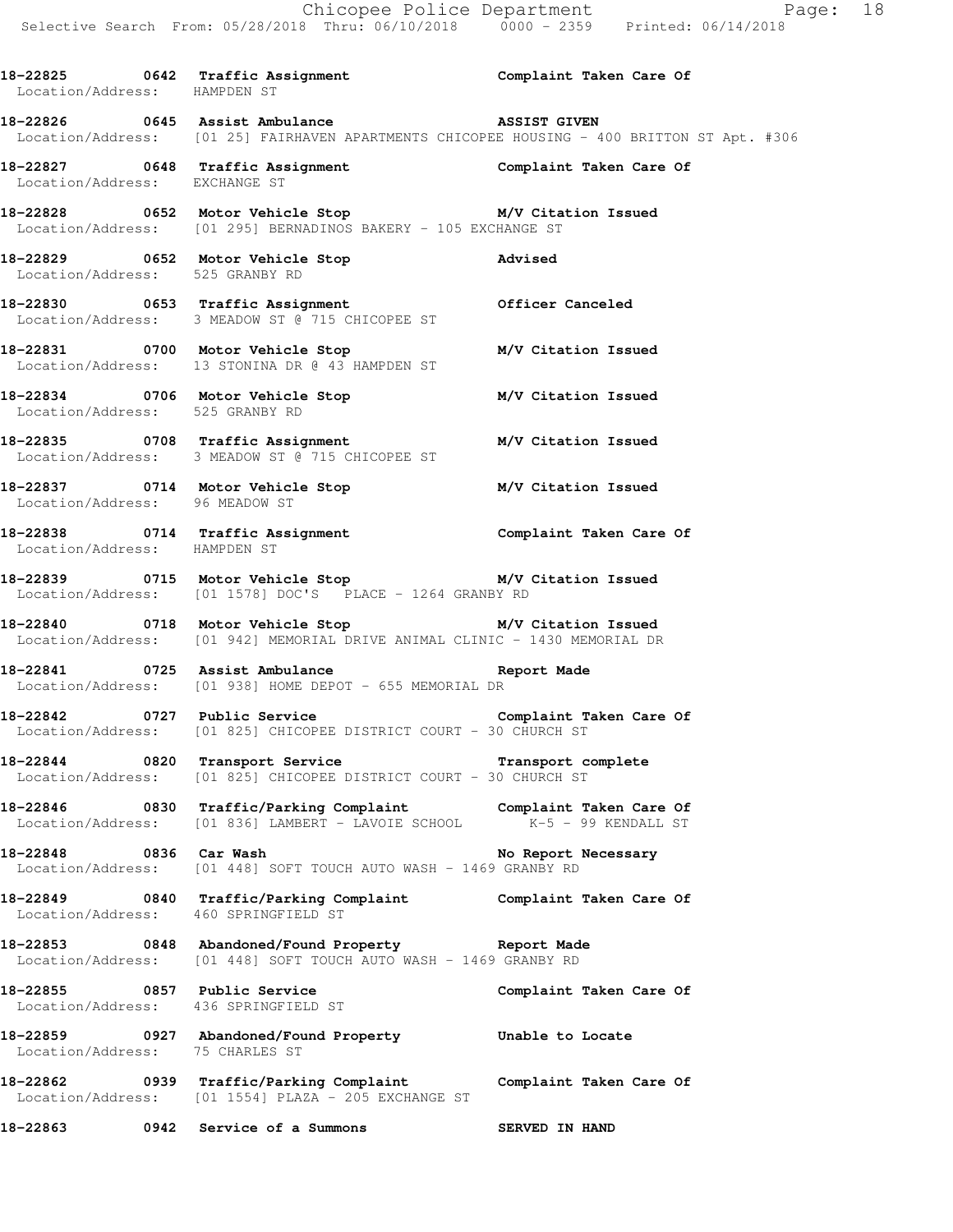|                                    |                                                                                                                                                           | Chicopee Police Department<br>Page: 19 |
|------------------------------------|-----------------------------------------------------------------------------------------------------------------------------------------------------------|----------------------------------------|
|                                    | Selective Search From: 05/28/2018 Thru: 06/10/2018 0000 - 2359 Printed: 06/14/2018                                                                        |                                        |
| Location/Address: 61 MAPLE ST      |                                                                                                                                                           |                                        |
|                                    | 18-22864 0948 Traffic/Parking Complaint Unable to Locate<br>Location/Address: [01 1196] SHELL - 95 WEST ST                                                |                                        |
|                                    | 18-22867 1001 Traffic/Parking Complaint Unfounded<br>Location/Address: [01 719] PRICE RITE - 1600 MEMORIAL DR                                             |                                        |
| Location/Address: ST JAMES AVE     | 18-22868 1014 Traffic Assignment M/V Citation Issued                                                                                                      |                                        |
| Location/Address: 58 RIVERVIEW TER | 18-22872 1045 Traffic/Parking Complaint M/V Citation Issued                                                                                               |                                        |
| 18-22874 1052 THREATS MADE         | Report Made<br>Location/Address: [01 379] PEOPLES BANK - 610 MEMORIAL DR                                                                                  |                                        |
| Location/Address: 112 POPLAR ST    | 18-22877 1104 Abandoned/Found Property Report Made                                                                                                        |                                        |
|                                    | 18-22878 1106 Property Damage Crash Report Made<br>Location/Address: 1621 MEMORIAL DR @ 549 JAMES ST                                                      |                                        |
|                                    | 18-22879 1113 Juvenile Complaint Composition Complaint Taken Care Of<br>Location/Address: [01 1564] HAMPDEN CHARTER SCHOOL OF SCIENCE - 20 JOHNSON RD     |                                        |
|                                    | 18-22881 1121 Traffic/Parking Complaint Unfounded<br>Location/Address: [01 235] COLONIAL CAFE INC - 550 CHICOPEE ST                                       |                                        |
|                                    | 18-22882 1132 Disturbance Complaint Taken Care Of<br>Location/Address: [01 638] BJS WHOLESALE FOOD WAREHOUSE - 650 MEMORIAL DR                            |                                        |
| Location/Address: 48 NORTHERN DR   | 18-22883 1144 PRIVATE TOW/REPO 10 Complaint Taken Care Of                                                                                                 |                                        |
|                                    | 18-22884 1206 Traffic/Parking Complaint Complaint Taken Care Of<br>Location/Address: [01 1577] CHICOPEE MARKETPLACE (CENTRO PROPERTIES) - 591 MEMORIAL DR |                                        |
|                                    | 18-22885 1221 Larceny- In Progress 18-22885<br>Location/Address: [01 828] MAR AUTO SERVICE - 31 PROSPECT ST                                               |                                        |
|                                    | 18-22886 1221 Check The Well Being<br>Location/Address: [01 1102] CANTERBURY ARMS CHICOPEE HOUSING - 165 EAST MAIN ST Apt. #207                           | Unable to Locate                       |
|                                    | 18-22887 1224 Abandoned/Found Property Report Made<br>Location/Address: [01 236] INTERSTATE CUSTOM KITCHENS - 558 CHICOPEE ST                             |                                        |
| Location/Address: 92 MUZZY ST      | 18-22888 1238 Abandoned/Found Property Report Made                                                                                                        |                                        |
|                                    | 18-22889 1256 Open Door/Window <b>Appears Secure After Che</b><br>Location/Address: 15 SOUTH WINTHROP ST                                                  |                                        |
| Location/Address: 82 ELLERTON ST   | 18-22891 1318 Suspicious M/V                                                                                                                              | Complaint Taken Care Of                |
| Location/Address: 50 FAIRVIEW AVE  | 18-22892 1342 Malicious Damage-Past Report Made                                                                                                           |                                        |
|                                    | 18-22893 1345 Larceny Complaint Past Report Made<br>Location/Address: [01 1722] ALDI - 505 MEMORIAL DR                                                    |                                        |
| 18-22894 1350 Animal Complaint     | Location/Address: [01 1191] WALMART - 591 MEMORIAL DR                                                                                                     | Complaint Taken Care Of                |
|                                    | 18-22895 1353 MAIL RUN<br>Location/Address: [01 368] CITY HALL ANNEX - 274 FRONT ST                                                                       | Complaint Taken Care Of                |
|                                    | 18-22896 1354 Check The Well Being Complaint Taken Care Of<br>Location/Address: [01 804] WESTFIELD BANK - 599 MEMORIAL DR                                 |                                        |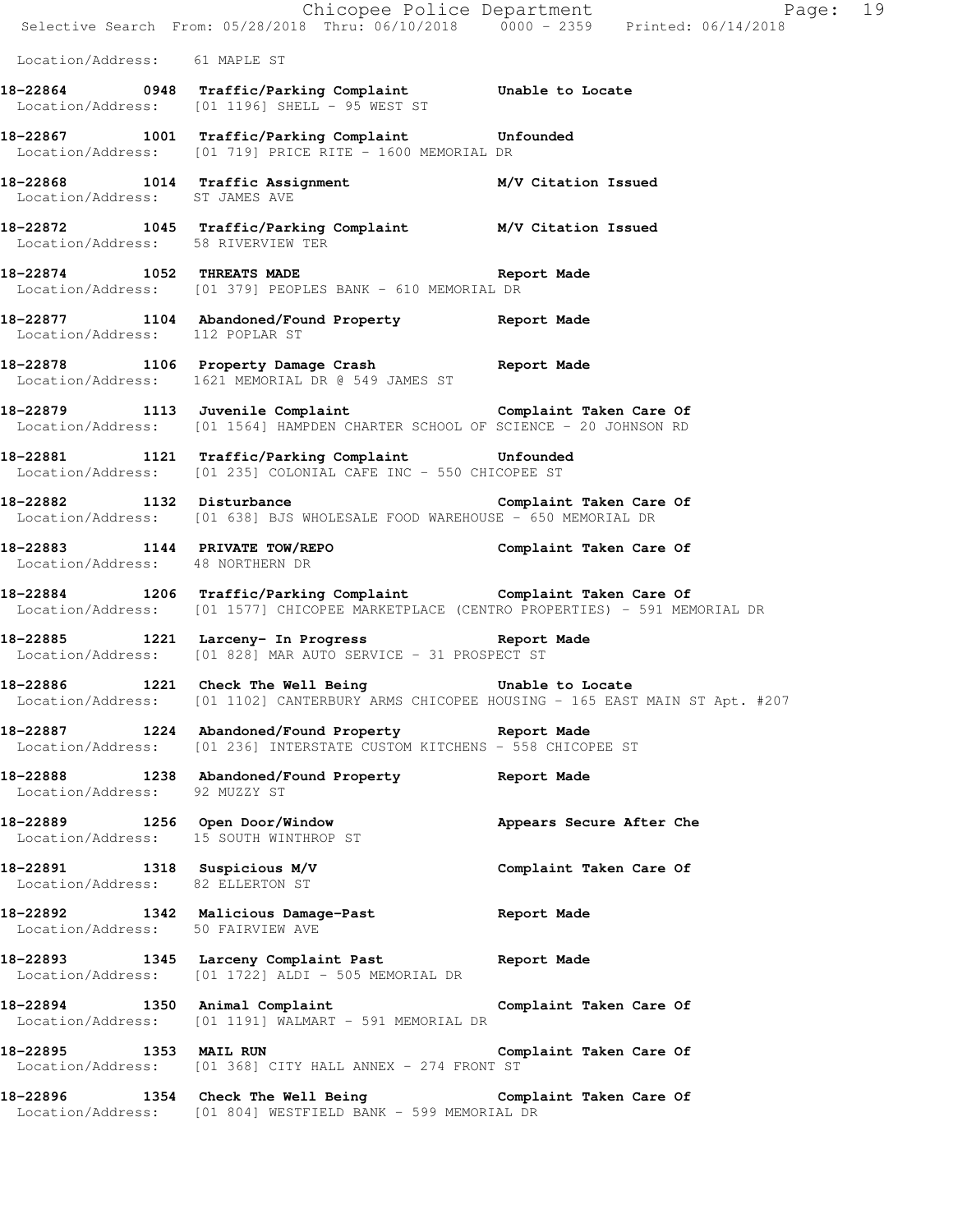|                                                                | Selective Search From: 05/28/2018 Thru: 06/10/2018 0000 - 2359 Printed: 06/14/2018                                                                                | Chicopee Police Department<br>Page: 20 |
|----------------------------------------------------------------|-------------------------------------------------------------------------------------------------------------------------------------------------------------------|----------------------------------------|
|                                                                | 18-22897 1413 Traffic/Parking Complaint Complaint Taken Care Of Location/Address: [01 837] LITWIN SCHOOL, SGT. ROBERT R. K-5 - 135 LITWIN LN                      |                                        |
|                                                                | 18-22898 1423 Property Damage Crash No Report Necessary<br>Location/Address: [01 382] FRUIT FAIR MARKET - 398 FRONT ST                                            |                                        |
| Location/Address: 183 JACOB ST                                 | 18-22899 1425 Property Damage Crash Criminal Complaint Reque                                                                                                      |                                        |
|                                                                | 18-22900 1427 Traffic/Parking Complaint Appears Secure After Che<br>Location/Address: [01 2039] DUNKIN DONUTS - 521 MEADOW ST                                     |                                        |
|                                                                | 18-22901 1437 Traffic Assignment Complaint Taken Care Of Complaint Taken Care Of Election/Address: [01 839] STEFANIK SCHOOL, GENERAL. JOHN J. K-5 - 720 MEADOW ST |                                        |
| Location/Address: 245 BROADWAY                                 | 18-22904 1530 Service of a Summons                                                                                                                                | SERVED IN HAND                         |
|                                                                | 18-22905 1536 THREATS MADE<br>Elocation/Address: 735 MEMORIAL DR Apt. #58                                                                                         | <b>Advised</b>                         |
| Location/Address: SHERIDAN ST                                  | 18-22906 1549 Personal Injury Crash 18-22906 Neport Made                                                                                                          |                                        |
|                                                                | 18-22907 1555 Traffic/Parking Complaint Complaint Taken Care Of<br>Location/Address: [01 1721] COOKIE'S BODEGA - 830 CHICOPEE ST                                  |                                        |
| Location/Address: 90 GOODHUE AVE                               | 18-22908 1559 Missing Person                                                                                                                                      | Report Made                            |
| Location/Address: 752 MEMORIAL DR                              | 18-22910 1626 51a Check Child's Welfare 3SSIST GIVEN                                                                                                              |                                        |
|                                                                | 18-22911 1628 THREATS MADE<br>Location/Address: 39 SCHOOL ST Apt. #3FL                                                                                            | Advised                                |
|                                                                | 18-22912 1639 Abandoned/Found Property Complaint Taken Care Of<br>Location/Address: [01 1153] AUTO ZONE - 1360 MEMORIAL DR                                        |                                        |
|                                                                | 18-22914 1651 Drug Overdose<br>Location/Address: 573 CHICOPEE ST                                                                                                  | Report Made                            |
| 18-22916 1703 Drug Overdose<br>Location/Address: 649 MEADOW ST |                                                                                                                                                                   | Report Made                            |
|                                                                | 18-22917 1709 51a Check Child's Welfare ASSIST GIVEN<br>Location/Address: [01 1974] JOHN FINN - 46 COLUMBA ST Apt. #4B                                            |                                        |
|                                                                | 18-22918 1711 Check The Well Being Complaint Taken Care Of<br>Location/Address: 17 ASINOF AVE Apt. #1                                                             |                                        |
|                                                                | 18-22921 1719 Property Damage Crash No Report Necessary<br>Location/Address: [01 819] POLISH NATIONAL CREDIT UNION - 43 MAIN ST                                   |                                        |
|                                                                | 18-22924 1736 Animal Complaint <b>18-22924</b> Unable to Locate<br>Location/Address: 94 FAIRVIEW AVE                                                              |                                        |
|                                                                | 18-22925 1800 Animal Complaint <b>18-22925</b> Unable to Locate<br>Location/Address: [01 1390] DOLLAR TREE - 591 MEMORIAL DR Apt. #B                              |                                        |
| 18-22926 1806 Shoplifter                                       | Location/Address: [01 2050] FAMILY DOLLAR - 251 MEADOW ST                                                                                                         | Complaint Taken Care Of                |
|                                                                | 18-22927 1811 Check The Well Being 30 Marised<br>Location/Address: [01 1191] WALMART - 591 MEMORIAL DR                                                            |                                        |
| 18-22928 1812 Animal Complaint                                 | <b>Example 2018</b> Advised<br>Location/Address: [01 1191] WALMART - 591 MEMORIAL DR                                                                              |                                        |
|                                                                | 18-22929 1848 Check The Well Being <b>Example 18-22929</b> 20 and the Vietnam 1848 Check The Well Being<br>Location/Address: [01 1191] WALMART - 591 MEMORIAL DR  |                                        |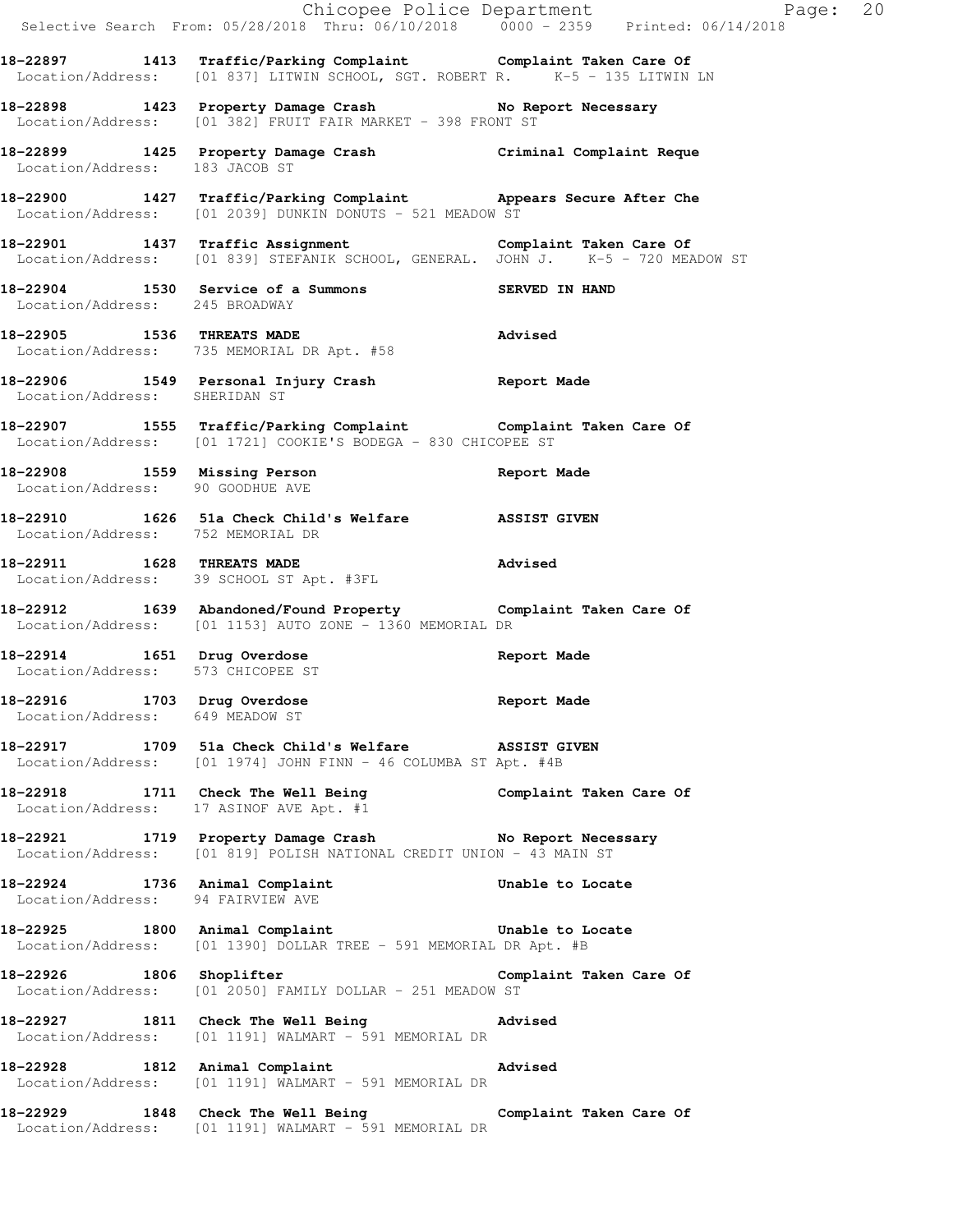**18-22931 1852 Check The Well Being Advised**  Location/Address: [01 2025] JONES RESIDENCE (DAWN) - 1297 GRANBY RD **18-22932 1853 Breaking & Entering in progres Unfounded**  Location/Address: 48 FREDETTE ST **18-22933 1859 Traffic/Parking Complaint Complaint Taken Care Of**  Location/Address: PERRY ST **18-22935 1920 Check The Well Being Unable to Locate**  Location/Address: [01 614] GENOS AUTO SERVICE - 121 MEMORIAL DR **18-22937 1944 Check The Well Being Unable to Locate**  Location/Address: [01 1390] DOLLAR TREE - 591 MEMORIAL DR Apt. #B **18-22938 1956 Property Damage Crash Report Made**  Location/Address: SPRING ST Apt. #B **18-22940 1959 Loud Music Complaint Taken Care Of**  Location/Address: [01 1576] 920 FRONT ST **18-22939 2000 Animal Complaint Complaint Taken Care Of**  Location/Address: 119 WHEATLAND AVE **18-22941 2004 Traffic/Parking Complaint Unfounded**  Location/Address: 549 CHICOPEE ST @ 24 WARREGAN ST 18-22943 2023 Disturbance **Complaint Taken Care Of**  Location/Address: 113 ELCON DR **18-22944 2025 Assist Other Police Department Officer Canceled**  Location: WILLIMANSETT BRIDGE **18-22945 2036 Abandoned/Found Property Report Made**  Location/Address: ST JAMES AVE **18-22946 2046 Assault & Battery Complaint Unfounded**  Location/Address: [01 276] SUNOCO A PLUS MINI MART - 1031 CHICOPEE ST **18-22947 2107 Larceny Complaint Past Report Made**  Location/Address: [01 1191] WALMART - 591 MEMORIAL DR **18-22948 2109 Check The Well Being Complaint Taken Care Of**  Location/Address: [01 188] PRIDE SERVICE STATION - 167 CHICOPEE ST **18-22950 2126 Missing Person Report Made**  Location/Address: 91 GOODHUE AVE **18-22951 2131 Undesirable Unfounded**  Location/Address: [01 318] CABOT LIQUOR STORE INC - 220 EXCHANGE ST **18-22955 2159 Assist Other Police Department ASSIST GIVEN**  Location/Address: DARTMOUTH ST **18-22956 2200 Loud Music Complaint Taken Care Of**  Location/Address: 349 HAMPDEN ST Apt. #1FL **18-22957 2203 Motor Vehicle Stop Advised**  Location/Address: [01 637] FRIENDLYS ICE CREAM CORP - 529 MEMORIAL DR **18-22958 2210 Identity Fraud/Theft Report Made**  Location/Address: 34 NONOTUCK AVE **18-22960 2310 Suspicious M/V Advised**  Location/Address: [01 1496] AMERICAN HELLENIC EDUCATIONAL PROGRESSIVE - 193 ST JAMES AVE **18-22962 2322 Assault & Battery Complaint Report Made** 

18-22930 1850 Loud Music **18-22930** Unable to Locate

Location/Address: 35 ONDRICK ST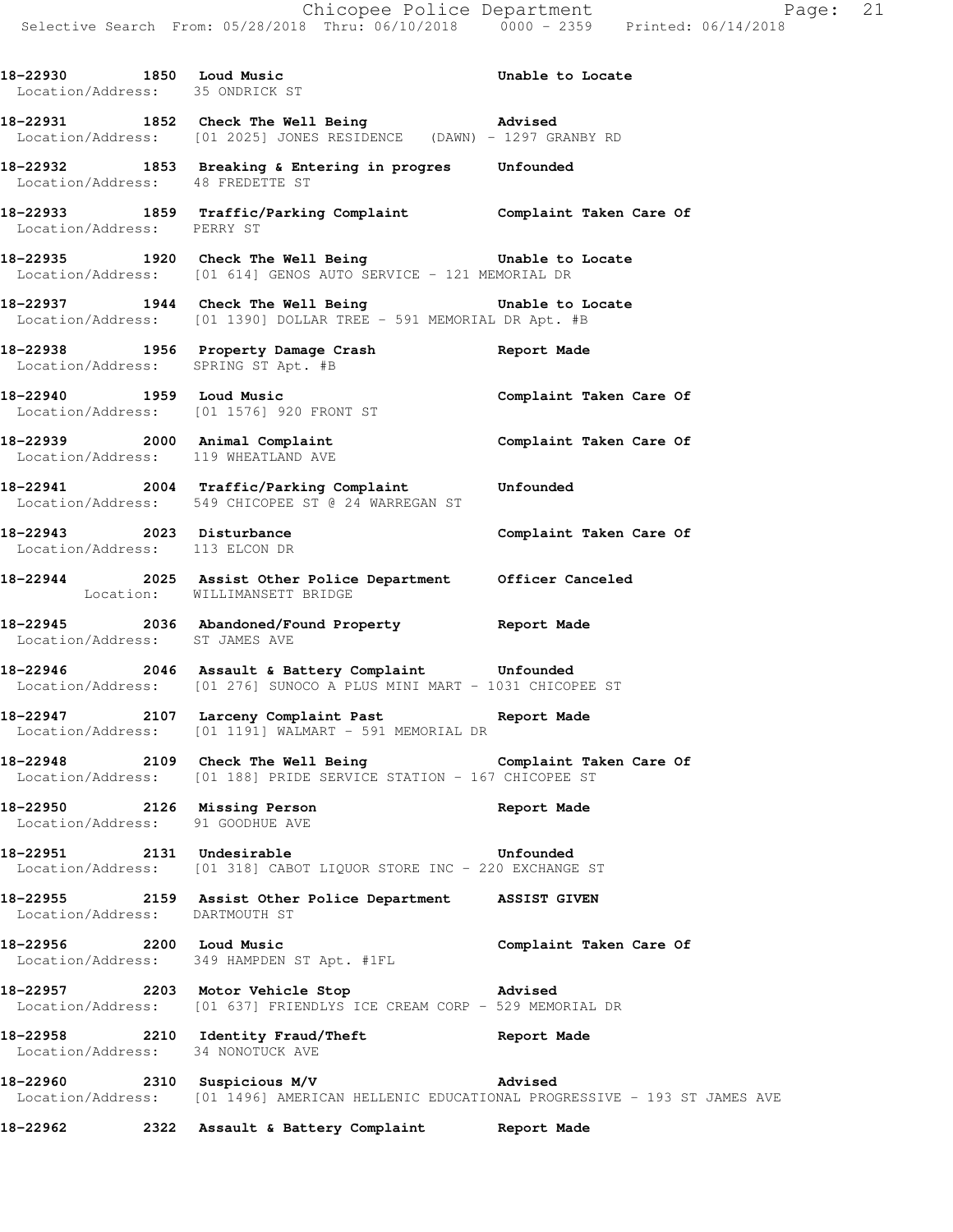Location/Address: 17 ASINOF AVE

### **For Date: 06/02/2018 - Saturday**

| Location/Address: 134 LUKASIK ST                                         | 18-22978 0119 Drug Overdose Report Made                                                                                            |                         |
|--------------------------------------------------------------------------|------------------------------------------------------------------------------------------------------------------------------------|-------------------------|
| 18-22979 0121 Disturbance                                                | Location/Address: [01 1272] FAMILY DOLLAR #1972 - 209 EXCHANGE ST                                                                  | Unable to Locate        |
|                                                                          | Location/Address: 63 OHIO AVE Apt. #2FL                                                                                            |                         |
|                                                                          | 18-22981 0133 Assist Ambulance ASSIST GIVEN<br>Location/Address: 2 SPRINGFIELD ST Apt. #110                                        |                         |
|                                                                          | 18-22986 0205 Disturbance<br>Location/Address: [01 168] ROLLIN ROC TAVERN - 258 EXCHANGE ST                                        | Complaint Taken Care Of |
| Location/Address: 91 ELCON DR                                            | 18-22987 0217 Assist Ambulance <b>1888</b> ASSIST GIVEN                                                                            |                         |
|                                                                          | 18-22993 0246 Neighbor/Landlord Dispute Complaint Taken Care Of Location/Address: 134 LUKASIK ST                                   |                         |
|                                                                          | 18-23003 0341 Suspicious Person <b>18-23003</b> Unable to Locate<br>Location/Address: [01 857] SZOT PARK - 97 SGT TRACY DR         |                         |
| Location/Address: 76 CIRCLE DR                                           | 18-23014   0453   Suspicious M/V   Complaint Taken Care Of   Location/Address: 76   CIRCLE DR                                      |                         |
|                                                                          | 18-23021 0535 Motor Vehicle Stop M/V Citation Issued<br>Location/Address: 890 MEADOW ST @ 83 SHAW PK AVE                           |                         |
|                                                                          | 18-23023 0548 Suspicious Person <b>18-23023</b> Complaint Taken Care Of<br>Location/Address: 427 GRATTAN ST @ 892 GRANBY RD        |                         |
|                                                                          | 18-23024 0609 Motor Vehicle Stop M/V Citation Issued<br>Location/Address: [01 971] PORTUGUESE AMERICAN CLUB - 147 EXCHANGE ST      |                         |
|                                                                          | 18-23027 0727 Assist Ambulance <b>ASSIST GIVEN</b><br>Location/Address: 562 SPRINGEIELD ST<br>Location/Address: 562 SPRINGFIELD ST |                         |
|                                                                          | 18-23029 0819 Traffic/Parking Complaint Complaint Taken Care Of<br>Location/Address: [01 670] CUMBERLAND FARMS - 1061 MEMORIAL DR  |                         |
| 18-23031 0823 Car Wash                                                   | Location/Address: [01 448] SOFT TOUCH AUTO WASH - 1469 GRANBY RD                                                                   | Complaint Taken Care Of |
| Location/Address: 12 PELOQUIN DR                                         | 18-23033 0905 Suspicious Person                                                                                                    | Advised                 |
|                                                                          |                                                                                                                                    | Complaint Taken Care Of |
| 18-23037 1012 Assist Ambulance<br>Location/Address: 53 EMPIRE ST Apt. #D |                                                                                                                                    | <b>ASSIST GIVEN</b>     |
| Location/Address: 63 HOMER AVE                                           | 18-23039 1030 Firearms Investigation                                                                                               | Report Made             |
| 18-23040 1030 Suspicious M/V<br>Location/Address: FIFTH AVE              |                                                                                                                                    | Unable to Locate        |
| Location/Address: MEMORIAL DR                                            | 18-23041 1034 Traffic/Parking Complaint Unable to Locate                                                                           |                         |
|                                                                          | 18-23043 1034 Traffic/Parking Complaint<br>Location/Address: 10 THADDEUS ST @ NAOMI ST                                             | Advised                 |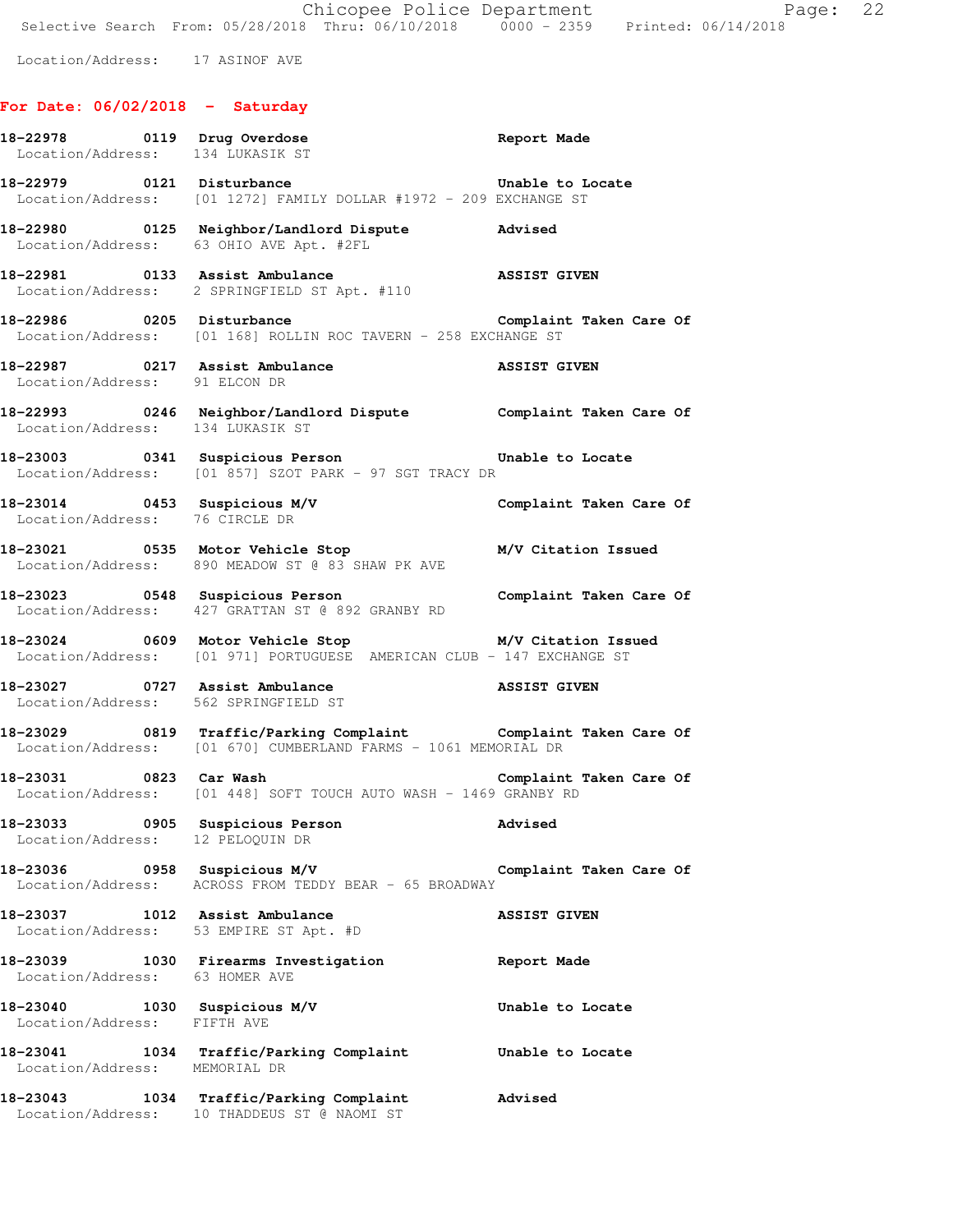|                                                            | Chicopee Police Department<br>Selective Search From: 05/28/2018 Thru: 06/10/2018 0000 - 2359 Printed: 06/14/2018                              | Page: 23                |  |
|------------------------------------------------------------|-----------------------------------------------------------------------------------------------------------------------------------------------|-------------------------|--|
|                                                            | 18-23042 1037 Traffic/Parking Complaint Unfounded<br>Location/Address: [01 2050] FAMILY DOLLAR - 251 MEADOW ST                                |                         |  |
|                                                            | 18-23044 1039 Harassing Phone Calls Report Made<br>Location/Address: 42 FERRY ST Apt. #1FL                                                    |                         |  |
|                                                            | 18-23046 1106 Traffic/Parking Complaint Appears Secure After Che<br>Location/Address: [01 638] BJS WHOLESALE FOOD WAREHOUSE - 650 MEMORIAL DR |                         |  |
|                                                            | 18-23047 1108 Check The Well Being Talse Alarm<br>Location/Address: [01 146] MCKINLEY HOUSE APARTMENTS - 38 ASINOF AVE Apt. #132              |                         |  |
| Location/Address: ST JAMES AVE                             | 18-23050 1202 Traffic/Parking Complaint Officer Canceled                                                                                      |                         |  |
|                                                            | 18-23234 1205 Property Damage Crash Communist Report Made<br>Location/Address: 539 EAST ST @ 293 CAREW ST                                     |                         |  |
| Location/Address: 76 SIMONE RD                             | 18-23054 1216 Personal Injury Crash Massisted other Agency                                                                                    |                         |  |
|                                                            | -<br>18-23059 1305 Animal Complaint 1990 Complaint Taken Care Of<br>Location/Address: 880 FRONT ST @ 11 ELLERTON ST                           |                         |  |
|                                                            | 18-23060 1306 Drug Overdose Report Made<br>Location/Address: [01 1974] JOHN FINN - 46 COLUMBA ST Apt. #5D                                     |                         |  |
| Location/Address: 129 MARION ST                            | 18-23062 1315 Traffic/Parking Complaint Unable to Locate                                                                                      |                         |  |
|                                                            | 18-23063 1324 Traffic/Parking Complaint M/V Citation Issued<br>Location/Address: [01 1390] DOLLAR TREE - 591 MEMORIAL DR Apt. #B              |                         |  |
| Location/Address: KENDALL ST                               | 18-23065 1339 Traffic/Parking Complaint Unable to Locate                                                                                      |                         |  |
|                                                            | 18-23066 1354 Motor Vehicle Stop 18-23066<br>Location/Address: 2021 MEMORIAL DR @ 53 NEW LUDLOW RD                                            |                         |  |
|                                                            | 18-23068 1432 Property Damage Crash No Report Necessary<br>Location/Address: 3 MONTGOMERY ST @ 120 MEMORIAL DR                                |                         |  |
| Location/Address: BROADWAY                                 | 18-23071 1442 Abandoned/Found Property Report Made                                                                                            |                         |  |
|                                                            | 18-23073 1454 Disabled Motor Vehicle ASSIST GIVEN<br>Location/Address: 227 CENTER ST @ 5 HAMPDEN ST                                           |                         |  |
| Location/Address: 280 SHERIDAN ST                          | 18-23076 1505 Check The Well Being                                                                                                            | Advised                 |  |
|                                                            | 18-23077 1508 Assist Fire<br>Location/Address: 18 CHARBONNEAU TER                                                                             | <b>Report Made</b>      |  |
|                                                            | 18-23079 1529 Shoplifter R<br>Location/Address: [01 1191] WALMART - 591 MEMORIAL DR                                                           | Report Made             |  |
|                                                            | 18-23081 1555 Traffic/Parking Complaint Unable to Locate<br>Location/Address: 1060 CHICOPEE ST                                                |                         |  |
|                                                            | 18-23082 1619 Car Wash Complaint Taken Care Of<br>Location/Address: [01 448] SOFT TOUCH AUTO WASH - 1469 GRANBY RD                            |                         |  |
| 18-23084 1625 Car Wash                                     | Location/Address: [01 448] SOFT TOUCH AUTO WASH - 1469 GRANBY RD                                                                              | Complaint Taken Care Of |  |
| 18-23085 1638 Loud Music<br>Location/Address: HAMPSHIRE ST |                                                                                                                                               | Complaint Taken Care Of |  |
| Location/Address: 500 GRANBY RD                            | 18-23086 1644 Disabled Motor Vehicle ASSIST GIVEN                                                                                             |                         |  |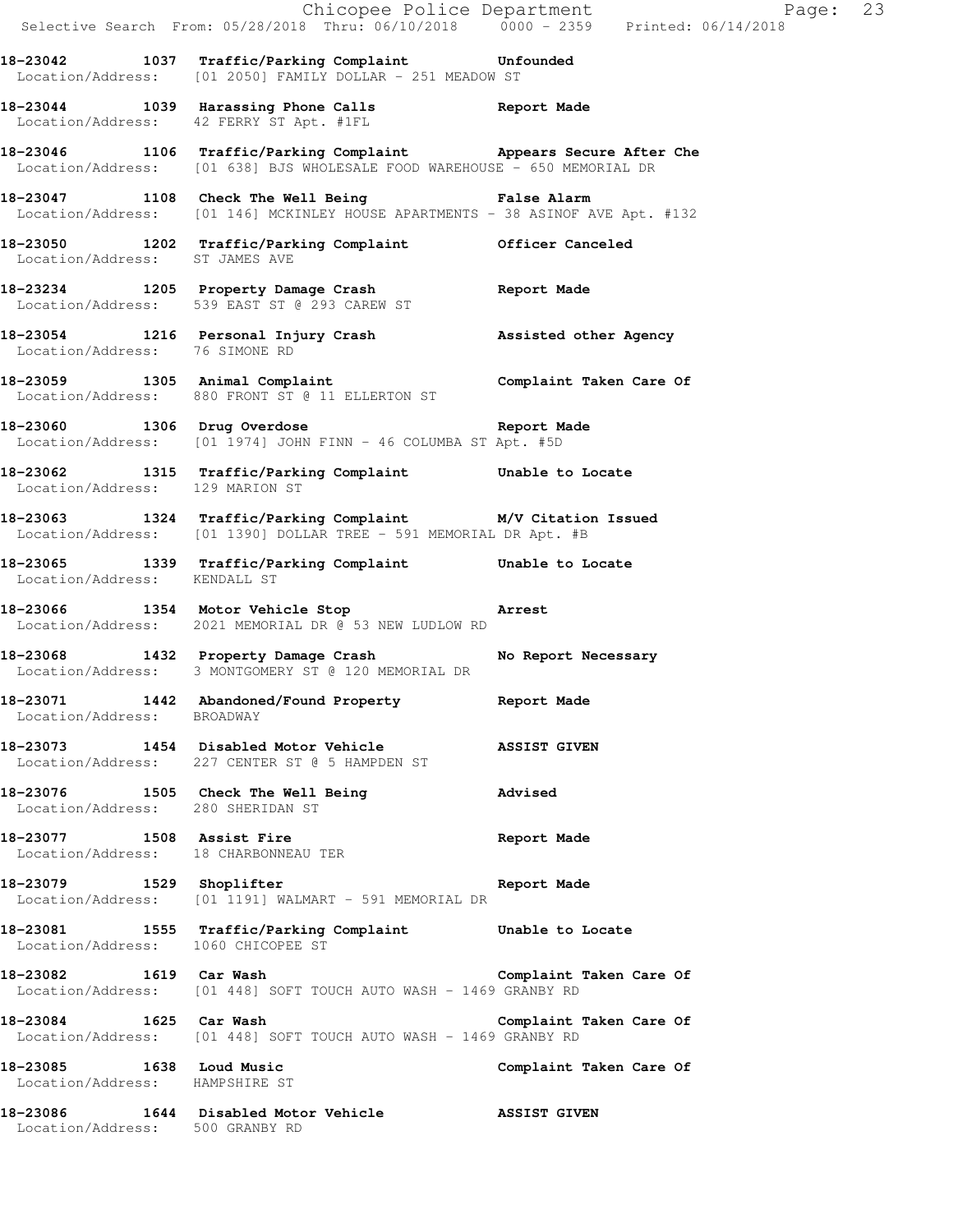18-23087 1646 Assist Ambulance **18-23087** 1646 Assisted other Agency

 Location/Address: 16 AMERICA ST Apt. #4 **18-23089 1719 Shoplifter Advised**  Location/Address: [01 1191] WALMART - 591 MEMORIAL DR **18-23090 1720 Motor Vehicle Stop Advised**  Location/Address: CHICOPEE ST @ OLD CHICOPEE ST **18-23091 1733 Warrant Service Unable to Locate**  Location/Address: [01 444] WESTOVER TRAILER PARK - 1246 GRANBY RD Apt. #7 **18-23096 1849 Motor Vehicle Stop Advised**  Location/Address: [01 671] PLANET FITNESS - 1183 MEMORIAL DR **18-23098 1922 Check The Well Being Complaint Taken Care Of**  Location/Address: [01 718] CVS 693 - 1616 MEMORIAL DR **18-23100 1928 Loud Music Complaint Taken Care Of**  Location/Address: ROBINSON DR **18-23101 1936 Loud Music Unfounded**  Location/Address: HAMPSHIRE ST **18-23104 2008 Traffic/Parking Complaint Unfounded**  Location/Address: [01 841] SZETELA EARLY CHILDHOOD SCHOOL - 66 MACEK DR **18-23105 2008 Motor Vehicle Stop Arrest**  Location/Address: 350 SPRINGFIELD ST @ 19 HENRY HARRIS ST **18-23106 2014 Abandoned/Found Property Report Made**  Location/Address: MEADOW ST **18-23107 2025 Neighbor/Landlord Dispute SERVED IN HAND**  Location/Address: 16 STATE ST **18-23109 2035 Loud Music Advised**  Location/Address: HAMPSHIRE ST **18-23110 2101 Motor Vehicle Stop Advised**  Location/Address: 121 MEMORIAL DR @ 11 SHERIDAN ST **18-23111 2118 Suspicious Person Unable to Locate**  Location/Address: [01 847] RAY ASH PARK - 52 ARCADE ST **18-23113 2128 Warrant Service Unable to Locate**  Location/Address: 41 PLANTE CIR **18-23114 2131 Disturbance Arrest**  Location/Address: [01 1025] GUERIN RESIDENCE - 73 MAPLE ST **18-23118 2148 Loud Music Unable to Locate**  Location/Address: 351 HAMPDEN ST Apt. #2FL **18-23119 2159 Public Service ASSIST GIVEN**  Location/Address: 84 OLEA ST **18-23120 2202 Warrant Service Arrest**  Location/Address: 53 CABOT ST Apt. #3B **18-23121 2206 Loud Music Complaint Taken Care Of**  Location/Address: [01 593] POLISH AMERICAN CITIZENS CLUB OF WILLIMANSETT - 13 NORMAN ST **18-23122 2217 Disabled Motor Vehicle ASSIST GIVEN**  Location/Address: [01 1338] POPEYES CHICKEN & BISCUITS - 753 MEMORIAL DR **18-23123 2222 Check The Well Being Unable to Locate**  Location/Address: 36 SPENCE ST **18-23124 2231 Loud Music Unfounded**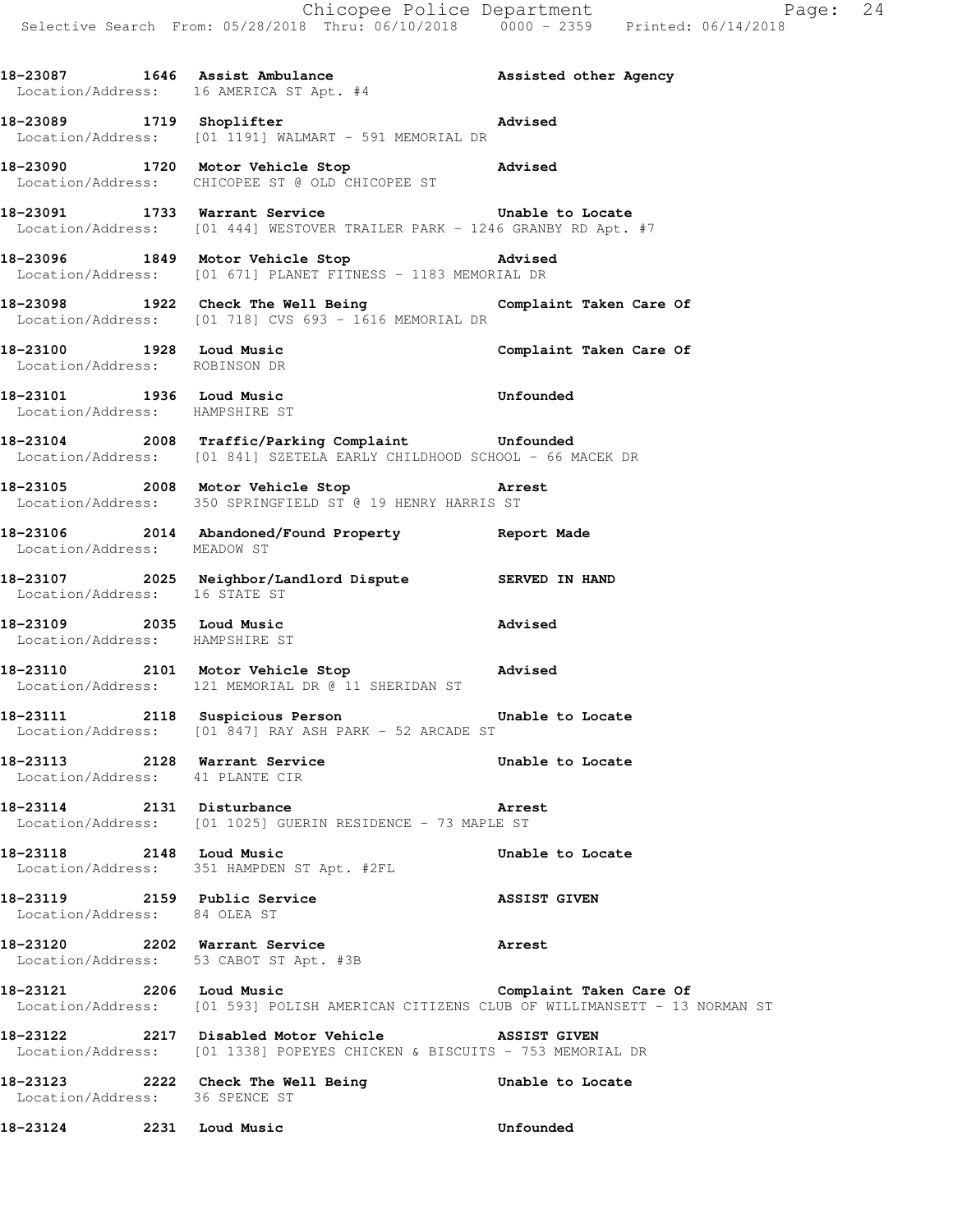|                                  |                                                                                                         | Page: 25<br>Chicopee Police Department<br>Selective Search From: 05/28/2018 Thru: 06/10/2018 0000 - 2359 Printed: 06/14/2018 |  |
|----------------------------------|---------------------------------------------------------------------------------------------------------|------------------------------------------------------------------------------------------------------------------------------|--|
|                                  | Location/Address: [01 1208] LAZER AUTO WASH - 200 ST JAMES AVE                                          |                                                                                                                              |  |
| Location/Address: 129 MARION ST  | 18-23125 2233 Traffic/Parking Complaint Unable to Locate                                                |                                                                                                                              |  |
|                                  | 18-23126 2245 Property Damage Crash Chable to Locate<br>Location/Address: 539 EAST ST @ 293 CAREW ST    |                                                                                                                              |  |
| Location/Address: 26 BELCHER ST  | 18-23127 2247 Loud Music                                                                                | Advised                                                                                                                      |  |
|                                  | 18-23128 2308 Motor Vehicle Stop 30 Advised<br>Location/Address: 27 RUSKIN ST @ 442 EAST MAIN ST        |                                                                                                                              |  |
|                                  | 18-23129 2309 Motor Vehicle Stop 300 Advised<br>Location/Address: 159 RUSKIN ST @ 287 EAST ST           |                                                                                                                              |  |
| Location/Address: 86 CRESCENT DR | 18-23131 2321 THREATS MADE                                                                              | Report Made                                                                                                                  |  |
|                                  | 18-23132 2329 Transport Service<br>Location: [02] BAYSTATE MEDICAL CENTER                               | Transport complete                                                                                                           |  |
|                                  | 18-23133 2347 Motor Vehicle Stop M/V Citation Issued<br>Location/Address: 586 GRATTAN ST @ 15 CHAPEL ST |                                                                                                                              |  |
| Location/Address: 78 TAYLOR ST   | 18-23134 2357 Assist Ambulance                                                                          | <b>ASSIST GIVEN</b>                                                                                                          |  |

#### **For Date: 06/03/2018 - Sunday**

| 18-23135          | 0004 Traffic/Parking Complaint | City Ordinance Violation |
|-------------------|--------------------------------|--------------------------|
| Location/Address: | STEBBINS ST @ KENDALL ST       |                          |
|                   |                                |                          |

**18-23136 0009 Fireworks Complaint Unfounded**  Location/Address: [01 999] MIKES VARIETY - 355 DALE ST

**18-23138 0030 Check The Well Being Report Made**  Location/Address: 121 MEADOW ST

**18-23140 0035 Investigation/DB Report Made**  Location/Address: [01 168] ROLLIN ROC TAVERN - 258 EXCHANGE ST

**18-23141 0036 Transport Service Transport complete**  Location: BAYSTATE MEDICAL CENTER

**18-23152 0052 Juvenile Complaint Advised**  Location/Address: 28 GLENDALE ST

18-23160 **0116** Disturbance **Complaint Taken Care Of** Location/Address: [01 882] VIEW STREET TAVERN - 13 VIEW ST

**18-23163 0141 Traffic/Parking Complaint Complaint Taken Care Of**  Location/Address: 103 CHAPEL ST

### **18-23167 0153 Motor Vehicle Stop Advised**  Location/Address: 91 SPRINGFIELD ST @ 11 PEARL ST

**18-23168 0157 Disturbance Advised**  Location/Address: [01 497] MOTEL 6 - 36 JOHNNY CAKE HOLLOW RD

**18-23181 0259 Check The Well Being Report Made**  Location/Address: [01 1831] ALDEN EDGE - 500 MCKINSTRY AVE

**18-23188 0331 Assist Ambulance Report Made**  Location/Address: 2 SPRINGFIELD ST

**18-23189 0340 Suspicious Person Advised**  Location/Address: [01 334] CHICOPEE MOOSE FAMILY CENTER - 244 FULLER RD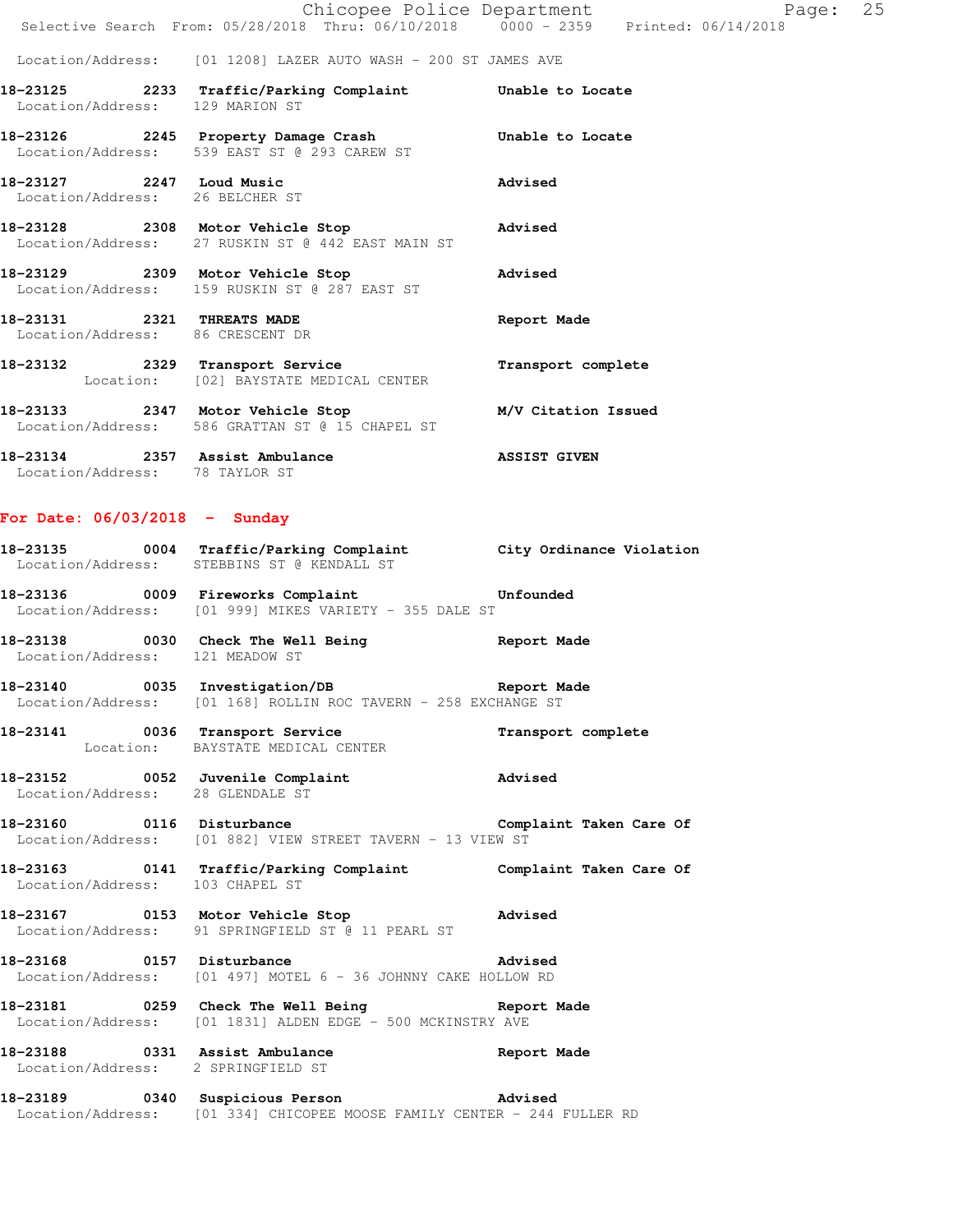|                                                              |                                                                                                                                                    | Chicopee Police Department<br>Selective Search From: 05/28/2018 Thru: 06/10/2018 0000 - 2359 Printed: 06/14/2018 |
|--------------------------------------------------------------|----------------------------------------------------------------------------------------------------------------------------------------------------|------------------------------------------------------------------------------------------------------------------|
|                                                              | 18-23195 0439 Check The Well Being Network and Madvised<br>Location/Address: [01 1658] THE APARTMENTS AT AMES PRIVILEGE - 1 SPRINGFIELD ST         |                                                                                                                  |
|                                                              | 18-23203 0737 Motor Vehicle Stop M/V Citation Issued<br>Location/Address: 143 FULLER RD @ 153 OLD FULLER RD                                        |                                                                                                                  |
|                                                              | 18-23204 0802 Check The Well Being Complaint Taken Care Of Location/Address: [01 1718] 535 EAST ST                                                 |                                                                                                                  |
|                                                              | 18-23205 0820 Traffic/Parking Complaint Complaint Taken Care Of Location/Address: [01 670] CUMBERLAND FARMS - 1061 MEMORIAL DR                     |                                                                                                                  |
|                                                              | 18-23206 		 0822 Car Wash 		 Complaint Taken Care Of<br>Location/Address: [01 448] SOFT TOUCH AUTO WASH - 1469 GRANBY RD                           |                                                                                                                  |
|                                                              | 18-23207 0836 Larceny Complaint Past Report Made<br>Location/Address: 49 BENOIT CIR Apt. #C                                                        |                                                                                                                  |
|                                                              | 18-23208 0911 Check The Well Being 5 Unable to Locate<br>Location/Address: [01 242] BIRCH PARK PLACE APARTMENTS CHICOPEE HOUSING - 630 CHICOPEE ST |                                                                                                                  |
| Location/Address: 31 ELMER DR                                | 18-23209 0914 Loud Music 2008 advised                                                                                                              |                                                                                                                  |
| Location/Address: FAIRVIEW AVE                               | 18-23213 0937 Disturbance <b>1998</b> Unable to Locate                                                                                             |                                                                                                                  |
|                                                              | 18-23217 1003 Traffic Assignment M/V Citation Issued<br>Location/Address: 884 EAST MAIN ST @ 24 ETON ST                                            |                                                                                                                  |
|                                                              | 18-23219 1020 Drug Overdose 10 Report Made<br>Location/Address: [01 1974] JOHN FINN - 46 COLUMBA ST Apt. #5D                                       |                                                                                                                  |
| Location/Address: 55 CORTLAND ST                             | 18-23220 1022 Malicious Damage-Past 18-23220                                                                                                       |                                                                                                                  |
|                                                              | 18-23222 1024 DPW/CELD/WATER NOTIFIED Complaint Taken Care Of<br>Location/Address: 560 MEADOW ST @ 241 MCKINSTRY AVE                               |                                                                                                                  |
|                                                              | 18-23224 1036 Motor Vehicle Stop<br>Location/Address: 738 CHICOPEE ST @ 11 WHITMAN ST                                                              | Advised                                                                                                          |
| 18-23226 1101 Disturbance<br>Location/Address: 55 STEDMAN ST |                                                                                                                                                    | Officer Canceled                                                                                                 |
|                                                              | 18-23228 1126 Traffic/Parking Complaint Unfounded<br>Location/Address: [01 938] HOME DEPOT - 655 MEMORIAL DR                                       |                                                                                                                  |
|                                                              | 18-23229 1126 Suspicious M/V 18-23229<br>Location/Address: [01 671] PLANET FITNESS - 1183 MEMORIAL DR                                              |                                                                                                                  |
|                                                              | 18-23235 1234 Animal Complaint 18-23235<br>Location/Address: 230 GRANBY RD @ 25 FISHER RD                                                          |                                                                                                                  |
|                                                              | 18-23236 1239 Traffic/Parking Complaint Complaint Taken Care Of<br>Location/Address: 454 SHERIDAN ST @ 19 SLATE RD                                 |                                                                                                                  |
|                                                              | 18-23237 1300 Public Service 2015 2015 Advised<br>Location/Address: [01 931] TD BANK NA - 153 MEADOW ST                                            |                                                                                                                  |
|                                                              | 18-23238 1302 Property Damage Crash Report Made<br>Location/Address: [01 719] PRICE RITE - 1600 MEMORIAL DR                                        |                                                                                                                  |
|                                                              | 18-23239 1308 Check The Well Being Complaint Taken Care Of<br>Location/Address: [01 1060] NETWORK EMPLOYMENT INC - 1036 CHICOPEE ST                |                                                                                                                  |
|                                                              | 18-23240 1316 Suspicious M/V Complaint Taken Care Of<br>Location/Address: [01 8] CHICOPEE POLICE SUBSTATION WILLIMANSETT - 803 CHICOPEE ST         |                                                                                                                  |
|                                                              | 18-23242 1327 Traffic Assignment ASSIST GIVEN Location/Address: 549 JAMES ST @ 1621 MEMORIAL DR                                                    |                                                                                                                  |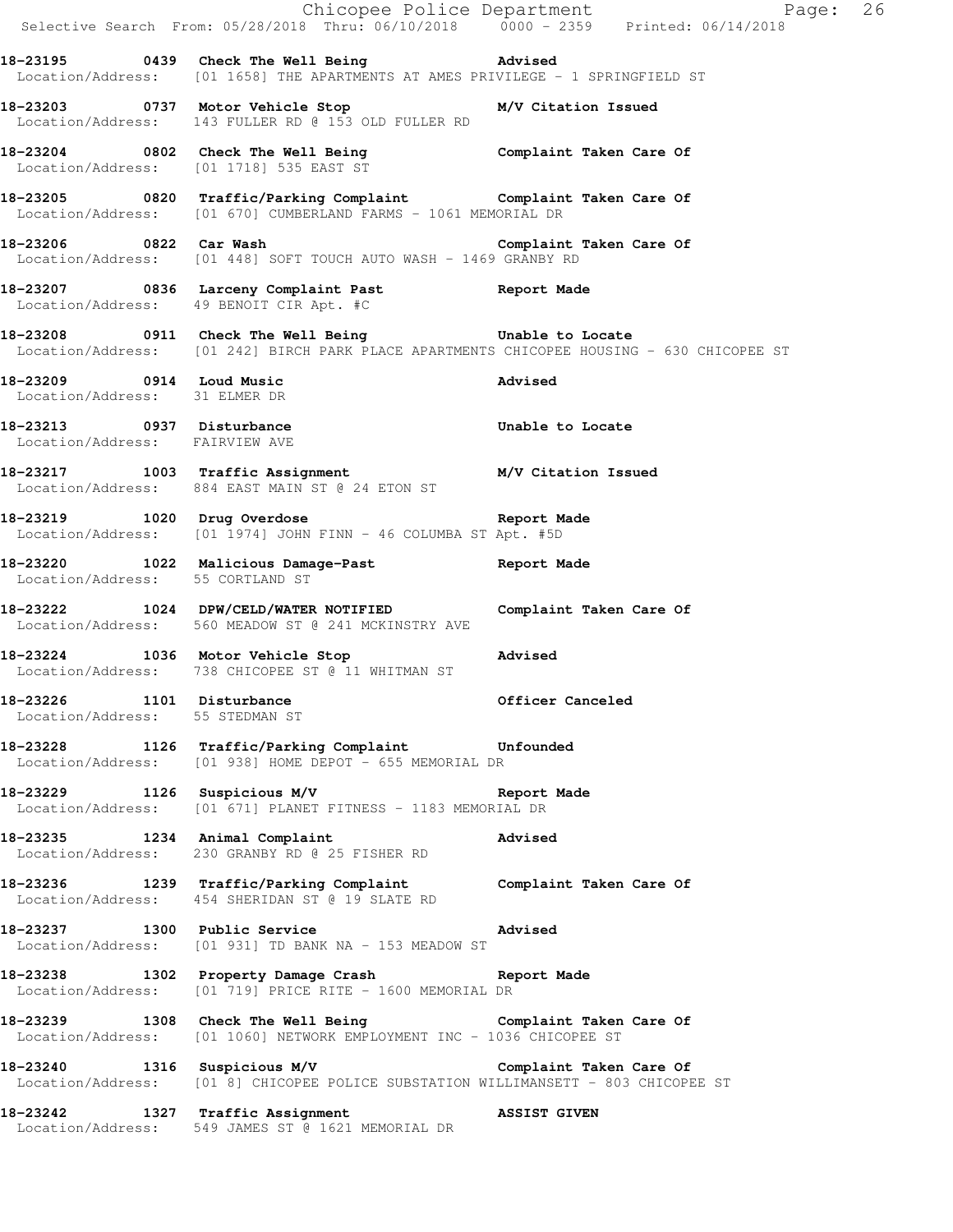**18-23246 1355 Traffic/Parking Complaint Appears Secure After Che**  Location/Address: [01 638] BJS WHOLESALE FOOD WAREHOUSE - 650 MEMORIAL DR **18-23247 1358 Traffic/Parking Complaint Appears Secure After Che**  Location/Address: [01 919] BIG Y WORLD CLASS MARKETS - 650 MEMORIAL DR **18-23248 1440 Disabled Motor Vehicle Unable to Locate**  Location/Address: [01 1328] SHERWIN WILLIAMS - 544 MEMORIAL DR **18-23250 1453 Check The Well Being Report Made**  Location/Address: 27 GRANVILLE AVE **18-23251 1455 Assist Ambulance ASSIST GIVEN**  Location/Address: 209 GRANBY RD Apt. #14 **18-23252 1456 Assist Ambulance ASSIST GIVEN**  Location/Address: 36 ARTISAN ST **18-23253 1507 Car Wash Complaint Taken Care Of**  Location/Address: [01 448] SOFT TOUCH AUTO WASH - 1469 GRANBY RD **18-23254 1516 Keep The Peace-Others Complaint Taken Care Of**  Location/Address: 55 FOREST ST **18-23256 1529 Service of a Summons NOT SERVED**  Location/Address: 36 SHERIDAN ST **18-23257 1558 Suspicious M/V Advised**  Location/Address: 77 CASINO AVE **18-23258 1606 Larceny Complaint Past Advised**  Location/Address: 2 SPRINGFIELD ST Apt. #314 18-23259 1607 Car Wash **No Report Necessary**  Location/Address: [01 448] SOFT TOUCH AUTO WASH - 1469 GRANBY RD **18-23260 1624 Undesirable Advised**  Location/Address: [01 1272] FAMILY DOLLAR #1972 - 209 EXCHANGE ST **18-23263 1636 Loud Music Complaint Taken Care Of**  Location/Address: 31 ELMER DR **18-23268 1656 Malicious Damage-Past Advised**  Location/Address: 1385 PENDLETON AVE **18-23269 1657 Drug Overdose Report Made**  Location/Address: GRATTAN ST @ INTERSTATE 391 **18-23270 1707 Animal Complaint Advised**  Location/Address: 103 FAIRWAY DR **18-23271 1710 Service of a Summons SERVED IN HAND**  Location/Address: 19 ALVORD AVE Apt. #2 **18-23272 1711 Service of a Summons SERVED IN HAND**  Location/Address: 19 ALVORD AVE Apt. #2

**18-23244 1331 Drug Overdose Report Made** 

Location/Address: 61 ST ANTHONY ST @ 232 MEADOW ST

**18-23274 1716 Animal Complaint Complaint Taken Care Of**  Location/Address: [01 1245] CHICOPEE STATE POOL - 750 MEADOW ST

**18-23276 1732 Larceny- In Progress Arrest**  Location/Address: [01 638] BJS WHOLESALE FOOD WAREHOUSE - 650 MEMORIAL DR

**18-23278 1848 Prisoner Lunch Complaint Taken Care Of**  Location/Address: [01 413] FALLS PIZZA - 103 MAIN ST

**18-23279 1900 Assist Other Police Department ASSIST GIVEN**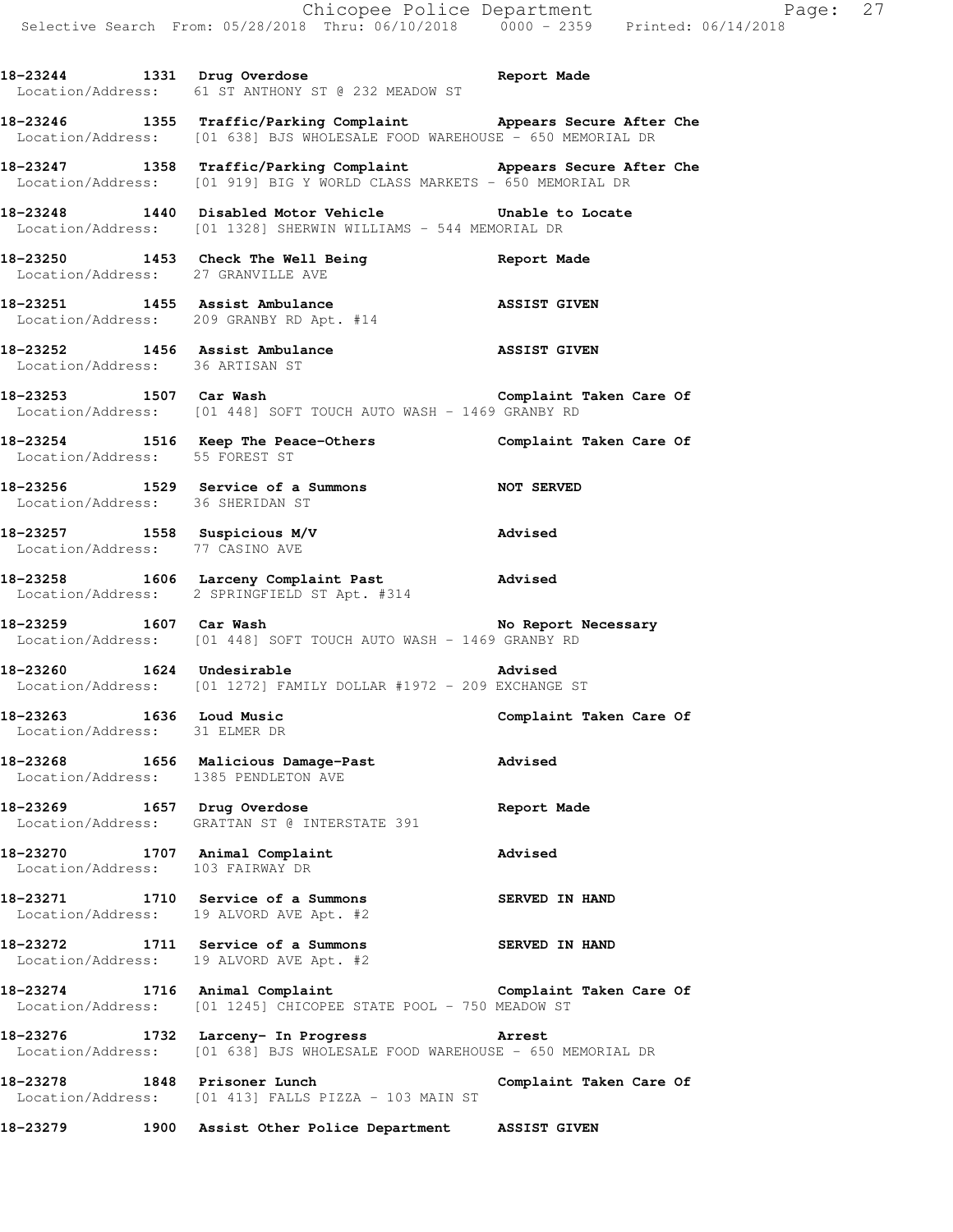|                                                                                                             |  | Chicopee Police Department<br>Selective Search From: 05/28/2018 Thru: 06/10/2018 0000 - 2359 Printed: 06/14/2018 | Page: 28 |  |
|-------------------------------------------------------------------------------------------------------------|--|------------------------------------------------------------------------------------------------------------------|----------|--|
|                                                                                                             |  | Location/Address: [01 1037] CHICOPEE MEMORIAL STATE PARK - 570 BURNETT RD                                        |          |  |
| 18-23281 1935 Drug/Narcotic Activity 6 Advised<br>Location/Address: 1 EXCHANGE ST                           |  |                                                                                                                  |          |  |
| 18-23282 1939 Public Service Contract Unfounded<br>Location/Address: NORTHBOUND - INTERSTATE 391 Apt. #EX 2 |  |                                                                                                                  |          |  |
| 18-23283 1944 Property Damage Crash Marrest<br>Location/Address: PENDLETON AVE @ OLD PENDLETON AVE          |  |                                                                                                                  |          |  |
| Location/Address: 51 LORIMER ST                                                                             |  | 18-23284 2005 Assist Ambulance Massisted other Agency                                                            |          |  |
| Location/Address: 1865 MEMORIAL DR @ 17 BRITTON ST                                                          |  | 18-23285 2026 Check The Well Being 30 Unable to Locate                                                           |          |  |
| 18-23287 2117 Public Service<br>Location/Address: 46 BELVIDERE ST                                           |  | Advised                                                                                                          |          |  |
| 18-23288 2132 Assist Ambulance<br>Location/Address: 34 WHITMAN ST Apt. #2FL                                 |  | Assisted other Agency                                                                                            |          |  |
| 18-23292 2202 Drug Overdose<br>Location/Address: [01 2056] 52 LINCOLN ST                                    |  | Report Made                                                                                                      |          |  |
| 18-23294 2220 Assist Ambulance<br>Location/Address: 18 BEELER AVE                                           |  | <b>ASSIST GIVEN</b>                                                                                              |          |  |

## **For Date: 06/04/2018 - Monday**

| Location/Address: CALL ST             | 18-23304 0023 Check The Well Being The Report Made                                                                  |                         |
|---------------------------------------|---------------------------------------------------------------------------------------------------------------------|-------------------------|
| Location/Address: 621 GRATTAN ST      | 18-23308 0033 Motor Vehicle Stop M/V Citation Issued                                                                |                         |
|                                       | 18-23311 0047 Drug Overdose 1988 and Report Made<br>Location/Address: 543 SPRINGFIELD ST Apt. #2FL                  |                         |
| Location/Address: 18 BEMIS ST         | 18-23313 0056 Abandoned/Found Property Unable to Locate                                                             |                         |
|                                       | 18-23317 0110 Suspicious M/V advised<br>Location/Address: [01 718] CVS 693 - 1616 MEMORIAL DR                       |                         |
|                                       | 18-23328 			 0220 Motor Vehicle Stop 			 M/V Citation Issued<br>Location/Address: 146 GRAPE ST @ 187 SPRINGFIELD ST |                         |
|                                       | 18-23331 0255 Undesirable 20 Report Made<br>Location/Address: [01 398] AMERICAN LEGION POST 275 - 41 ROBBINS RD     |                         |
| Location/Address: 239 MOORE ST        | 18-23333 0417 Assist Ambulance ASSIST GIVEN                                                                         |                         |
| Location/Address: ST JAMES AVE        | 18-23334 0617 Traffic/Parking Complaint Complaint Taken Care Of                                                     |                         |
| Location/Address: MEMORIAL DR         | 18-23336 0700 Traffic Assignment <b>18-23336</b> Complaint Taken Care Of                                            |                         |
| Location/Address: FRONT ST            | 18-23337 0701 Traffic Assignment                                                                                    | Complaint Taken Care Of |
| Location/Address: 22 JOHN ST Apt. #1L | 18-23338 0701 Malicious Damage-Past 1997 Report Made                                                                |                         |
| Location/Address: MEADOW ST           | 18-23341 0703 Traffic Assignment                                                                                    | Complaint Taken Care Of |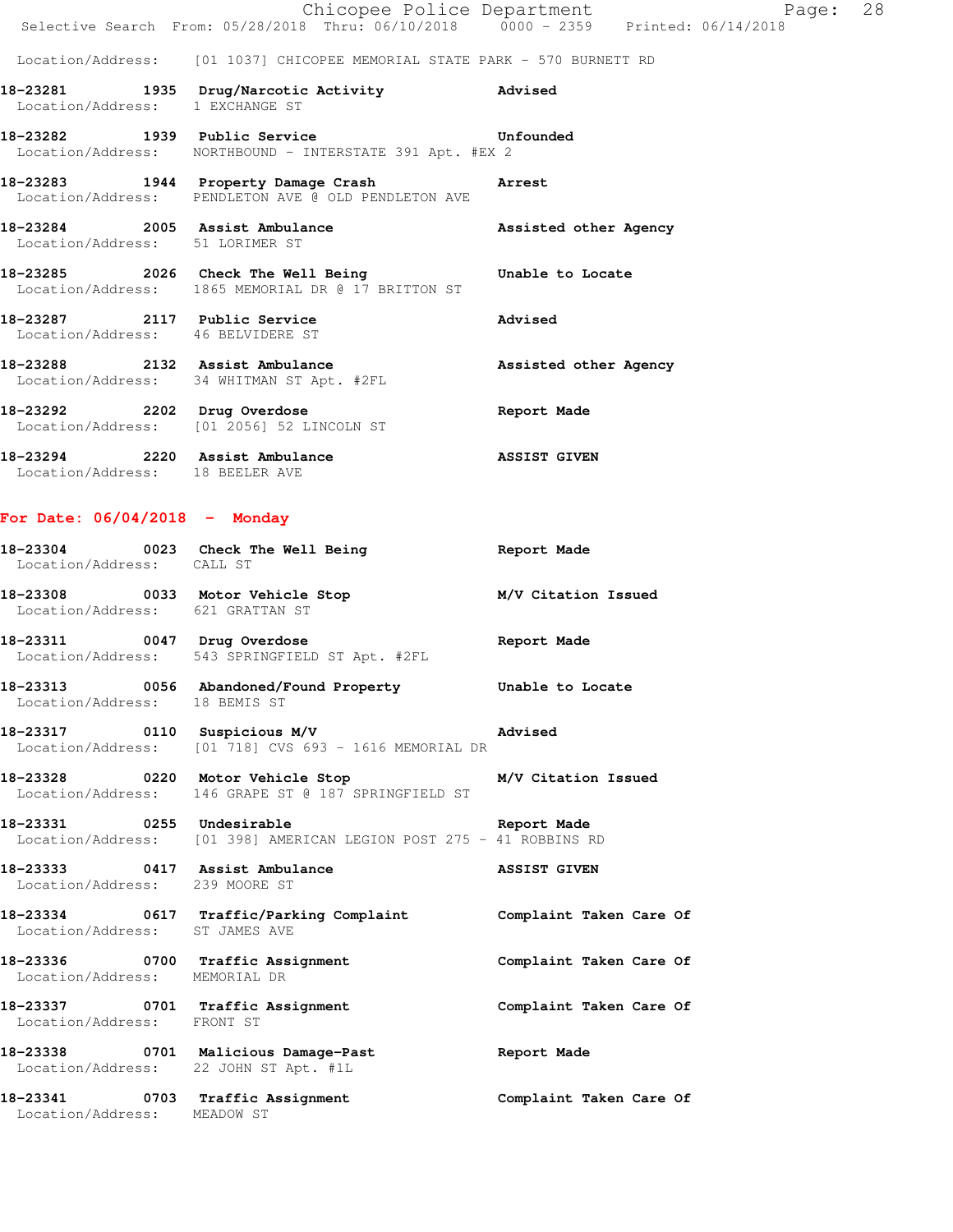|                                    |                                                                                                                                                  | Chicopee Police Department<br>Selective Search From: 05/28/2018 Thru: 06/10/2018 0000 - 2359 Printed: 06/14/2018 |
|------------------------------------|--------------------------------------------------------------------------------------------------------------------------------------------------|------------------------------------------------------------------------------------------------------------------|
|                                    | 18-23339 0704 Traffic Assignment<br>Location/Address: [01 832] BELLAMY MIDDLE SCHOOL, EDWARD 6-8 - 314 PENDLETON AVE                             |                                                                                                                  |
|                                    | 18-23340 0704 Public Service Contract CONTERT SERVED IN HAND<br>Location/Address: [01 825] CHICOPEE DISTRICT COURT - 30 CHURCH ST                |                                                                                                                  |
|                                    | 18-23342 0705 Motor Vehicle Stop M/V Citation Issued<br>Location/Address: 363 BROADWAY @ 11 HENDRICK ST                                          |                                                                                                                  |
|                                    | 18-23343 0707 Traffic Assignment M/V Citation Issued<br>Location/Address: [01 702] JIFFY LUBE - 2017 MEMORIAL DR                                 |                                                                                                                  |
|                                    | 18-23344 0713 Motor Vehicle Stop M/V Citation Issued<br>Location/Address: [01 359] AMERICAN LEGION POST 438, FAIRVIEW - 292 NEW LUDLOW RD        |                                                                                                                  |
|                                    | 18-23345   0722   Traffic Assignment   Complaint Taken Care Of Location/Address: ST JAMES AVE                                                    |                                                                                                                  |
| Location/Address: 35 LORRAINE ST   | 18-23346 0723 Assist Ambulance 18-23346 MISSIST GIVEN                                                                                            |                                                                                                                  |
|                                    | 18-23347 0726 Motor Vehicle Stop M/V Citation Issued<br>Location/Address: [01 306] RITE AID PHARMACY - 1-5 ST JAMES AVE                          |                                                                                                                  |
|                                    | 18-23348 0747 Property Damage Crash No Report Necessary<br>Location/Address: 61 ABBEY MEMORIAL DR @ 638 BROADWAY                                 |                                                                                                                  |
|                                    | 18-23350 0810 Transport Service <b>18-23350</b> Transport complete<br>Location/Address: [01 825] CHICOPEE DISTRICT COURT - 30 CHURCH ST          |                                                                                                                  |
|                                    | 18-23351 0811 Check The Well Being <b>18-23351</b> Complaint Taken Care Of<br>Location/Address: [01 305] CUMBERLAND FARMS - 37 MONTCALM ST       |                                                                                                                  |
| Location/Address: CHICOPEE ST      | 18-23352 0813 Abandoned/Found Property Report Made                                                                                               |                                                                                                                  |
|                                    | -<br>18-23353 1814 Public Service 1986 1997 Complaint Taken Care Of<br>Location/Address: [01 863] PARTRIDGE HOLLOW APARTMENTS - 59 NEW LUDLOW RD |                                                                                                                  |
|                                    | <b>18-23358 0907 Public Service Report Made</b><br>Location/Address: [01 392] ST STANISLAUS SCHOOL - 534 FRONT ST                                |                                                                                                                  |
| Location/Address: 91 BEAUCHAMP TER | 18-23359 0946 Personal Injury Crash 18-23359                                                                                                     |                                                                                                                  |
| 18-23363 1002 Undesirable          | <b>Advised</b><br>Location/Address: [01 1272] FAMILY DOLLAR #1972 - 209 EXCHANGE ST                                                              |                                                                                                                  |
|                                    | 18-23366 1008 Check The Well Being 5 Unable to Locate Location/Address: 260 COLLEGE ST Apt. #2                                                   |                                                                                                                  |
|                                    | 18-23364 1009 Property Damage Crash Neport Made<br>Location/Address: [01 1088] MI ISLA BAKERY - 738 CHICOPEE ST                                  |                                                                                                                  |
| Location/Address: ST JAMES AVE     | 18-23367 1016 Traffic Assignment M/V Citation Issued                                                                                             |                                                                                                                  |
|                                    | 18-23370 1033 Drug Overdose 1988 (Report Made                                                                                                    | Location/Address: [01 25] FAIRHAVEN APARTMENTS CHICOPEE HOUSING - 400 BRITTON ST Apt. #212                       |
| 18-23371 1040 THREATS MADE         | Location/Address: FIVE BELOW - 591 MEMORIAL DR                                                                                                   | Report Made                                                                                                      |
| Location/Address: DUCHARME AVE     | 18-23372 1043 Warrant Service 1988 Transport complete                                                                                            |                                                                                                                  |
|                                    | 18-23373 1143 Juvenile Complaint 18-23373<br>Location/Address: CHUCKS TOW YARD - EXCHANGE ST                                                     |                                                                                                                  |
|                                    | 18-23386 1242 Traffic/Parking Complaint Complaint Taken Care Of Location/Address: [01 919] BIG Y WORLD CLASS MARKETS - 650 MEMORIAL DR           |                                                                                                                  |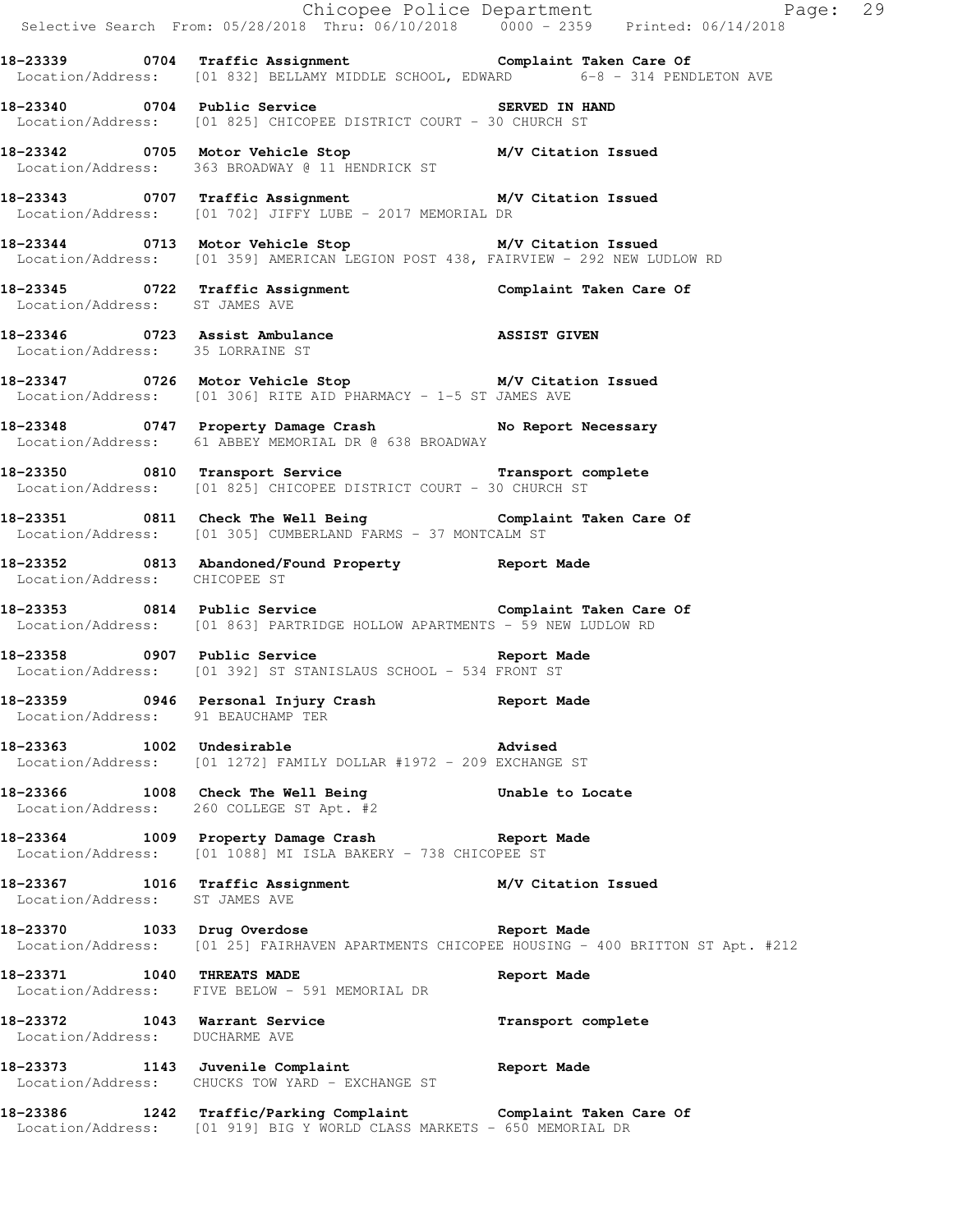**18-23388 1254 Property Damage Crash Report Made**  Location/Address: [01 1501] MAGGIO'S PIZZA - 582 CHICOPEE ST

**18-23390 1324 Property Damage Crash Report Made**  Location/Address: 8 PELOQUIN DR

**18-23391 1329 Suspicious M/V Appears Secure After Che**  Location/Address: [01 805] HUKE LAU - 705 MEMORIAL DR

**18-23393 1344 Check The Well Being Complaint Taken Care Of**  Location/Address: 99 SOUTH ST Apt. #1

**18-23395 1412 Abandoned/Found Property Report Made**  Location/Address: [01 644] STOP & SHOP SUPERMARKET - 672 MEMORIAL DR

**18-23396 1421 Traffic/Parking Complaint Complaint Taken Care Of**  Location/Address: [01 660] OCEAN STATE JOB LOT - 1451 MEMORIAL DR

**18-23397 1424 Property Damage Crash Report Made**  Location/Address: [01 843] CHICOPEE COMP HIGH SCHOOL - 617 MONTGOMERY ST

**18-23398 1433 MAIL RUN Complaint Taken Care Of**  Location/Address: [01 368] CITY HALL ANNEX - 274 FRONT ST

**18-23401 1456 Disturbance Advised**  Location/Address: 133 FRONTENAC ST

**18-23402 1500 Motor Vehicle Stop Advised**  Location/Address: [01 1191] WALMART - 591 MEMORIAL DR

**18-23403 1554 Identity Fraud/Theft Report Made**  Location/Address: 590 FRONT ST Apt. #3FL

**18-23404 1605 Stolen M/V L/P Report Report Made**  Location/Address: [01 567] TRYBA AUTO SALES - 832 MEADOW ST

**18-23405 1608 Assault & Battery Complaint Report Made**  Location/Address: [01 1501] MAGGIO'S PIZZA - 582 CHICOPEE ST

**18-23406 1638 Drug Overdose Report Made**  Location/Address: [01 856] NASH FIELD PARK - 90 CALL ST

**18-23408 1645 Neighbor/Landlord Dispute Officer Canceled**  Location/Address: 123 MARION ST Apt. #B

**18-23409 1648 Larceny Complaint Past Report Made**  Location/Address: [01 215] MEDPLAST INC - 1040 SHERIDAN ST

**18-23411 1651 Property Damage Crash Report Made**  Location/Address: [01 286] TWINS VARIETY - 112 DUCHARME AVE

**18-23412 1716 Abandoned/Found Property Report Made**  Location/Address: 16 RZASA DR

**18-23414 1803 Larceny Complaint Past Report Made**  Location/Address: 2 SPRINGFIELD ST Apt. #106

**18-23415 1809 Prisoner Lunch Criminal Complaint Reque**  Location/Address: [01 413] FALLS PIZZA - 103 MAIN ST

**18-23417 1834 Disturbance Advised**  Location/Address: 12 FISHER ST

**18-23420 1939 Transport Service Transport complete**  Location/Address: [999] HOLYOKE MEDICAL CENTER - 575 BEECH ST

**18-23421 1940 Personal Injury Crash Report Made**  Location/Address: [01 334] CHICOPEE MOOSE FAMILY CENTER - 244 FULLER RD

**18-23422 1940 Neighbor/Landlord Dispute Advised**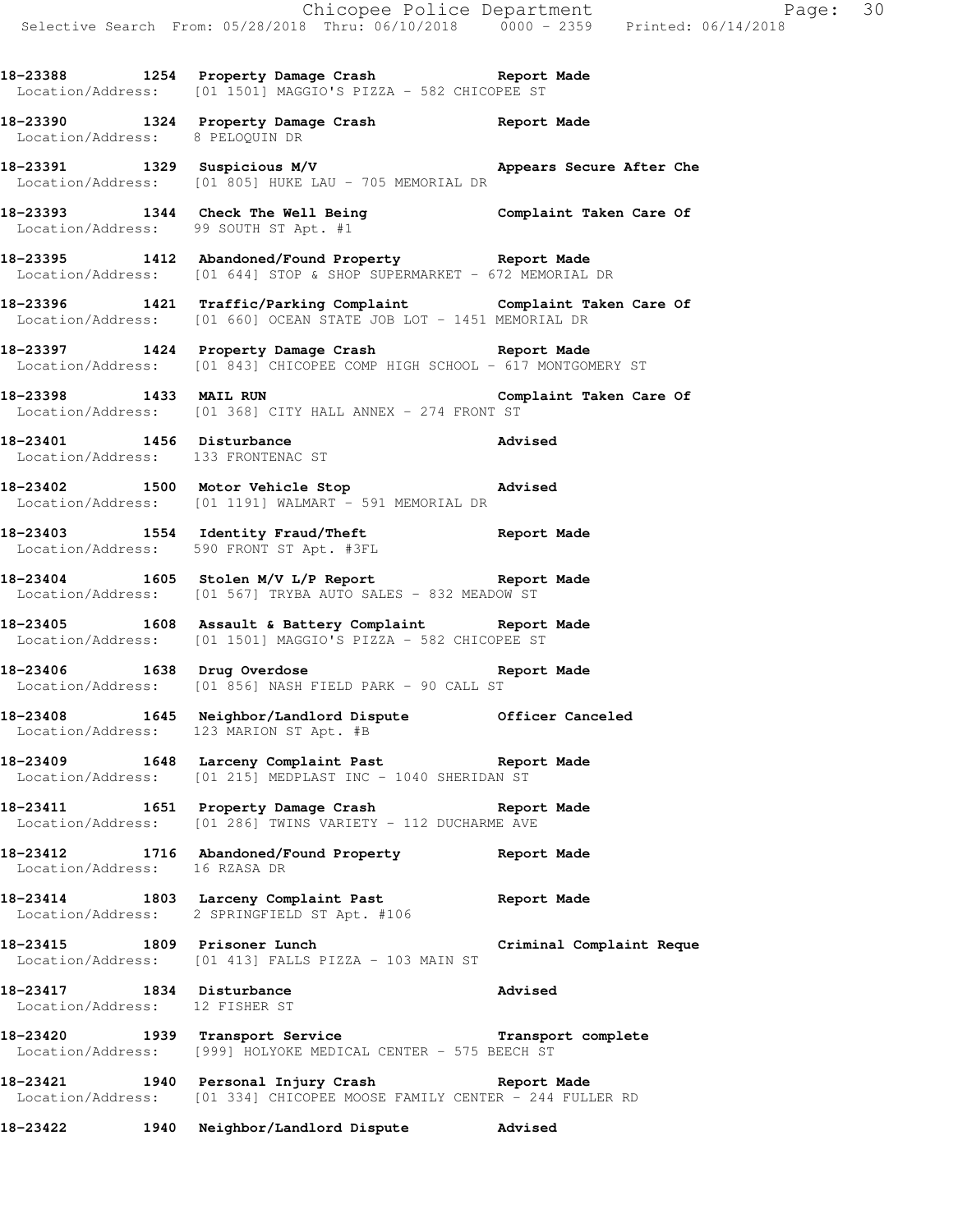|                                                                 | Chicopee Police Department                                                                                 |                         |
|-----------------------------------------------------------------|------------------------------------------------------------------------------------------------------------|-------------------------|
|                                                                 | Selective Search From: 05/28/2018 Thru: 06/10/2018 0000 - 2359 Printed: 06/14/2018                         |                         |
|                                                                 | Location/Address: 77 ELM ST Apt. #3R                                                                       |                         |
|                                                                 | 18-23427 1959 Firearms/Shots Fired Report Made<br>Location/Address: 110 CHURCH ST                          |                         |
|                                                                 | 18-23424 2010 Transport Service<br>Location: [04] HOLYOKE MEDICAL CENTER                                   | Complaint Taken Care Of |
|                                                                 | 18-23425 2011 Check The Well Being<br>Location/Address: [01 1325] APPLEBEE'S - 597 MEMORIAL DR             | <b>Arrest</b>           |
|                                                                 | 18-23426 2014 Traffic/Parking Complaint Complaint Taken Care Of Location/Address: MARION ST                |                         |
|                                                                 | 18-23428 2103 Disturbance Advised<br>Location/Address: [01 1272] FAMILY DOLLAR #1972 - 209 EXCHANGE ST     |                         |
|                                                                 | 18-23429 2113 Check The Well Being Confounded<br>Location/Address: [01 1191] WALMART - 591 MEMORIAL DR     |                         |
| Location/Address: NEW LOMBARD RD                                | 18-23431 2205 Property Damage Crash Report Made                                                            |                         |
| Location/Address: 340 DALE ST                                   | 18-23432 2216 Suspicious M/V                                                                               | Complaint Taken Care Of |
| Location/Address: 44 SPRING ST                                  | 18-23433 2217 Disturbance                                                                                  | Complaint Taken Care Of |
|                                                                 | 18-23434 2230 Motor Vehicle Stop<br><b>Advised</b><br>Location/Address: 100 MONTGOMERY ST                  |                         |
|                                                                 | 18-23436 2331 Loud Music<br>Location/Address: 213 MCCARTHY AVE                                             | Unable to Locate        |
|                                                                 | 18-23437 2333 Property Damage Crash Report Made<br>Location/Address: [01 907] TACO BELL - 1471 MEMORIAL DR |                         |
| For Date: $06/05/2018$ - Tuesday                                |                                                                                                            |                         |
|                                                                 | Location/Address: [01 504] ALDENVILLE LIQUOR STORE - 742 GRATTAN ST                                        |                         |
| 18-23457 0104 Loud Music                                        | Location/Address: 86 DEBRA DR Apt. #4D                                                                     | Advised                 |
| Location/Address: 285 TOLPA CIR                                 | 18-23476 0217 Assist Ambulance                                                                             | <b>ASSIST GIVEN</b>     |
|                                                                 | 18-23481 0238 Breaking & Entering in progres Arrest<br>Location/Address: 107 BEAUCHAMP TER                 |                         |
| Location/Address: 103 CHAPEL ST                                 | 18-23497 		 0513 Traffic/Parking Complaint 		 Complaint Taken Care Of                                      |                         |
|                                                                 | 18-23498 0522 Assist Ambulance<br>Location/Address: 882 CHICOPEE ST Apt. #4L                               | <b>ASSIST GIVEN</b>     |
| Location/Address: 288 FRONT ST                                  | 18-23503 0605 Service of a Summons<br>NOT SERVED                                                           |                         |
| 18-23504 0610 Public Service<br>Location/Address: 97 BEELER AVE |                                                                                                            | Unable to Locate        |
| Location/Address: STONINA DR                                    | 18-23505 0620 Traffic Assignment Complaint Taken Care Of                                                   |                         |
|                                                                 |                                                                                                            |                         |

**18-23507 0626 Traffic Assignment Complaint Taken Care Of**  Location/Address: [01 702] JIFFY LUBE - 2017 MEMORIAL DR

Page:  $31$ <br>14/2018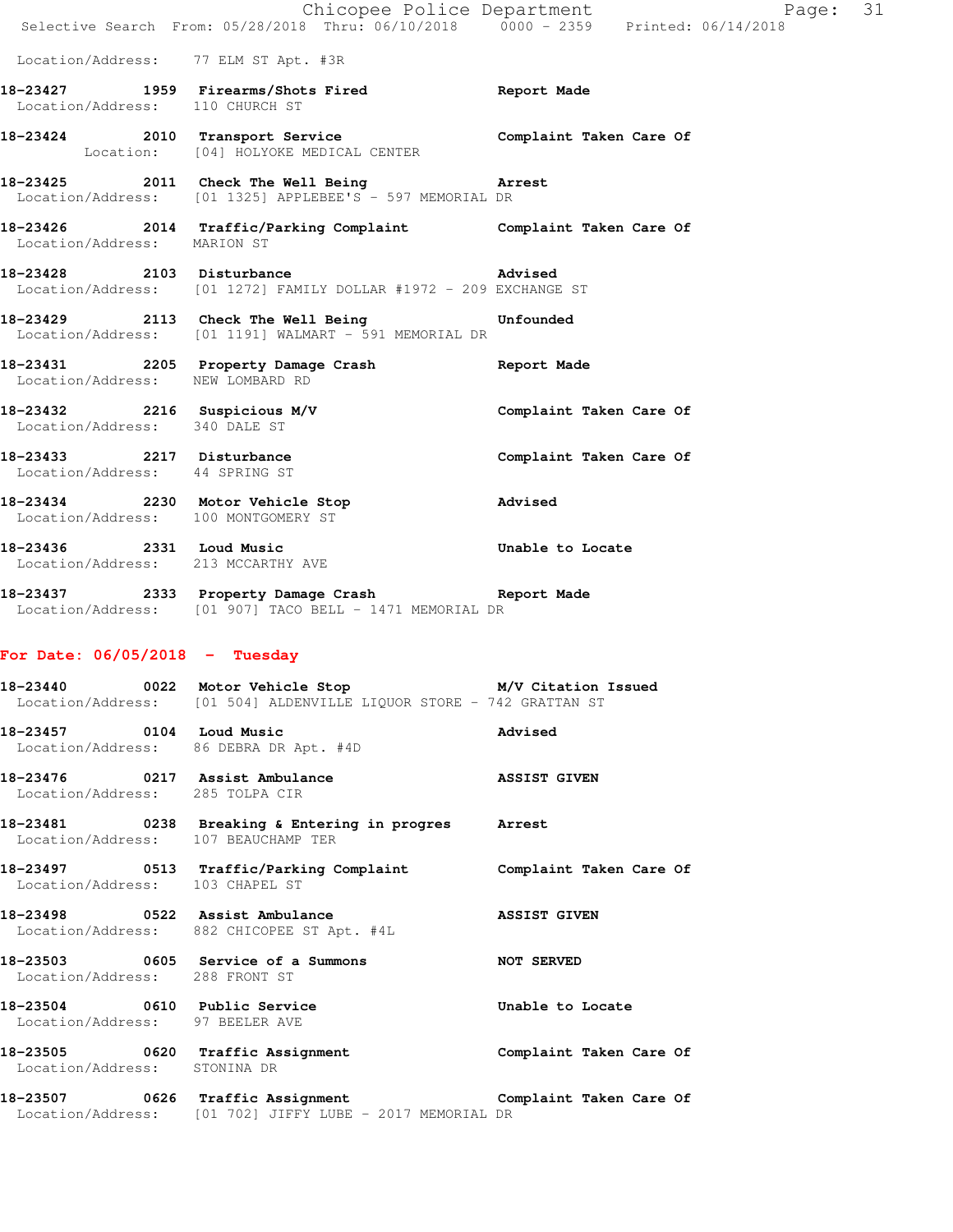|                                     |                                                                                                                                               | E<br>Chicopee Police Department<br>Selective Search From: 05/28/2018 Thru: 06/10/2018 0000 - 2359 Printed: 06/14/2018 | Page: 32 |
|-------------------------------------|-----------------------------------------------------------------------------------------------------------------------------------------------|-----------------------------------------------------------------------------------------------------------------------|----------|
|                                     |                                                                                                                                               |                                                                                                                       |          |
|                                     | 18-23509 0627 Traffic Assignment Complaint Taken Care Of Location/Address: 451 GRANBY RD                                                      |                                                                                                                       |          |
| Location/Address: MEMORIAL DR       | 18-23511 0627 Traffic Assignment Complaint Taken Care Of                                                                                      |                                                                                                                       |          |
|                                     | 18-23510 0628 Traffic Assignment Complaint Taken Care Of Location/Address: WESTOVER RD                                                        |                                                                                                                       |          |
|                                     | 18-23512 0630 Traffic Assignment Complaint Taken Care Of Location/Address: FULLER RD                                                          |                                                                                                                       |          |
|                                     | 18-23513 0632 Traffic Assignment<br>Location/Address: [01 1] MCCELLENDS GARDENS - 123 ACADEMY ST                                              |                                                                                                                       |          |
| Location/Address: MONTGOMERY ST     | 18-23514 0634 Traffic Assignment Complaint Taken Care Of                                                                                      |                                                                                                                       |          |
| Location/Address: 501 GRANBY RD     | 18-23515 0639 Motor Vehicle Stop M/V Citation Issued                                                                                          |                                                                                                                       |          |
|                                     | 18-23516 0639 Traffic Assignment Complaint Taken Care Of<br>Location/Address: 1043 CHICOPEE ST @ 31 PROSPECT ST                               |                                                                                                                       |          |
|                                     | 18-23517 0640 Motor Vehicle Stop M/V Citation Issued<br>Location/Address: 133 FAIRVIEW AVE                                                    |                                                                                                                       |          |
| Location/Address: 527 NEW LUDLOW RD | 18-23518 0640 Motor Vehicle Stop 30 Movised                                                                                                   |                                                                                                                       |          |
|                                     | 18-23519 0644 Motor Vehicle Stop Criminal Complaint Reque<br>Location/Address: [01 334] CHICOPEE MOOSE FAMILY CENTER - 244 FULLER RD          |                                                                                                                       |          |
| Location/Address: 327 NEW LUDLOW RD | 18-23520 0646 Motor Vehicle Stop Contract Report Made                                                                                         |                                                                                                                       |          |
|                                     | 18-23521 0650 Traffic Assignment No Report Necessary<br>Location/Address: ABBEY MEMORIAL DR                                                   |                                                                                                                       |          |
|                                     | 18-23522 0700 Motor Vehicle Stop Modused<br>Location/Address: [01 276] SUNOCO A PLUS MINI MART - 1031 CHICOPEE ST                             |                                                                                                                       |          |
|                                     | 18-23524 0716 Public Service 6 SERVED IN HAND<br>Location/Address: [01 825] CHICOPEE DISTRICT COURT - 30 CHURCH ST                            |                                                                                                                       |          |
|                                     | 18-23525 0756 Transport Service Complaint Taken Care Of<br>Location/Address: [01 825] CHICOPEE DISTRICT COURT - 30 CHURCH ST                  |                                                                                                                       |          |
|                                     | 18-23526 0812 Property Damage Crash Report Made<br>Location/Address: [01 834] BOWE SCHOOL, PATRICK E. K-5 - 115 HAMPDEN ST                    |                                                                                                                       |          |
| Location/Address: ROBINSON DR       | 18-23528 0825 Property Damage Crash Report Made                                                                                               |                                                                                                                       |          |
| Location/Address: ST JAMES AVE      | 18-23539 0900 Traffic Assignment Complaint Taken Care Of                                                                                      |                                                                                                                       |          |
| Location/Address: 24 HILTON ST      | 18-23529 0905 Larceny Complaint Past No Report Necessary                                                                                      |                                                                                                                       |          |
|                                     | 18-23530 0919 Abandoned/Found Property Report Made<br>Location/Address: 343 CHICOPEE ST Apt. #40                                              |                                                                                                                       |          |
|                                     | 18-23532 1002 Abandoned/Found Property Complaint Taken Care Of<br>Location/Address: [01 339] TIUNFO IMPORT & EXPORT FOOD CORP - 675 FULLER RD |                                                                                                                       |          |
|                                     | 18-23561 1012 Traffic/Parking Complaint Complaint Taken Care Of<br>Location/Address: [01 919] BIG Y WORLD CLASS MARKETS - 650 MEMORIAL DR     |                                                                                                                       |          |
|                                     | 18-23533 1015 Drug Overdose 100 Report Made<br>Location/Address: HONEYLAND FARMS SMOKE SHOP - 1296 MONTGOMERY ST                              |                                                                                                                       |          |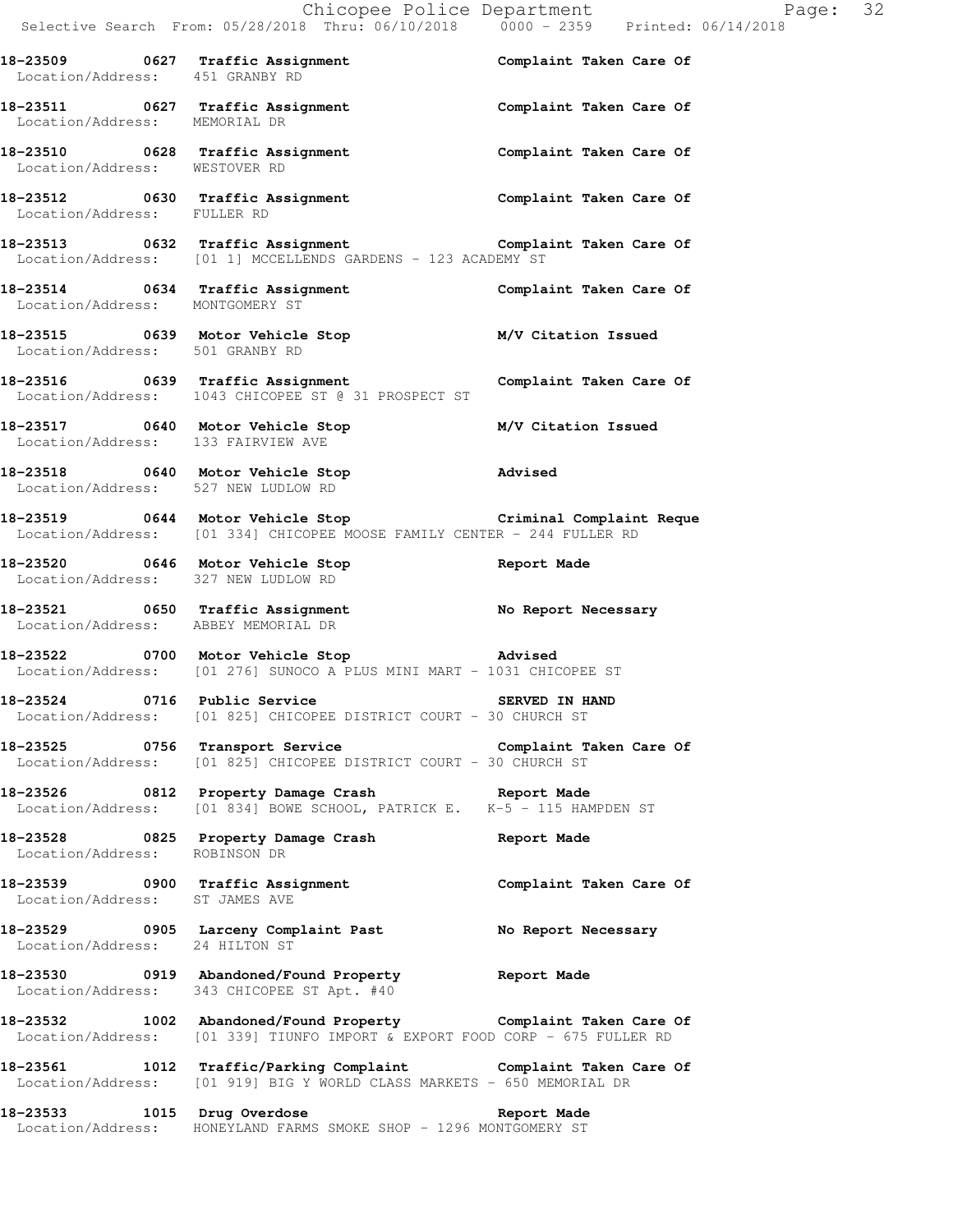|                                                                  | Selective Search From: 05/28/2018 Thru: 06/10/2018 0000 - 2359 Printed: 06/14/2018                                                                                          | Chicopee Police Department Page: 33 |
|------------------------------------------------------------------|-----------------------------------------------------------------------------------------------------------------------------------------------------------------------------|-------------------------------------|
|                                                                  | 18-23535 1025 Abandoned M/V<br>Location/Address: 11 HIGH ST @ 72 WALNUT ST                                                                                                  | Complaint Taken Care Of             |
|                                                                  | 18-23536 1027 Check The Well Being Complaint Taken Care Of<br>Location/Address: [01 1658] THE APARTMENTS AT AMES PRIVILEGE - 1 SPRINGFIELD ST Apt. #113                     |                                     |
|                                                                  | 18-23537 1030 Traffic/Parking Complaint Complaint Taken Care Of Location/Address: [01 861] INTERDESIGN, INC. - 40 OLD JAMES ST                                              |                                     |
| Location/Address: 29 ARTISAN ST                                  | 18-23538 1035 Traffic/Parking Complaint Complaint Taken Care Of                                                                                                             |                                     |
| Location/Address: 74 GROVE ST                                    | 18-23540 1048 Identity Fraud/Theft 18-23540                                                                                                                                 |                                     |
|                                                                  | 18-23541 1050 Traffic/Parking Complaint Complaint Taken Care Of<br>Location/Address: [01 1577] CHICOPEE MARKETPLACE (CENTRO PROPERTIES) - 591 MEMORIAL DR                   |                                     |
| Location/Address: 15 LEONARD ST                                  | 18-23543 1050 Breaking & Entering-Report Neport Made                                                                                                                        |                                     |
|                                                                  | 18-23548 1139 Criminal Harassment Report Made<br>Location/Address: [01 1564] HAMPDEN CHARTER SCHOOL OF SCIENCE - 20 JOHNSON RD                                              |                                     |
|                                                                  | 18-23557 1150 Traffic/Parking Complaint Complaint Taken Care Of Concation/Address: [01 722] PROSPECT ENTERPRISES (PROPERTY OWNER) - 1600 MEMORIAL DR                        |                                     |
|                                                                  | 18-23562 1159 Property Damage Crash Report Made<br>Location/Address: [01 843] CHICOPEE COMP HIGH SCHOOL - 617 MONTGOMERY ST                                                 |                                     |
| Location/Address: 6 CENTRAL AVE                                  | 18-23563 1201 Transport Service <b>18-23563</b> Transport complete                                                                                                          |                                     |
| Location/Address: 142 BEAUCHAMP TER                              | 18-23564 1214 Motor Vehicle Stop M/V Citation Issued                                                                                                                        |                                     |
| 18-23565 1218 Warrant Service<br>Location/Address: 18 PLANTE CIR | NOT SERVED                                                                                                                                                                  |                                     |
| Location/Address: 25 LAVOIE DR                                   | 18-23566 1233 Service of a Summons Unable to Locate                                                                                                                         |                                     |
| 18-23567 1235 Abandoned M/V<br>Original Call #: 18-23535         | Location/Address: 11 HIGH ST @ 72 WALNUT ST                                                                                                                                 | Complaint Taken Care Of             |
|                                                                  | 18-23572 1339 Traffic Assignment Complaint Taken Care Of Complaint Complaint Taken Care Of Location/Address: [01 839] STEFANIK SCHOOL, GENERAL. JOHN J. K-5 - 720 MEADOW ST |                                     |
|                                                                  | 18-23569 1340 Traffic/Parking Complaint Complaint Taken Care Of<br>Location/Address: [01 1577] CHICOPEE MARKETPLACE (CENTRO PROPERTIES) - 591 MEMORIAL DR                   |                                     |
|                                                                  | 18-23570 1341 Traffic/Parking Complaint the Complaint Taken Care Of<br>Location/Address: [01 1577] CHICOPEE MARKETPLACE (CENTRO PROPERTIES) - 591 MEMORIAL DR               |                                     |
|                                                                  | 18-23571 1354 Traffic/Parking Complaint Complaint Taken Care Of<br>Location/Address: [01 325] BOAT RAMP, MEDINA STREET - 100 MEDINA ST                                      |                                     |
| Location/Address: 739 JAMES ST Apt. #C                           | 18-23573 1400 Criminal Harassment 18-23573 Report Made                                                                                                                      |                                     |
|                                                                  | 18-23574 1402 Traffic/Parking Complaint Complaint Taken Care Of<br>Location/Address: [01 843] CHICOPEE COMP HIGH SCHOOL - ROLF AVE                                          |                                     |
| Location/Address: 87 FELIX ST                                    | 18-23575 1404 Public Service                                                                                                                                                | Advised                             |
| Location/Address: 194 DAYTON ST                                  | 18-23576 1408 Identity Fraud/Theft                                                                                                                                          | Report Made                         |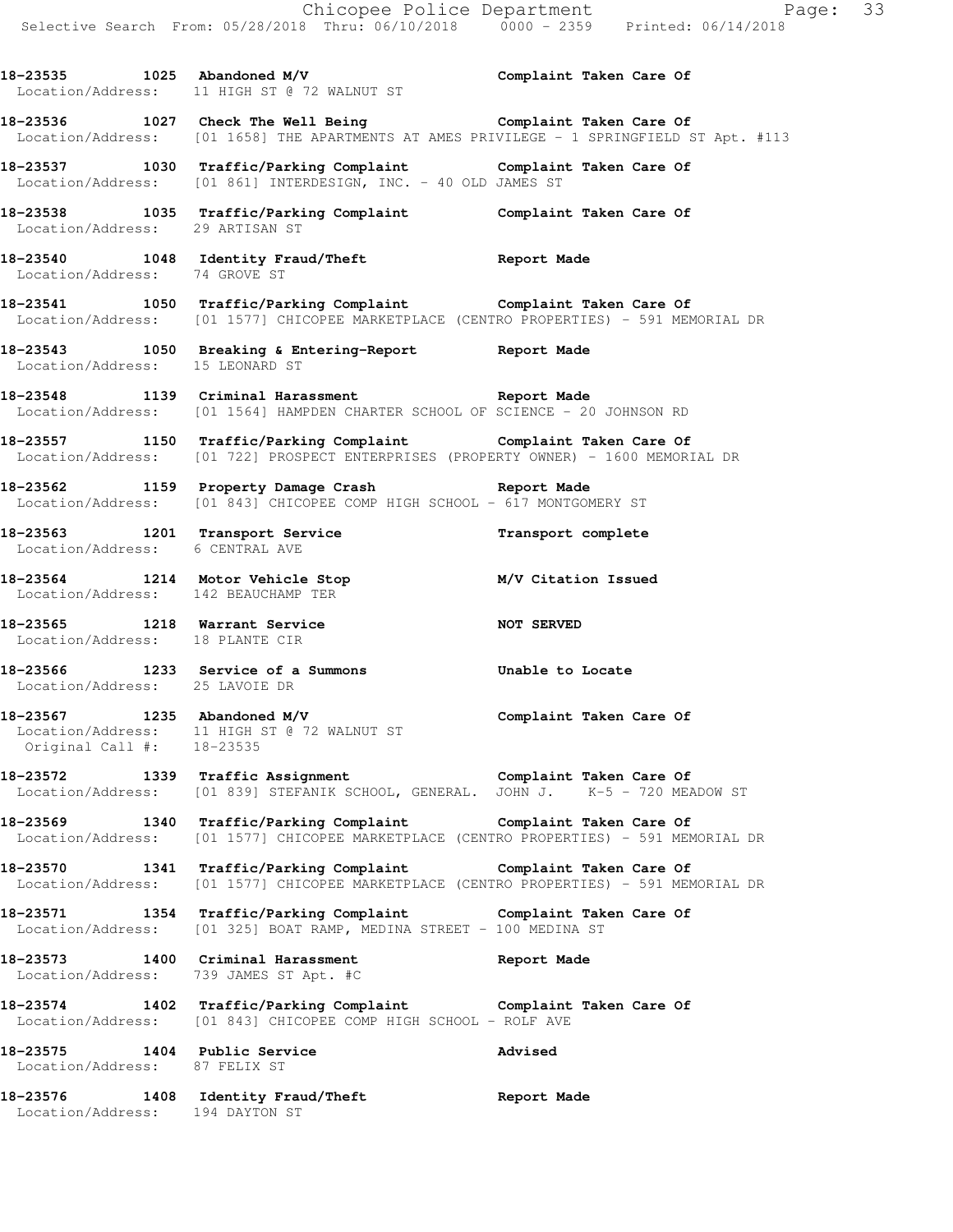|                                                             | Selective Search From: 05/28/2018 Thru: 06/10/2018 0000 - 2359 Printed: 06/14/2018                                              | Chicopee Police Department Page: 34 |  |
|-------------------------------------------------------------|---------------------------------------------------------------------------------------------------------------------------------|-------------------------------------|--|
|                                                             | 18-23579 1437 Check The Well Being Movised<br>Location/Address: [01 1938] SOLDIER ON - VETERAN HOME - 40 MEADOW ST Apt. #209    |                                     |  |
|                                                             | 18-23580 1439 Check The Well Being Netwised<br>Location/Address: 275 BRITTON ST Apt. #2FL                                       |                                     |  |
|                                                             | 18-23581 1445 Property Damage Crash Unfounded<br>Location/Address: 61 ABBEY MEMORIAL DR @ 638 BROADWAY                          |                                     |  |
| Location/Address: 119 CASEY DR                              | 18-23583 1455 Warrant Service 23583 Arrest                                                                                      |                                     |  |
|                                                             | 18-23585 1528 Traffic/Parking Complaint Complaint Taken Care Of Location/Address: [01 632] DAYS INN/ TRUMPETS - 450 MEMORIAL DR |                                     |  |
| Location/Address: 11 ASHGROVE ST                            | 18-23586 1549 Motor Vehicle Stop M/V Citation Issued                                                                            |                                     |  |
|                                                             | 18-23589 1629 Check The Well Being 18-23589<br>Location/Address: 543 FRONT ST Apt. #3FL                                         |                                     |  |
| Location/Address: 38 LESTER ST                              | 18-23590 1657 Identity Fraud/Theft 1997 Report Made                                                                             |                                     |  |
| Location/Address: 305 BROADWAY                              | 18-23592 1733 Missing Person 2008 2011 Report Made                                                                              |                                     |  |
| Location/Address: 28 DALE CT                                | 18-23593 1735 THREATS MADE Complaint Taken Care Of                                                                              |                                     |  |
|                                                             | 18-23594 1736 Juvenile Complaint<br>Location/Address: [01 718] CVS 693 - 1616 MEMORIAL DR                                       | Unable to Locate                    |  |
| Location/Address: 74 SKEELE ST                              | 18-23595 1742 Larceny Complaint Past 6fficer Canceled                                                                           |                                     |  |
|                                                             | 18-23597 1756 Assist Ambulance 1885 ASSIST GIVEN<br>Location/Address: [01 561] POLEP, J. DISTR SERVICES - 705 MEADOW ST         |                                     |  |
|                                                             | 18-23598 1804 Neighbor/Landlord Dispute Report Made<br>Location/Address: [01 1969] ANGEL JOVAN DIAZ - 94 PROSPECT ST Apt. #2R   |                                     |  |
| Location/Address: 288 FRONT ST                              | 18-23599 1806 Service of a Summons                                                                                              | Unable to Locate                    |  |
| 18-23600 1810 Assist Fire<br>Location/Address: 165 FRONT ST |                                                                                                                                 | <b>ASSIST GIVEN</b>                 |  |
| Location/Address: WASHINGTON ST                             | 18-23601 1815 Traffic/Parking Complaint Unfounded                                                                               |                                     |  |
|                                                             | 18-23602 1815 Breaking & Entering in progres Report Made<br>Location/Address: [01 1665] ST GEORGE SCHOOL - 33 MAPLE ST          |                                     |  |
| Location/Address: 65 BROADWAY                               | 18-23603 1837 Traffic/Parking Complaint Unable to Locate                                                                        |                                     |  |
|                                                             | 18-23605 1856 Traffic/Parking Complaint Complaint Taken Care Of<br>Location/Address: 28 CHARPENTIER BLVD                        |                                     |  |
|                                                             | 18-23606 1903 Assist Ambulance<br>Location/Address: 59 GREENWOOD TER                                                            | <b>ASSIST GIVEN</b>                 |  |
|                                                             | 18-23607 1903 DPW/CELD/WATER NOTIFIED<br>Location/Address: 28 CHARPENTIER BLVD                                                  | <b>ASSIST GIVEN</b>                 |  |
|                                                             | 18-23608 1905 Motor Vehicle Stop 6 6 Report Made<br>Location/Address: CHICOPEE ST @ OLD CHICOPEE ST                             |                                     |  |
|                                                             | 18-23609 1931 Neighbor/Landlord Dispute Advised                                                                                 |                                     |  |

Location/Address: [01 444] WESTOVER TRAILER PARK - 1246 GRANBY RD Apt. #5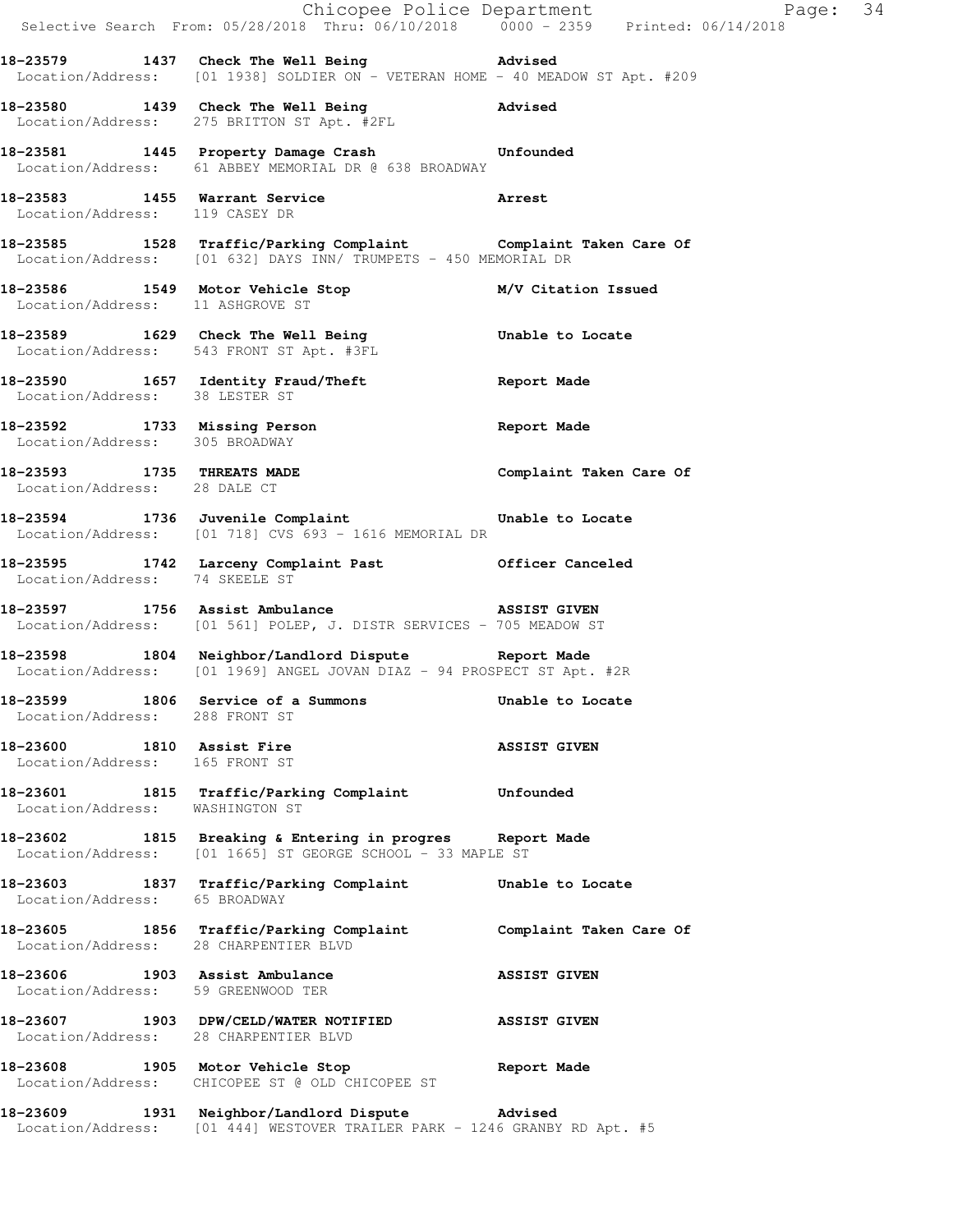**18-23611 2004 Check The Well Being Advised** 

Location/Address: 140 GROVE ST

**18-23613 2007 Assist Ambulance ASSIST GIVEN**  Location/Address: [01 318] CABOT LIQUOR STORE INC - 220 EXCHANGE ST **18-23614 2015 Disturbance Arrest**  Location/Address: 49 CABOT ST @ 219 EXCHANGE ST 18-23615 2027 Public Service **18-23615** Unfounded Location/Address: [01 2050] FAMILY DOLLAR - 251 MEADOW ST **18-23616 2035 Larceny Complaint Past Officer Canceled**  Location/Address: 107 FREEDOM ST **18-23617 2114 Motor Vehicle Stop Advised**  Location/Address: 755 CHICOPEE ST @ 12 PERRAULT ST **18-23618 2129 Missing Person Advised**  Location/Address: 305 BROADWAY **18-23624 2148 Suspicious M/V Advised**  Location/Address: [01 856] NASH FIELD PARK - 90 CALL ST **For Date: 06/06/2018 - Wednesday 18-23636 0021 Motor Vehicle Stop M/V Citation Issued**  Location/Address: [01 805] HUKE LAU - 705 MEMORIAL DR 18-23640 0031 Assist Ambulance **Assisted other Agency**  Location/Address: 49 FRANK ST **18-23642 0041 Disabled Motor Vehicle ASSIST GIVEN**  Location/Address: [01 718] CVS 693 - 1616 MEMORIAL DR **18-23656 0138 Disturbance Complaint Taken Care Of**  Location/Address: 21 CYMAN DR Apt. #2FL **18-23660 0205 Motor Vehicle Stop M/V Citation Issued**  Location/Address: [01 1197] BRIDAL CORNER - 720 MEMORIAL DR **18-23663 0217 Motor Vehicle Stop M/V Citation Issued**  Location/Address: [01 1287] CHANNEL 22 NEWS CENTER - 1 BROADCAST CTR **18-23664 0224 Disturbance Advised**  Location/Address: 2 SPRINGFIELD ST **18-23666 0320 Public Service Complaint Taken Care Of**  Location/Address: 61 STONINA DR **18-23667 0323 Suspicious M/V Advised**  Location/Address: [01 325] BOAT RAMP, MEDINA STREET - 100 MEDINA ST **18-23668 0418 Assist Ambulance ASSIST GIVEN**  Location/Address: [01 1191] WALMART - 591 MEMORIAL DR **18-23670 0551 Suspicious M/V Advised**  Location/Address: [01 644] STOP & SHOP SUPERMARKET - 672 MEMORIAL DR **18-23673 0640 Motor Vehicle Stop M/V Citation Issued**  Location/Address: 270 GRANBY RD **18-23674 0658 Traffic Assignment Complaint Taken Care Of**  Location/Address: [01 1167] MR CONE - 1048 GRANBY RD **18-23675 0659 Traffic Assignment Complaint Taken Care Of**  Location/Address: GRANBY RD **18-23676 0659 Traffic Assignment Appears Secure After Che**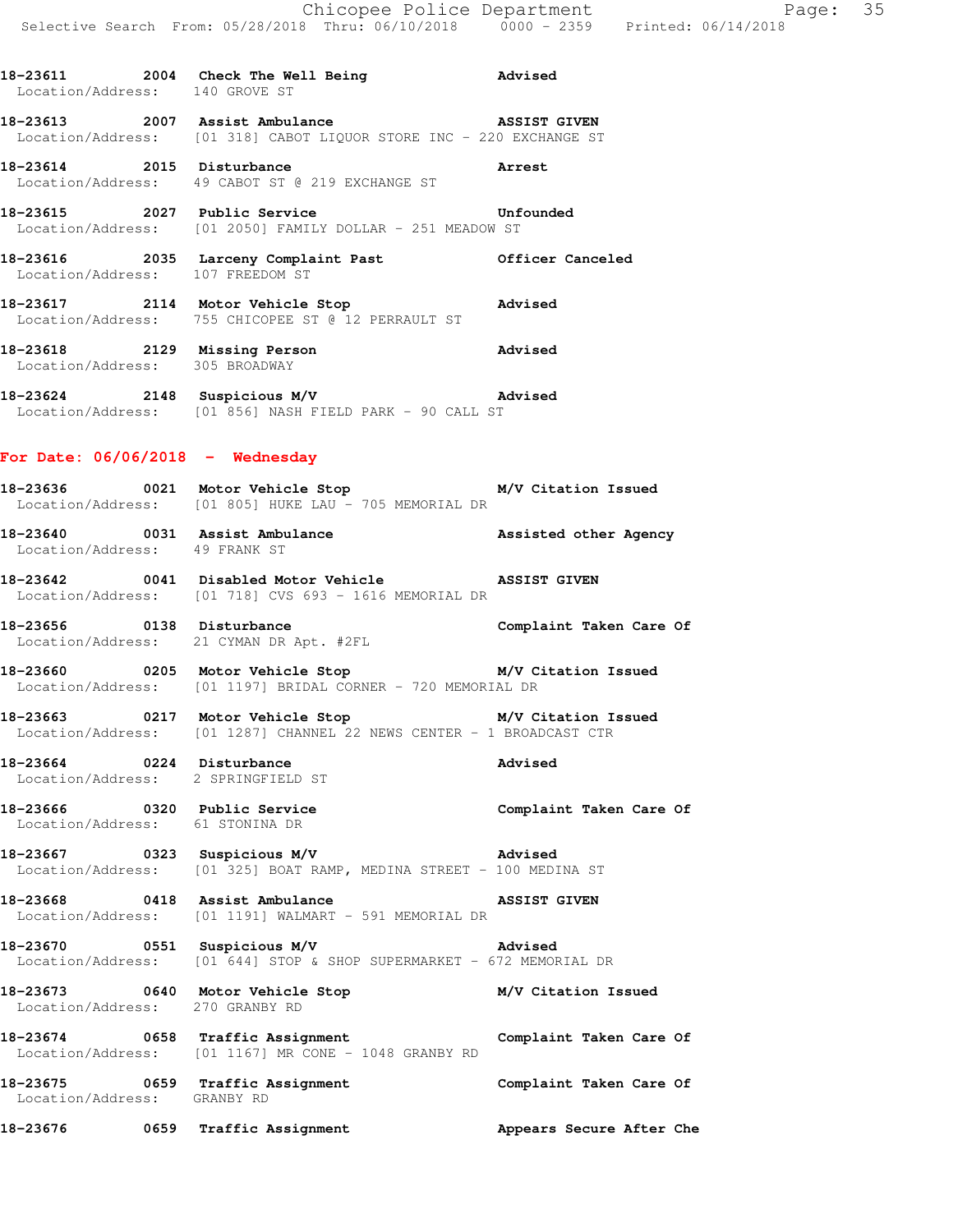|                                                                  | E<br>Chicopee Police Department<br>Selective Search From: 05/28/2018 Thru: 06/10/2018 0000 - 2359 Printed: 06/14/2018                    | Page: 36                |  |
|------------------------------------------------------------------|------------------------------------------------------------------------------------------------------------------------------------------|-------------------------|--|
|                                                                  | Location/Address: [01 702] JIFFY LUBE - 2017 MEMORIAL DR                                                                                 |                         |  |
|                                                                  | 18-23677 0705 Breaking & Entering-Report 18 Report Made<br>Location/Address: [01 542] DUGOUT - 134 MEADOW ST                             |                         |  |
| Location/Address: 44 KELLEY RD                                   | 18-23678 0707 Assist Ambulance and Report Made                                                                                           |                         |  |
|                                                                  | 18-23680 0733 Public Service Transport complete<br>Location/Address: [01 825] CHICOPEE DISTRICT COURT - 30 CHURCH ST                     |                         |  |
|                                                                  | 18-23681 0745 Property Damage Crash Report Made<br>Location/Address: 539 EAST ST @ 293 CAREW ST                                          |                         |  |
|                                                                  | 18-23682 0804 Animal Complaint Computer Unable to Locate<br>Location/Address: [01 60] ST ROSE PARISH CENTER - 15 CHAPEL ST               |                         |  |
|                                                                  | 18-23683 0813 Public Service 20 Report Made<br>Location/Address: [01 1878] O'REILLY AUTO PARTS - 1610 MEMORIAL DR                        |                         |  |
|                                                                  | 18-23687 0822 Traffic/Parking Complaint Complaint Taken Care Of<br>Location/Address: [01 61] ST JOAN/ ST GEORGE SCHOOL - 587 GRATTAN ST  |                         |  |
|                                                                  | 18-23688 0824 Car Wash No Report Necessary<br>Location/Address: [01 448] SOFT TOUCH AUTO WASH - 1469 GRANBY RD                           |                         |  |
| Location/Address: 73 SESAME DR                                   | 18-23691 0827 Public Service Movised                                                                                                     |                         |  |
|                                                                  | 18-23692 0832 Traffic/Parking Complaint Complaint Taken Care Of Location/Address: [01 836] LAMBERT - LAVOIE SCHOOL K-5 - 99 KENDALL ST   |                         |  |
|                                                                  | 18-23693 0838 Motor Vehicle Stop M/V Citation Issued<br>Location/Address: [01 782] ELMS, COLLEGE OF OUR LADY OF THE - 291 SPRINGFIELD ST |                         |  |
|                                                                  | 18-23695 0845 Assault & Battery Complaint Report Made<br>Location/Address: [01 368] CITY HALL ANNEX - 274 FRONT ST                       |                         |  |
|                                                                  | 18-23705 0908 Juvenile Complaint Report Made<br>Location/Address: [01 832] BELLAMY MIDDLE SCHOOL, EDWARD 6-8 - 314 PENDLETON AVE         |                         |  |
|                                                                  | 18-23707 0918 Traffic Assignment Complaint Taken Care Of<br>Location/Address: 115 CHICOPEE ST @ 84 E MEADOW ST                           |                         |  |
|                                                                  | 18-23708 0921 Larceny Complaint Past Report Made<br>Location/Address: 207 GRANBY RD Apt. #23                                             |                         |  |
|                                                                  | 18-23714 0946 Traffic/Parking Complaint Unfounded<br>Location/Address: [01 661] LIQUORS 44 - 1461 MEMORIAL DR                            |                         |  |
| 18-23715 0946 Warrant Service<br>Location/Address: 18 PLANTE CIR |                                                                                                                                          | Unable to Locate        |  |
| Location/Address: 129 ST JAMES AVE                               | 18-23716 0949 Traffic Assignment                                                                                                         | Complaint Taken Care Of |  |
| Location/Address: 203 HAMPDEN ST                                 | 18-23719 1009 Service of a Summons                                                                                                       | <b>NOT SERVED</b>       |  |
|                                                                  | 18-23720 1014 Motor Vehicle Stop M/V Citation Issued<br>Location/Address: 805 MEMORIAL DR @ 1537 WESTOVER RD                             |                         |  |
|                                                                  | 18-23721 1016 Motor Vehicle Stop<br>Location/Address: NEW LUDLOW RD @ CHERRYVALE ST                                                      | M/V Citation Issued     |  |
|                                                                  | 18-23722 1018 Service of a Summons NOT SERVED<br>Location/Address: 351 SPRINGFIELD ST Apt. #2                                            |                         |  |
| Location/Address: 288 FRONT ST                                   | 18-23723 1029 Service of a Summons                                                                                                       | <b>NOT SERVED</b>       |  |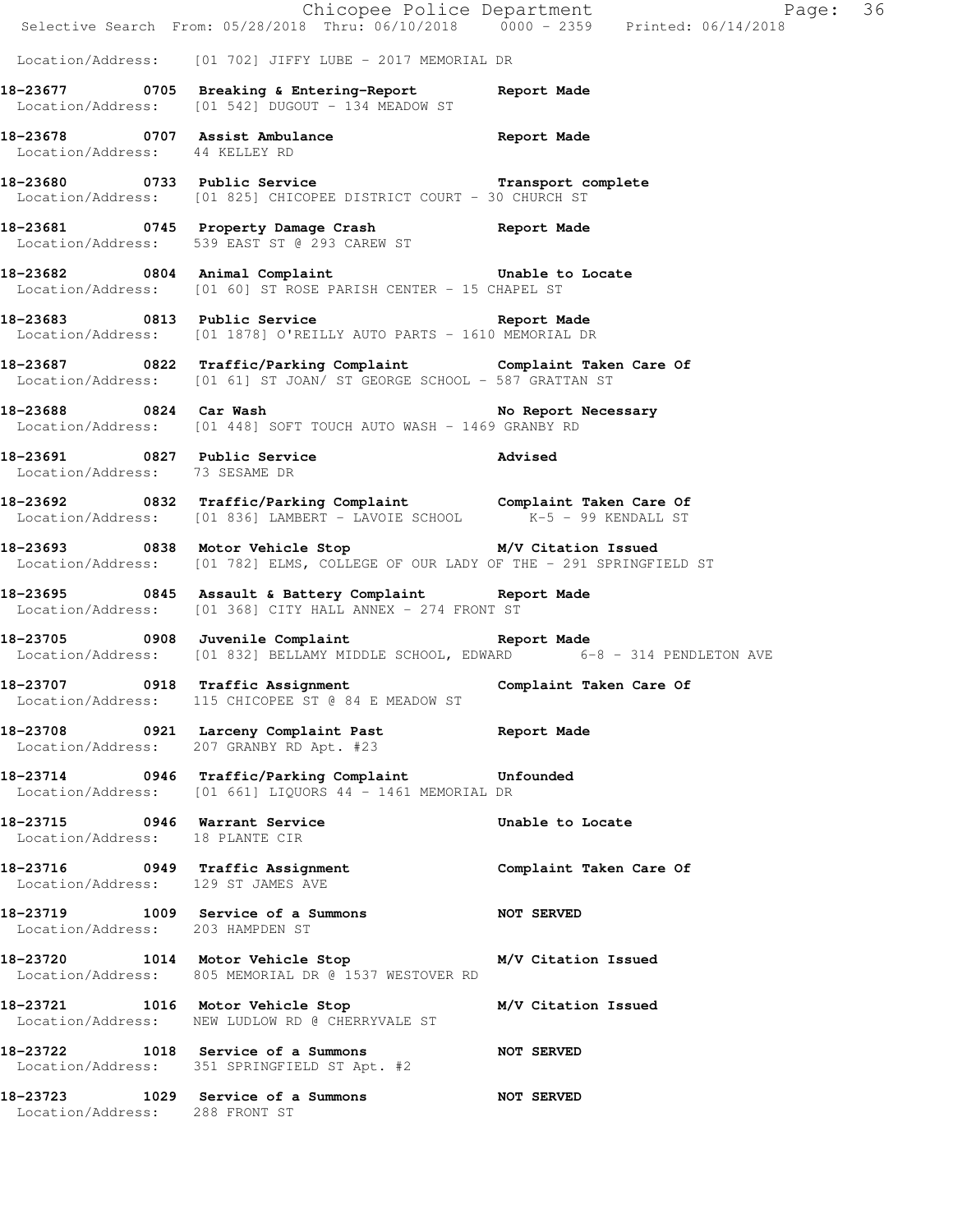|                                                                      | Selective Search From: $05/28/2018$ Thru: $06/10/2018$ 0000 - 2359 Printed: 06/14/2018                                                                    | Chicopee Police Department Page: 37 |
|----------------------------------------------------------------------|-----------------------------------------------------------------------------------------------------------------------------------------------------------|-------------------------------------|
|                                                                      | 18-23724 1030 Motor Vehicle Stop M/V Citation Issued<br>Location/Address: NEW LUDLOW RD @ LOMBARD ST                                                      |                                     |
| Location/Address: 8 TRAFTON ST                                       | 18-23725 1031 Assist Ambulance and Report Made                                                                                                            |                                     |
|                                                                      | 18-23726 1040 Traffic/Parking Complaint Complaint Taken Care Of<br>Location/Address: [01 1577] CHICOPEE MARKETPLACE (CENTRO PROPERTIES) - 591 MEMORIAL DR |                                     |
|                                                                      | 18-23727 1043 Motor Vehicle Stop 318-23727<br>Location/Address: [01 860] MASON MANOR APTS. - 265 NEW LUDLOW RD                                            |                                     |
|                                                                      | 18-23729 1046 Motor Vehicle Stop Complaint Taken Care Of<br>Location/Address: [01 473] MY BROTHERS PLACE - 185 GROVE ST                                   |                                     |
|                                                                      | 18-23730 1050 Motor Vehicle Stop M/V Citation Issued<br>Location/Address: [01 860] MASON MANOR APTS. - 265 NEW LUDLOW RD                                  |                                     |
|                                                                      | 18-23732   1101   Motor Vehicle Stop   M/V Citation Issued<br>Location/Address: 291   NEW LUDLOW RD                                                       |                                     |
|                                                                      | 18-23734 1120 Traffic/Parking Complaint Advised<br>Location/Address: 52 MONTVILLE ST                                                                      |                                     |
|                                                                      | 18-23735 1143 Disabled Motor Vehicle ASSIST GIVEN<br>Location/Address: [01 938] HOME DEPOT - 655 MEMORIAL DR                                              |                                     |
|                                                                      | 18-23737 1154 Traffic/Parking Complaint Appears Secure After Che<br>Location/Address: [01 2039] DUNKIN DONUTS - 521 MEADOW ST                             |                                     |
|                                                                      | 18-23738 1202 Check The Well Being Complaint Taken Care Of Location/Address: 735 MEMORIAL DR Apt. #111                                                    |                                     |
| Location/Address: 61 NASH ST                                         | 18-23739 1204 Abandoned/Found Property Report Made                                                                                                        |                                     |
|                                                                      | 18-23740 1207 Motor Vehicle Stop 31 Advised<br>Location/Address: 685 MCKINSTRY AVE @ 39 DALE ST                                                           |                                     |
| Location/Address: 9 JULIETTE ST                                      | 18-23742 1225 Missing Person                                                                                                                              | No Report Necessary                 |
|                                                                      | 18-23741 1226 Motor Vehicle Stop M/V Citation Issued<br>Location/Address: [01 860] MASON MANOR APTS. - 265 NEW LUDLOW RD                                  |                                     |
|                                                                      | 18-23743 1227 Investigation/Traffic Complaint Taken Care Of<br>Location/Address: [01 907] TACO BELL - 1471 MEMORIAL DR                                    |                                     |
| Location/Address: 148 JOY ST                                         | 18-23744 1241 Breaking & Entering-Report 128 Report Made                                                                                                  |                                     |
|                                                                      | 18-23745 1245 Juvenile Complaint Report Made<br>Location/Address: [01 843] CHICOPEE COMP HIGH SCHOOL - 617 MONTGOMERY ST                                  |                                     |
|                                                                      | 18-23746 1255 Property Damage Crash M/V Citation Issued<br>Location/Address: [01 152] WESTFIELD BANK MORTGAGE/LOANS - 229 EXCHANGE ST                     |                                     |
| 18-23748 1315 Assist Ambulance<br>Location/Address: 147 BAY STATE RD | ASSIST GIVEN                                                                                                                                              |                                     |
|                                                                      | 18-23750 1331 Traffic/Parking Complaint Unable to Locate<br>Location/Address: [01 1254] STARBUCKS - 620 MEMORIAL DR                                       |                                     |
| 18-23751 1336 MAIL RUN                                               | Location/Address: [01 368] CITY HALL ANNEX - 274 FRONT ST                                                                                                 | Complaint Taken Care Of             |
| Location/Address: 20 WEST ST Apt. #3                                 | 18-23753 1355 Neighbor/Landlord Dispute ASSIST GIVEN                                                                                                      |                                     |
|                                                                      | 18-23754 1411 Traffic Assignment<br>Location/Address: [01 839] STEFANIK SCHOOL, GENERAL. JOHN J. K-5 - 720 MEADOW ST                                      |                                     |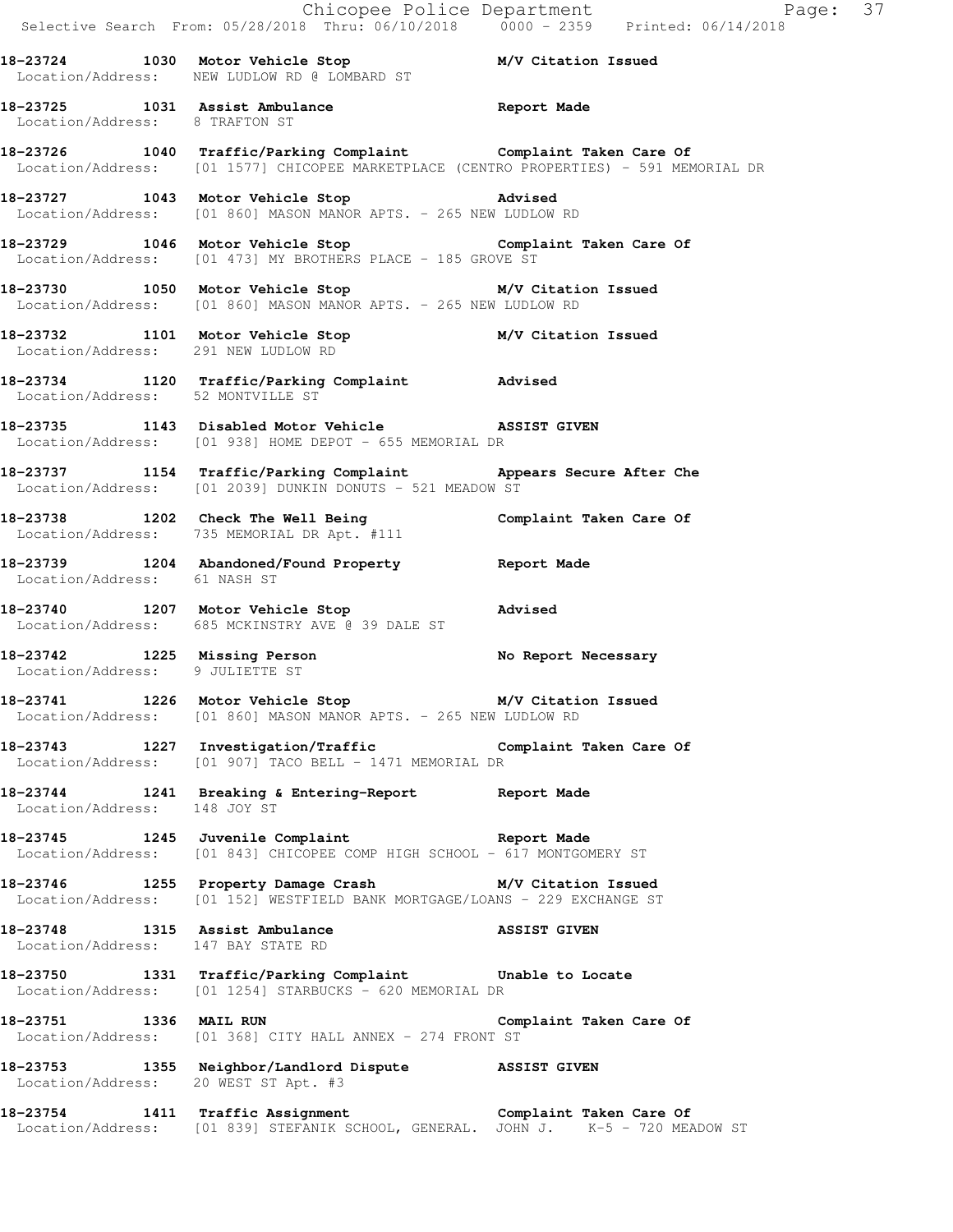**18-23755 1423 Property Damage Crash Report Made** 

Location/Address: 43 THORNWOOD ST

**18-23756 1430 Public Service Complaint Taken Care Of**  Location/Address: 709 PROSPECT ST **18-23758 1446 Traffic/Parking Complaint Advised**  Location/Address: [01 632] DAYS INN/ TRUMPETS - 450 MEMORIAL DR **18-23760 1457 Suspicious M/V Unable to Locate**  Location/Address: [01 856] NASH FIELD PARK - 90 CALL ST **18-23762 1509 Property Damage Crash Report Made**  Location/Address: [01 337] WHITE EAGLE LIQUORS - 620 FULLER RD **18-23763 1510 Property Damage Crash Report Made**  Location/Address: [01 1303] CENTRAL OIL - 206 CENTER ST **18-23764 1511 Motor Vehicle Stop M/V Citation Issued**  Location/Address: [01 804] WESTFIELD BANK - 599 MEMORIAL DR **18-23765 1514 Harassing Phone Calls Report Made**  Location/Address: [01 1904] EDGEWOOD COURT - 649 PROSPECT ST **18-23766 1517 Animal Complaint Unable to Locate**  Location/Address: [01 304] DMS AUTO BODY AND COLLISION - 393 NEW LUDLOW RD **18-23769 1542 Suspicious Person Unable to Locate**  Location/Address: LEARY AVE **18-23770 1546 Disturbance Advised**  Location/Address: ERLINE ST @ CHICOPEE ST **18-23771 1549 Undesirable Unable to Locate**  Location/Address: [01 1658] THE APARTMENTS AT AMES PRIVILEGE - 1 SPRINGFIELD ST **18-23773 1611 Suspicious M/V Unable to Locate**  Location/Address: AREA OF - 638 BROADWAY @ 61 ABBEY MEMORIAL DR **18-23774 1617 Juvenile Complaint Unable to Locate**  Location/Address: [01 343] CABOTVILLE INDUSTRIAL PARK - 165 FRONT ST **18-23775 1619 Stolen M/V L/P Report Advised**  Location/Address: 41 BRIERE DR **18-23776 1621 51a Check Child's Welfare Complaint Taken Care Of**  Location/Address: 159 LAWRENCE RD **18-23777 1625 Check The Well Being Complaint Taken Care Of**  Location/Address: [01 497] MOTEL 6 - 36 JOHNNY CAKE HOLLOW RD Apt. #112 **18-23778 1640 THREATS MADE No Report Necessary**  Location/Address: 64 PLANTE CIR Apt. #2B **18-23779 1658 Check The Well Being Advised**  Location/Address: 543 FRONT ST Apt. #2FL **18-23780 1700 Disturbance Complaint Taken Care Of**  Location/Address: 159 DESLAURIERS ST **18-23781 1705 51a Check Child's Welfare Complaint Taken Care Of** 

 Location/Address: [01 1722] ALDI - 505 MEMORIAL DR **18-23783 1715 Motor Vehicle Stop Arrest**  Location/Address: [01 1499] COLDWELL BANKER - 1421 GRANBY RD

**18-23784 1732 Keep The Peace-Others ASSIST GIVEN**  Location/Address: 41 MARLBOROUGH ST **18-23786 1757 Open Door/Window Appears Secure After Che**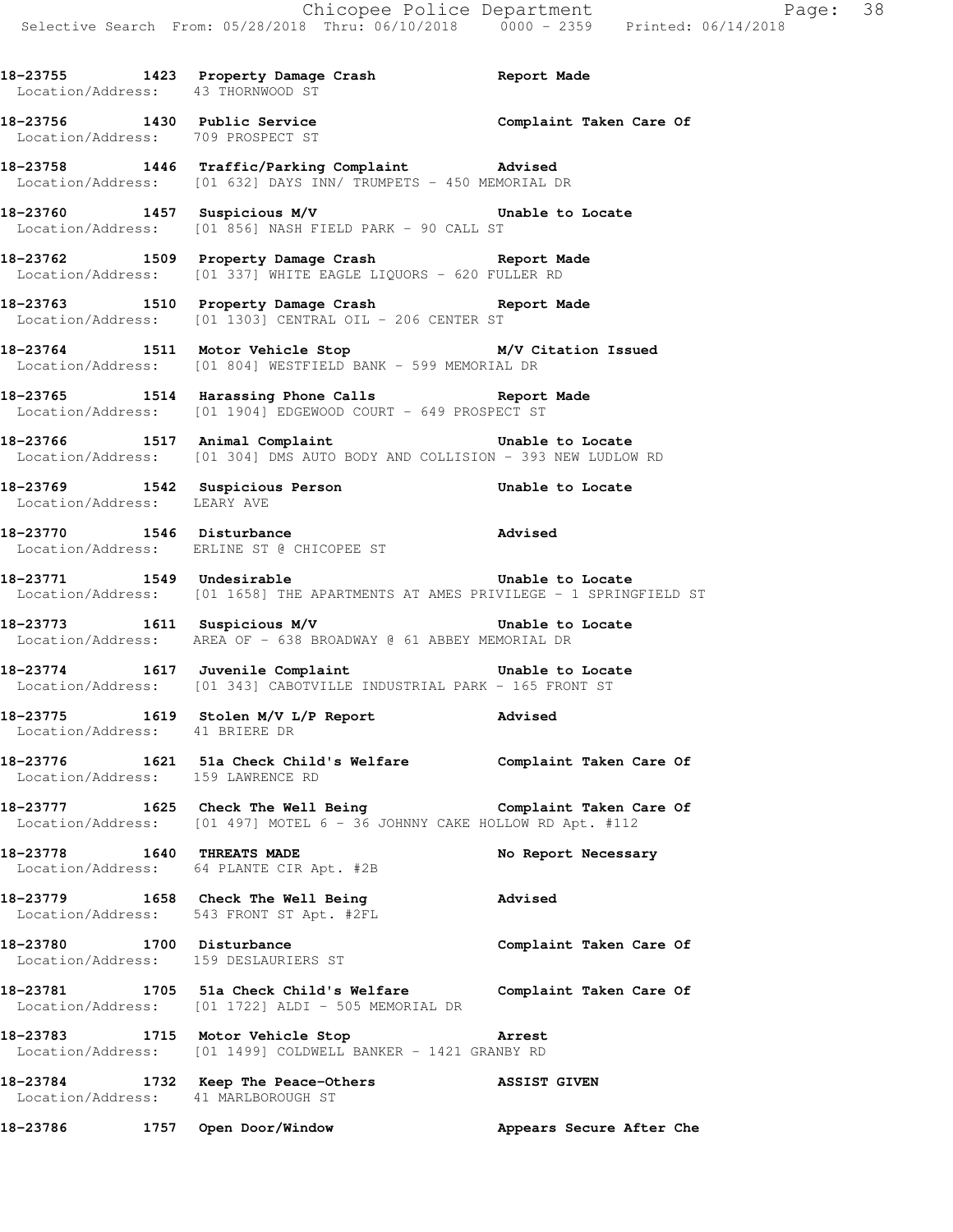|                                                                | E Chicopee Police Department<br>Selective Search From: 05/28/2018 Thru: 06/10/2018 0000 - 2359 Printed: 06/14/2018                               | Page: 39                |
|----------------------------------------------------------------|--------------------------------------------------------------------------------------------------------------------------------------------------|-------------------------|
|                                                                | Location/Address: [01 22] COTES CARPET - 55 N CHICOPEE ST                                                                                        |                         |
| Location/Address: 36 ARTISAN ST                                | 18-23787 1757 Neighbor/Landlord Dispute Complaint Taken Care Of                                                                                  |                         |
| Location/Address: GRANBY RD                                    | 18-23788 1810 Disabled Motor Vehicle ASSIST GIVEN                                                                                                |                         |
|                                                                | 18-23790 1837 Property Damage Crash 5 Unable to Locate<br>Location/Address: [01 592] SUNOCO - F.L. ROBERTS - 500 MONTGOMERY ST                   |                         |
| Location/Address: 48/50 STEARNS TER                            | 18-23794 1857 Custody/Probate <b>18-23794</b> Unable to Locate                                                                                   |                         |
|                                                                | 18-23793 1901 Loud Music Complaint Taken Care Of<br>Location/Address: [01 242] BIRCH PARK PLACE APARTMENTS CHICOPEE HOUSING - 630 CHICOPEE ST    |                         |
|                                                                | 18-23795 1923 Larceny Complaint Past Report Made Location/Address: 105 WARD ST                                                                   |                         |
|                                                                | 18-23796 1948 Undesirable<br>Location/Address: [01 1600] 733 BAR & GRILL - 733 CHICOPEE ST                                                       | Complaint Taken Care Of |
| Location/Address: 305 BROADWAY                                 | 18-23797 2009 Missing Person Report Made                                                                                                         |                         |
|                                                                | 18-23798 2011 Assault & Battery Complaint Report Made<br>Location/Address: [01 670] CUMBERLAND FARMS - 1061 MEMORIAL DR                          |                         |
|                                                                | 18-23799 2028 Warrant Service Contract Multiple to Locate<br>Location/Address: [01 444] WESTOVER TRAILER PARK - 1246 GRANBY RD Apt. #7           |                         |
| Location/Address: SHEPHERD ST                                  | 18-23800 2028 Traffic/Parking Complaint Unable to Locate                                                                                         |                         |
|                                                                | 18-23801 2030 Traffic/Parking Complaint Unable to Locate<br>Location/Address: 13 SHERMAN AVE @ 499 SPRINGFIELD ST                                |                         |
|                                                                | 18-23804 2054 Traffic/Parking Complaint Complaint Taken Care Of<br>  Location/Address: [01 1289] ALL STAR CAR AND TRUCK RENTAL - 385 MEMORIAL DR |                         |
| 18-23806 2059 Missing Person                                   | Location/Address: 7 VOLPE DR Apt. #36                                                                                                            | Report Made             |
|                                                                | 18-23807 2122 Keep The Peace-Others Cofficer Canceled<br>Location/Address: [01 1100] BURY APARTMENTS CHICOPEE HOUSING - 335 EAST MAIN ST Apt. #C |                         |
|                                                                | 18-23809 2132 Assist Ambulance ASSIST GIVEN<br>Location/Address: [01 2049] SUPER SAVER LAUNDROMAT - 199 EXCHANGE ST                              |                         |
| 18-23812 2216 Undesirable                                      | Location/Address: 189 CENTER ST Apt. #2A                                                                                                         | Advised                 |
| 18-23813 2241 Missing Person<br>Location/Address: 305 BROADWAY |                                                                                                                                                  | No Report Necessary     |
| Location/Address: 45 DALE ST                                   | 18-23814 2242 Animal Complaint                                                                                                                   | No Report Necessary     |
|                                                                | 18-23815 2249 Disturbance Report Made<br>Location/Address: [01 1287] CHANNEL 22 NEWS CENTER - 1 BROADCAST CTR                                    |                         |
|                                                                | 18-23816 2258 Suspicious M/V 300 Unfounded<br>Location/Address: [01 857] SZOT PARK - 97 SGT TRACY DR                                             |                         |
|                                                                | 18-23817 2328 Check The Well Being 3SSIST GIVEN<br>Location/Address: [01 497] MOTEL 6 - 36 JOHNNY CAKE HOLLOW RD                                 |                         |
| For Date: $06/07/2018$ - Thursday                              |                                                                                                                                                  |                         |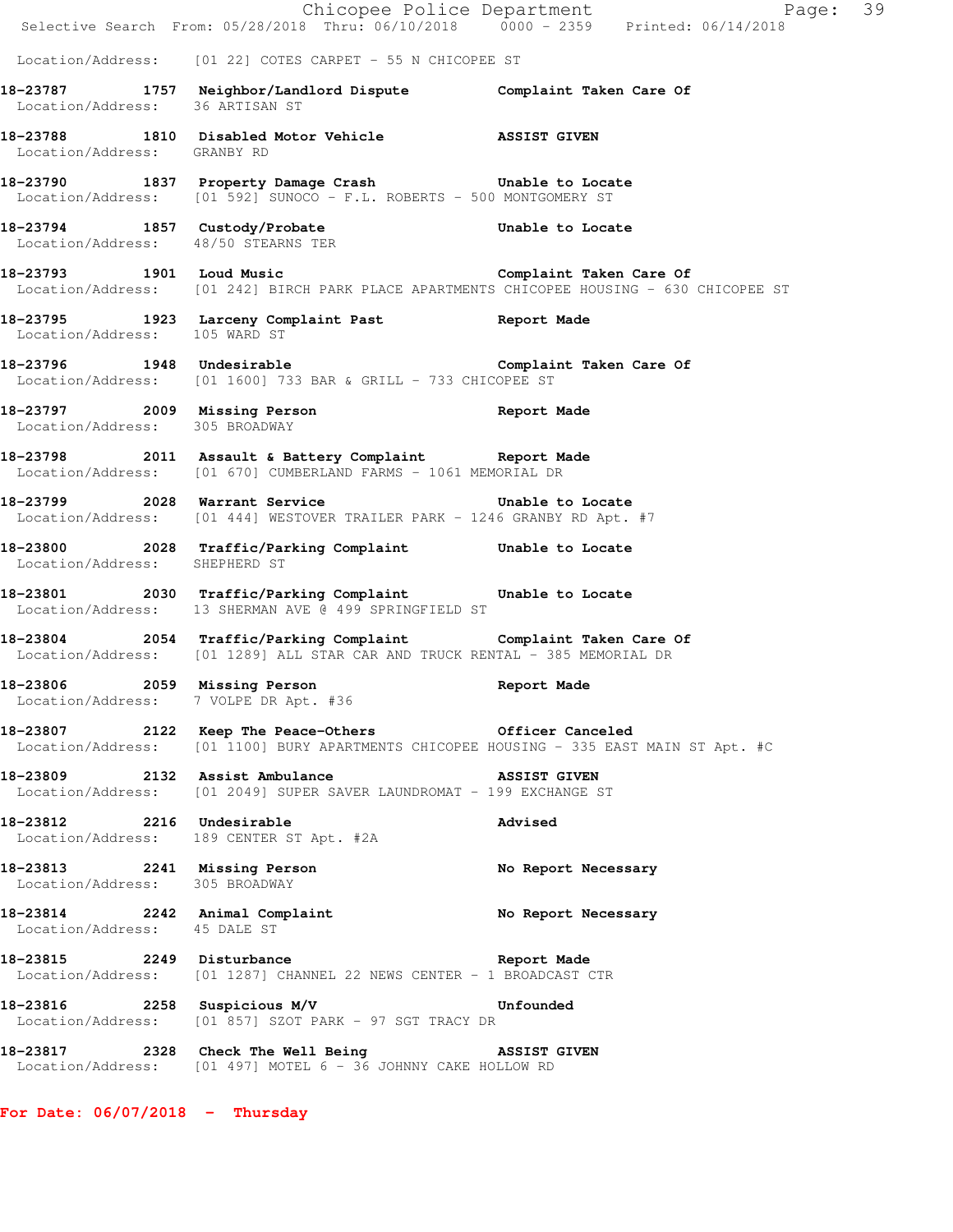|                                   |                                                                                                                                    | Chicopee Police Department<br>Selective Search From: 05/28/2018 Thru: 06/10/2018 0000 - 2359 Printed: 06/14/2018 |  |
|-----------------------------------|------------------------------------------------------------------------------------------------------------------------------------|------------------------------------------------------------------------------------------------------------------|--|
|                                   | 18-23820 0021 Suspicious M/V N/V Citation Issued<br>Location/Address: [01 1482] PUDUSKI RESIDENCE (LORETTA) - 117 HARDING ST       |                                                                                                                  |  |
|                                   | 18-23822 0030 Motor Vehicle Stop M/V Citation Issued<br>Location/Address: [01 692] GIOVANNIS PIZZA SHOP - 1885 MEMORIAL DR         |                                                                                                                  |  |
|                                   | 18-23828 0049 Animal Complaint Complaint Taken Care Of Location/Address: 58 MARLBOROUGH ST                                         |                                                                                                                  |  |
|                                   | 18-23837 0129 Suspicious Person Complaint Taken Care Of Location/Address: [01 592] SUNOCO - F.L. ROBERTS - 500 MONTGOMERY ST       |                                                                                                                  |  |
|                                   | 18-23839 0140 Suspicious M/V Advised<br>Location/Address: [01 671] PLANET FITNESS - 1183 MEMORIAL DR                               |                                                                                                                  |  |
| Location/Address: 88 RIVERS AVE   | 18-23845 0159 Assist Fire 18 and Report Made                                                                                       |                                                                                                                  |  |
|                                   | 18-23851 0318 Open Door/Window Mppears Secure After Che<br>Location/Address: B52 AIRSOFT - BUCKLEY BLVD                            |                                                                                                                  |  |
|                                   | 18-23854 0321 Suspicious Person Movised<br>Location/Address: [01 853] WISNIOWSKI PARK - 14 SPRUCE ST                               |                                                                                                                  |  |
|                                   | 18-23867 0442 Animal Complaint Advised<br>Location/Address: 58 MARLBOROUGH ST                                                      |                                                                                                                  |  |
|                                   | 18-23873 0620 Assist Fire <b>18-23873</b> Palse Alarm<br>Location/Address: [01 426] ARBORS (THE) AT CHICOPEE - 929 MEMORIAL DR     |                                                                                                                  |  |
|                                   | 18-23874 0632 Traffic Assignment Complaint Taken Care Of<br>Location/Address: 161 CHICOPEE ST @ 11 WILSON AVE                      |                                                                                                                  |  |
| Location/Address: 1050 BURNETT RD | 18-23875 0633 Traffic/Parking Complaint Complaint Taken Care Of                                                                    |                                                                                                                  |  |
|                                   | 18-23876 0633 Traffic Assignment 18-23876 Advised<br>Location/Address: [01 478] AUTO DAMAGE APPRAISERS - 257 HAMPDEN ST            |                                                                                                                  |  |
| Location/Address: CHICOPEE ST     | 18-23877 0634 Traffic Assignment Madvised                                                                                          |                                                                                                                  |  |
| Location/Address: GRANBY RD       | 18-23878 0635 Traffic Assignment Advised                                                                                           |                                                                                                                  |  |
|                                   | 18-23879 0637 Motor Vehicle Stop M/V Citation Issued<br>Location/Address: [01 187] EURO GLASS & FRAME AUTOMOTIVE - 164 CHICOPEE ST |                                                                                                                  |  |
| Location/Address: MEMORIAL DR     | 18-23882 0655 Traffic Assignment Complaint Taken Care Of                                                                           |                                                                                                                  |  |
| Location/Address: 525 GRANBY RD   | 18-23883 0705 Motor Vehicle Stop 30 Advised                                                                                        |                                                                                                                  |  |
| Location/Address: 26 SOUTHERN DR  | 18-23884 0729 Assist Ambulance Massist Assist Civen                                                                                |                                                                                                                  |  |
|                                   | 18-23886 0804 Transport Service <b>Transport Complete</b><br>Location/Address: [01 825] CHICOPEE DISTRICT COURT - 30 CHURCH ST     |                                                                                                                  |  |
|                                   | 18-23887 0805 Property Damage Crash Chapter Made<br>Vicinity of: [01 114] ACTION PHYSICAL THERAPY - 19 BROADWAY                    |                                                                                                                  |  |
|                                   | 18-23890 0813 Motor Vehicle Stop M/V Citation Issued<br>Location/Address: [01 392] ST STANISLAUS SCHOOL - 534 FRONT ST             |                                                                                                                  |  |
|                                   | 18-23899 0828 Property Damage Crash Report Made<br>Location/Address: 589 GRATTAN ST @ 7 PERCY ST                                   |                                                                                                                  |  |
|                                   | 18-23902 0841 Traffic Assignment<br>Location/Address: [01 92] CHICOPEE CHLORINATION PLANT - 1356 BURNETT RD                        |                                                                                                                  |  |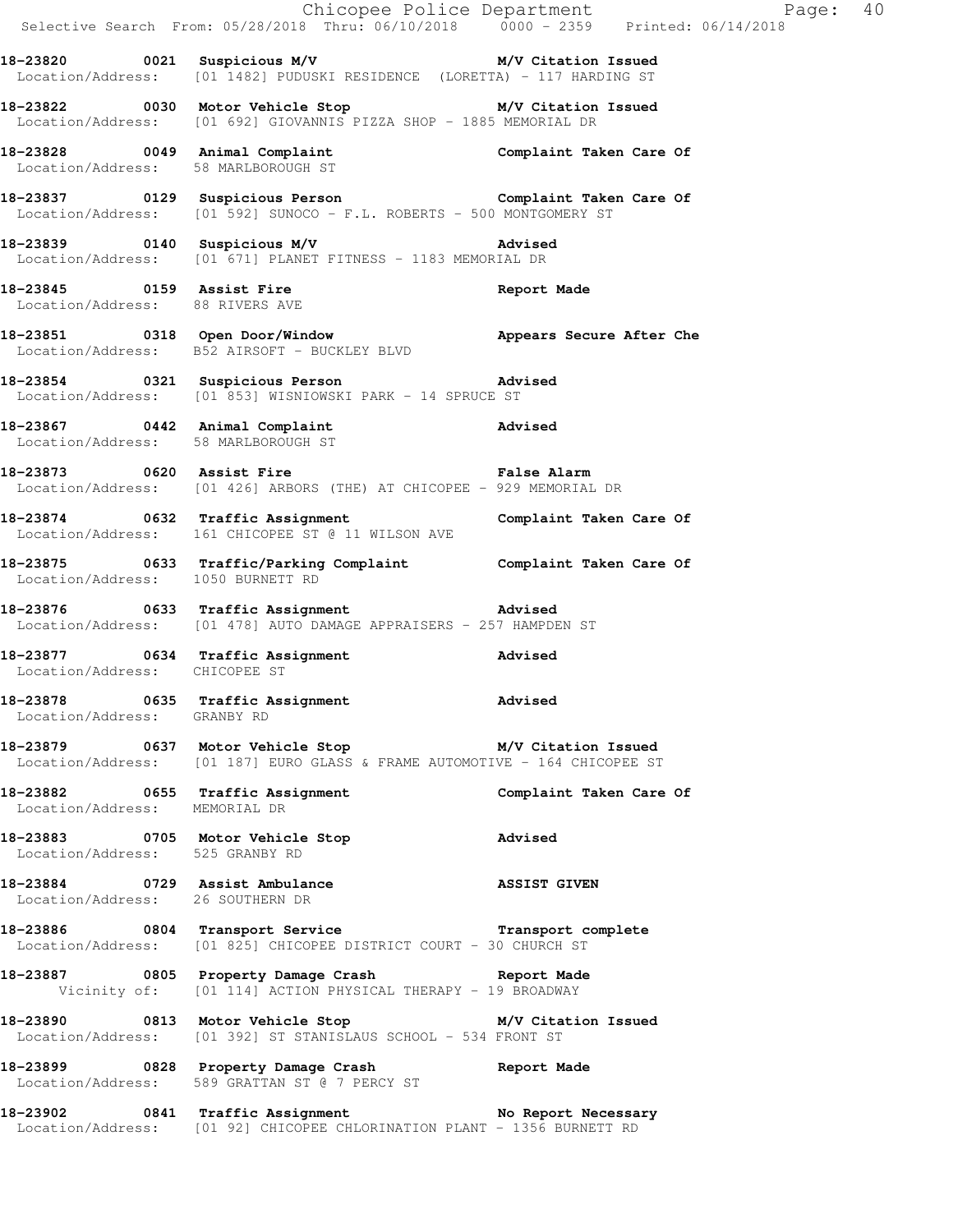18-23908 0854 Warrant Service **18-23908** Unable to Locate Location/Address: 18 PLANTE CIR **18-23909 0856 Assault & Battery Complaint Report Made**  Location/Address: [01 844] FAIRVIEW MEMORIAL ELEMENTARY SCHOOL K-5 - 26 MEMORIAL AVE **18-23907 0857 Public Service Complaint Taken Care Of**  Location/Address: [01 829] CHICOPEE PUBLIC SCHOOL ADMINISTRATION BLDG - 180 BROADWAY **18-23910 0859 Transport Service Transport complete**  Location/Address: [01 825] CHICOPEE DISTRICT COURT - 30 CHURCH ST **18-23912 0917 Property Damage Crash Complaint Taken Care Of**  Location/Address: 74 CHESTNUT ST Apt. #B **18-23913 0917 Malicious Damage-Past Report Made**  Location/Address: [01 1293] HAWTHORN SERVICES INC - 93 MAIN ST **18-23918 0947 Motor Vehicle Stop M/V Citation Issued**  Location/Address: [01 860] MASON MANOR APTS. - 265 NEW LUDLOW RD **18-23919 0947 Suspicious Person Unable to Locate**  Location/Address: 49 CABOT ST @ 219 EXCHANGE ST **18-23920 0955 Disturbance Complaint Taken Care Of**  Location/Address: [01 1027] DUNKIN DONUTS - 820 MEMORIAL DR **18-23921 0959 Motor Vehicle Stop M/V Citation Issued**  Location/Address: [01 860] MASON MANOR APTS. - 265 NEW LUDLOW RD **18-23923 1012 Motor Vehicle Stop M/V Citation Issued**  Location/Address: 450 NEW LUDLOW RD **18-23924 1013 Investigation/Traffic Complaint Taken Care Of**  Location/Address: [01 923] SAFE & SOUND - 428 EAST ST **18-23926 1018 Property Damage Crash Report Made**  Location/Address: [01 253] KULIG OIL CO - 159 GRANBY RD **18-23927 1021 Public Service No Report Necessary**  Location/Address: [01 566] SAM'S FOOD STORES (SUNOCO) - 810 MEADOW ST **18-23928 1024 Motor Vehicle Stop M/V Citation Issued**  Location/Address: NEW LUDLOW RD @ CHERRYVALE ST **18-23930 1037 Criminal Harassment Report Made**  Location/Address: 57 SHAW PARK AVE **18-23931 1110 Warrant Service Arrest**  Location/Address: 22 COCHRAN ST **18-23932 1111 Suspicious Person Complaint Taken Care Of**  Location/Address: 53 LANGEVIN ST **18-23933 1132 Drug Overdose Report Made**  Location/Address: [01 968] PINES MOTEL, CREATIVE - 1508 MEMORIAL DR Apt. #103 **18-23934 1134 Warrant Service Arrest**  Location/Address: 65 BROADWAY Apt. #1 **18-23936 1151 Drug/Narcotic Activity Unfounded**  Location/Address: [01 1658] THE APARTMENTS AT AMES PRIVILEGE - 1 SPRINGFIELD ST **18-23939 1154 Traffic/Parking Complaint Complaint Taken Care Of**  Location/Address: [01 722] PROSPECT ENTERPRISES (PROPERTY OWNER) - 1600 MEMORIAL DR **18-23938 1155 Motor Vehicle Stop M/V Citation Issued**  Location/Address: 685 MCKINSTRY AVE @ 665 GRATTAN ST

**18-23941 1210 Investigation/Traffic Complaint Taken Care Of**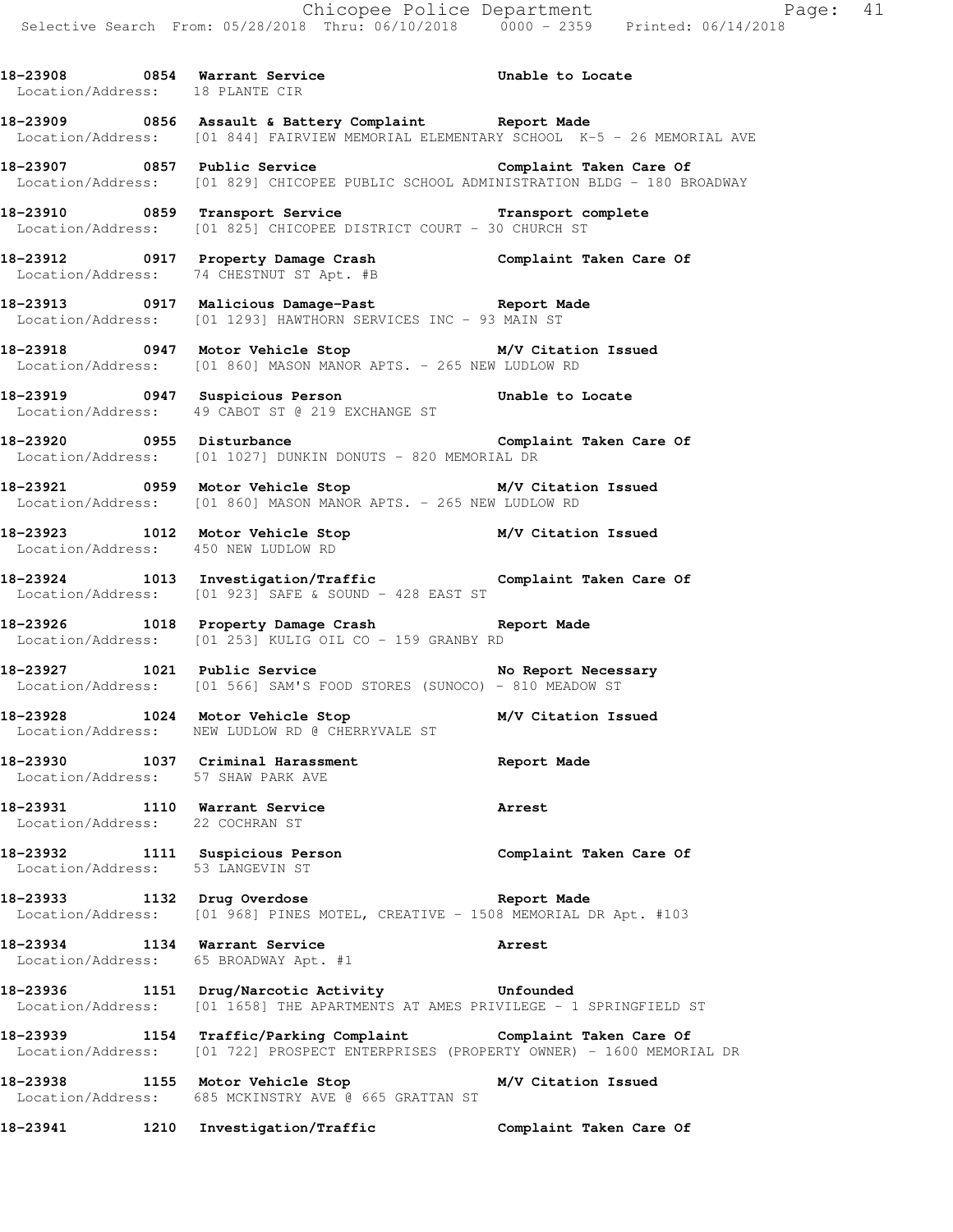|                                                    | Selective Search From: 05/28/2018 Thru: 06/10/2018 0000 - 2359 Printed: 06/14/2018                                                           | Chicopee Police Department<br>Page: 42 |
|----------------------------------------------------|----------------------------------------------------------------------------------------------------------------------------------------------|----------------------------------------|
| Location/Address: 527 MCKINSTRY AVE                |                                                                                                                                              |                                        |
|                                                    | 18-23944 1233 Property Damage Crash Report Made<br>Location/Address: NEAR BOWIE SCHOOL - JAMES ST                                            |                                        |
| Location/Address: 32 MT VERNON RD                  | 18-23945 1244 PRIVATE TOW/REPO Complaint Taken Care Of                                                                                       |                                        |
|                                                    | 18-23946 1249 Warrant Service<br>Location/Address: 45 DALE ST Apt. #1FL                                                                      | Arrest                                 |
| Location/Address: 134 GELINAS DR                   | 18-23947 1253 Abandoned 911 Call <b>Exam Prophet Call</b> False Alarm                                                                        |                                        |
| Location/Address: 64 CRESCENT DR                   | 18-23949 1323 Check The Well Being The Movised                                                                                               |                                        |
|                                                    | 18-23951 1341 Traffic/Parking Complaint Complaint Taken Care Of Location/Address: PENDEXTER AVE                                              |                                        |
|                                                    | 18-23953 1352 Juvenile Complaint<br>Location/Address: [01 832] BELLAMY MIDDLE SCHOOL, EDWARD 6-8 - 314 PENDLETON AVE                         |                                        |
|                                                    | 18-23954 1356 Public Service <b>1896 Complaint Taken Care Of</b><br>Location/Address: [01 497] MOTEL 6 - 36 JOHNNY CAKE HOLLOW RD            |                                        |
|                                                    | 18-23956 1401 Traffic Assignment Complaint Taken Care Of<br>Location/Address: [01 839] STEFANIK SCHOOL, GENERAL. JOHN J. K-5 - 720 MEADOW ST |                                        |
|                                                    | 18-23957 1425 Traffic/Parking Complaint Complaint Taken Care Of<br>Location/Address: [01 836] LAMBERT - LAVOIE SCHOOL K-5 - 99 KENDALL ST    |                                        |
|                                                    | 18-23959 1453 Traffic/Parking Complaint Complaint Taken Care Of<br>Location/Address: 89 WASHINGTON ST @ 53 MADISON ST                        |                                        |
|                                                    | 18-23960 1511 Stolen M/V L/P Report No Report Necessary<br>Location/Address: [01 1249] STAPLES - 591 T MEMORIAL DR                           |                                        |
| Location/Address: 9 BOISVERT ST                    | 18-23961 1519 Suspicious M/V 1999 Complaint Taken Care Of                                                                                    |                                        |
|                                                    | 18-23963 1601 Personal Injury Crash 18-23963 Report Made<br>Location/Address: 164 MONTGOMERY ST @ 9 JENNINGS ST                              |                                        |
| 18-23964 1646 Public Service                       | Location/Address: [01 1065] CHICOPEE HIGH SCHOOL - 820 FRONT ST                                                                              | Complaint Taken Care Of                |
| 18-23965 1656 Disturbance                          | Location/Address: [01 849] RIVERS PARK - 19 ALDEN ST                                                                                         | Arrest                                 |
| Location/Address: 13 WOODBRIDGE RD                 | 18-23967 1739 Larceny Complaint Past                                                                                                         | Report Made                            |
| 18-23968 2014<br>Location/Address: 96 NONOTUCK AVE | 1753 Loud Music                                                                                                                              | Unable to Locate                       |
| Location/Address: 537 FRONT ST                     | 18-23969 1753 Traffic/Parking Complaint                                                                                                      | Unable to Locate                       |
|                                                    | 18-23970 1756 Motor Vehicle Stop<br>Location/Address: 1232 BURNETT RD @ 5 MOREAU DR                                                          | Advised                                |
| Location/Address:                                  | 18-23971 1802 Neighbor/Landlord Dispute<br>541 CHICOPEE ST                                                                                   | Complaint Taken Care Of                |
| 18-23972                                           | 1802 Juvenile Complaint<br>Location/Address: [01 574] PRIDE - 27 MONTGOMERY ST                                                               | Transport complete                     |
| 18-23973                                           | 1816 Traffic/Parking Complaint<br>Location/Address: [01 284] MONEY STOP - 1098 CHICOPEE ST                                                   | Unfounded                              |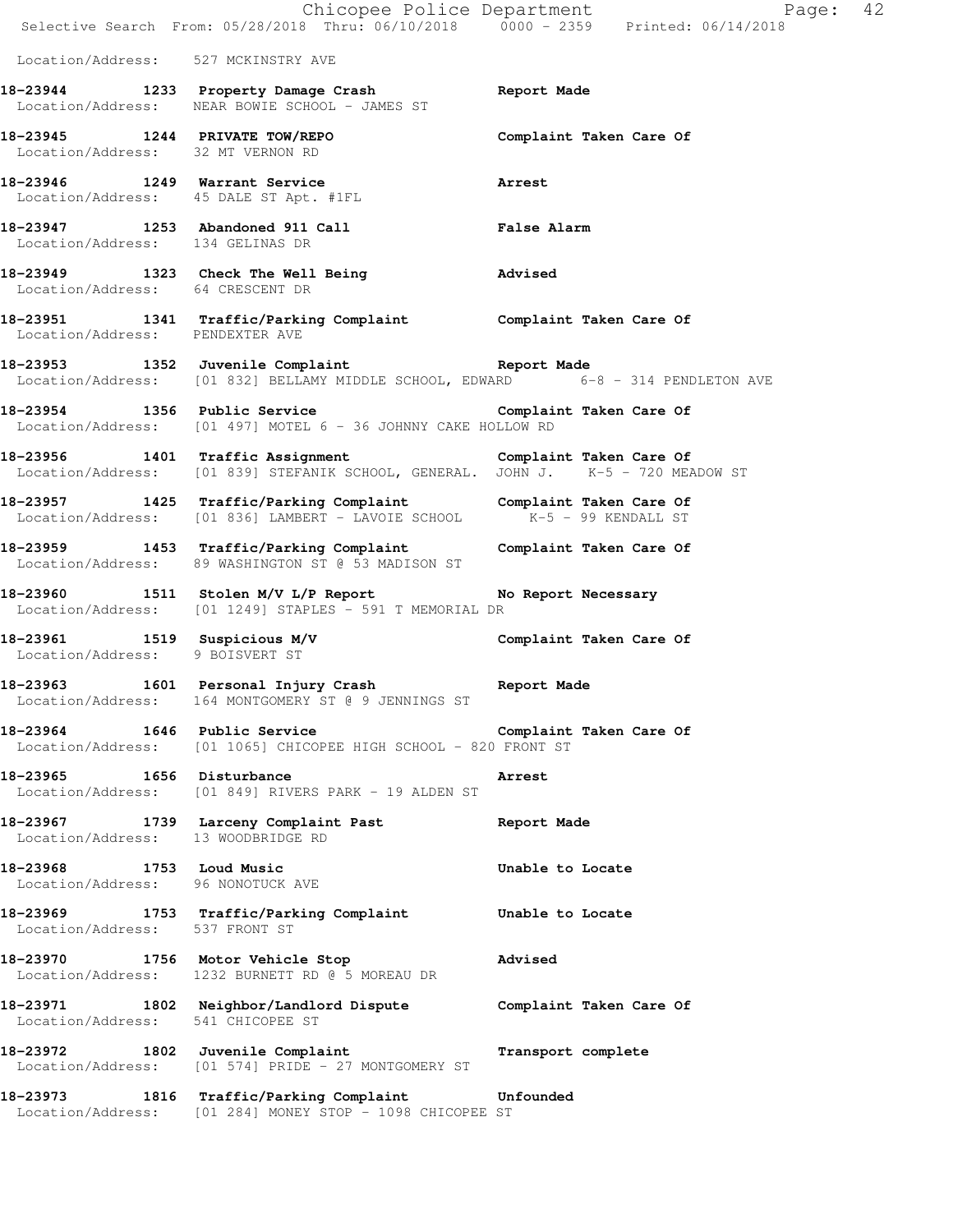18-23977 1912 Public Service **1912 Rublic Service** ASSIST GIVEN Location/Address: 35 GELINAS DR **18-23979 1917 DPW/CELD/WATER NOTIFIED Complaint Taken Care Of**  Location/Address: 13 HARRISON AVE **18-23980 1938 Motor Vehicle Stop M/V Citation Issued**  Location/Address: 983 BURNETT RD 18-23981 1940 Disturbance **Complaint Taken Care Of** Location/Address: [01 849] RIVERS PARK - 19 ALDEN ST **18-23983 2030 Traffic/Parking Complaint Complaint Taken Care Of**  Location/Address: [01 161] PARADISE PIZZA - 140 EXCHANGE ST **18-23984 2037 Public Service ASSIST GIVEN**  Location/Address: 27 GRANVILLE AVE **18-23985 2045 Check The Well Being Unable to Locate**  Location/Address: 1098 CHICOPEE ST **18-23987 2057 Robbery- Armed Report Made**  Location/Address: 432 PROSPECT ST **18-23988 2104 Fireworks Complaint Unable to Locate**  Location/Address: 88 FAIR ST **18-23989 2111 Property Damage Crash Report Made**  Location/Address: [01 702] JIFFY LUBE - 2017 MEMORIAL DR **18-23990 2118 Warrant Service Arrest**  Location/Address: 39 STONINA DR **18-23991 2119 Service of a Summons SERVED IN HAND**  Location/Address: [01 318] CABOT LIQUOR STORE INC - 220 EXCHANGE ST 18-23993 2148 Disturbance **18-23993** Disturbance Location/Address: [01 1102] CANTERBURY ARMS CHICOPEE HOUSING - 165 EAST MAIN ST Apt. #205 **18-23994 2211 Disturbance Advised**  Location/Address: 132 EAST MAIN ST Apt. #106 **18-23996 2239 Disturbance Unfounded**  Location/Address: 77 ELM ST Apt. #3R **18-23997 2245 Missing Person Report Made**  Location/Address: 305 BROADWAY **18-23998 2250 Larceny Complaint Past Report Made**  Location/Address: [01 25] FAIRHAVEN APARTMENTS CHICOPEE HOUSING - 400 BRITTON ST Apt. #105 **18-23999 2254 Motor Vehicle Stop Advised**  Location/Address: [01 1287] CHANNEL 22 NEWS CENTER - 1 BROADCAST CTR **For Date: 06/08/2018 - Friday 18-24001 0012 Missing Person No Report Necessary**  Location/Address: 305 BROADWAY **18-24014 0054 Motor Vehicle Stop Advised**  Location/Address: [01 368] CITY HALL ANNEX - 274 FRONT ST **18-24021 0112 Suspicious M/V Advised**  Location/Address: [01 1494] CVS - 235 CENTER ST **18-24024 0122 Suspicious M/V Unable to Locate**  Location/Address: [01 188] PRIDE SERVICE STATION - 167 CHICOPEE ST **18-24028 0130 Motor Vehicle Stop Advised** 

Location/Address: 153 GRATTAN ST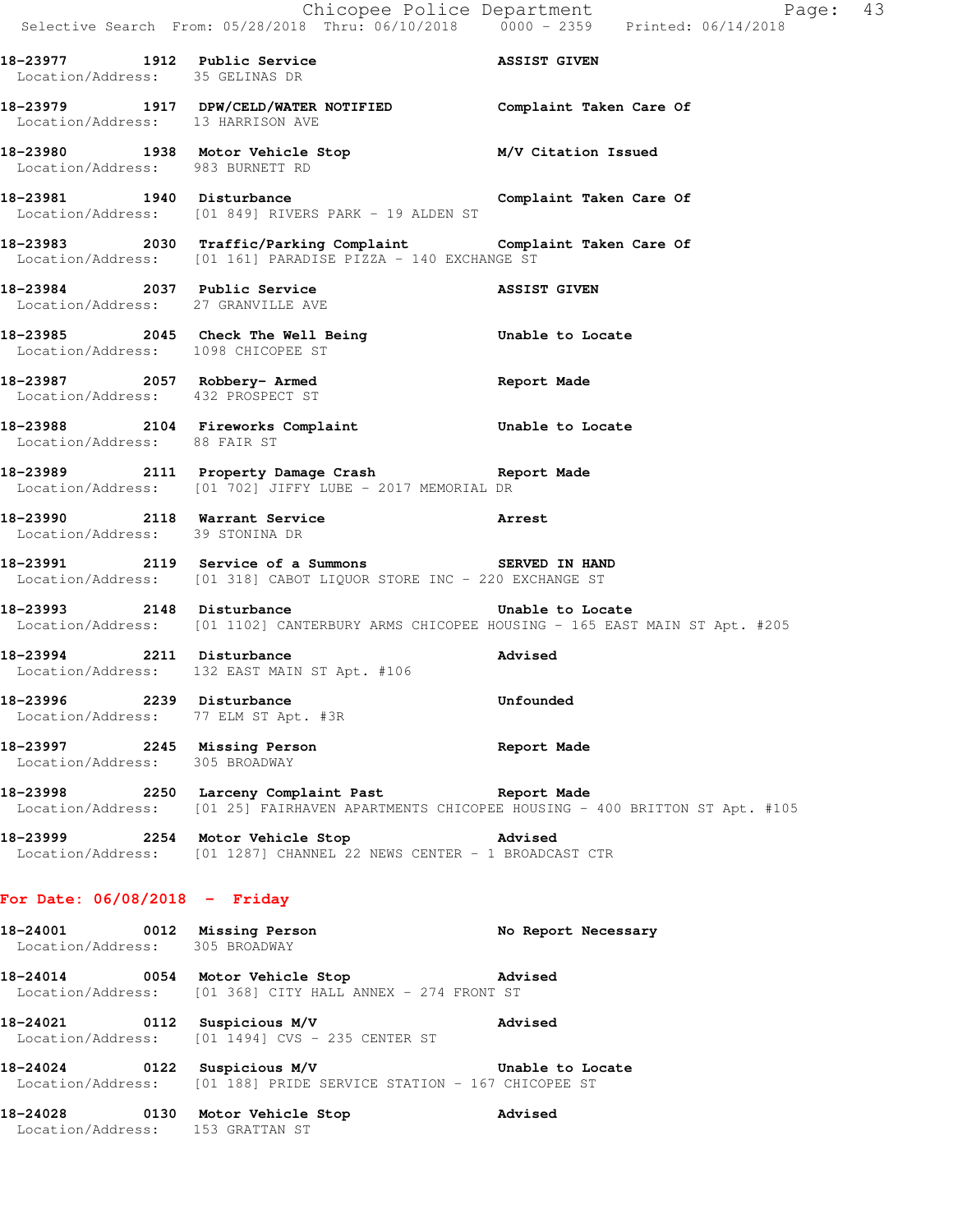Chicopee Police Department Page: 44 Selective Search From: 05/28/2018 Thru: 06/10/2018 0000 - 2359 Printed: 06/14/2018 **18-24033 0153 Motor Vehicle Stop M/V Citation Issued**  Location/Address: [01 426] ARBORS (THE) AT CHICOPEE - 929 MEMORIAL DR **18-24036 0158 Check The Well Being Complaint Taken Care Of**  Location/Address: [01 1600] 733 BAR & GRILL - 733 CHICOPEE ST **18-24037 0201 Motor Vehicle Stop M/V Citation Issued**  Location/Address: [01 647] BURGER KING - 1284 MEMORIAL DR **18-24046 0234 Assist Ambulance ASSIST GIVEN**  Location/Address: 27 LEMUEL AVE **18-24047 0254 Assist Ambulance ASSIST GIVEN**  Location/Address: 90 COLLINS ST **18-24048 0257 Suspicious Person Advised**  Location/Address: [01 152] WESTFIELD BANK MORTGAGE/LOANS - 229 EXCHANGE ST **18-24050 0445 Disabled Motor Vehicle Advised**  Location/Address: 175 MCKINSTRY AVE @ 1 EASTERN DR **18-24051 0526 Breaking & Entering in progres Report Made**  Location/Address: 14 ALVORD AVE **18-24054 0647 Traffic Assignment Complaint Taken Care Of**  Location/Address: WESTOVER RD **18-24055 0647 Traffic Assignment Complaint Taken Care Of**  Location/Address: [01 839] STEFANIK SCHOOL, GENERAL. JOHN J. K-5 - 720 MEADOW ST **18-24056 0648 Traffic Assignment Complaint Taken Care Of**  Location/Address: STONINA DR **18-24057 0648 Traffic Assignment Complaint Taken Care Of**  Location/Address: 3 MEADOW ST @ 715 CHICOPEE ST **18-24060 0648 Traffic Assignment Complaint Taken Care Of**  Location/Address: BROADWAY **18-24058 0649 Traffic Assignment Complaint Taken Care Of**  Location/Address: MEMORIAL DR **18-24059 0650 Disabled Motor Vehicle ASSIST GIVEN**  Location/Address: 900 FULLER RD @ 324 SHAWINIGAN DR **18-24061 0653 Traffic Assignment No Report Necessary**  Location/Address: [01 1] MCCELLENDS GARDENS - 123 ACADEMY ST **18-24062 0653 Traffic Assignment Complaint Taken Care Of**  Location/Address: MONTGOMERY ST **18-24063 0654 Traffic Assignment Complaint Taken Care Of**  Location/Address: [01 1] MCCELLENDS GARDENS - 123 ACADEMY ST **18-24064 0656 Traffic Assignment Complaint Taken Care Of**  Location/Address: [01 1] MCCELLENDS GARDENS - 123 ACADEMY ST **18-24065 0700 Abandoned M/V Advised**  Location/Address: 53 BONNEVILLE AVE **18-24068 0712 Public Service Complaint Taken Care Of**  Location/Address: [01 825] CHICOPEE DISTRICT COURT - 30 CHURCH ST **18-24070 0717 Transport Service Transport complete**  Location/Address: [01 560] CHICOPEE CENTRAL MAINTENANCE GARAGE - 677 MEADOW ST **18-24074 0821 Disturbance Report Made**  Location/Address: 222 CENTER ST @ 107 WEST ST **18-24075 0824 Property Damage Crash Report Made**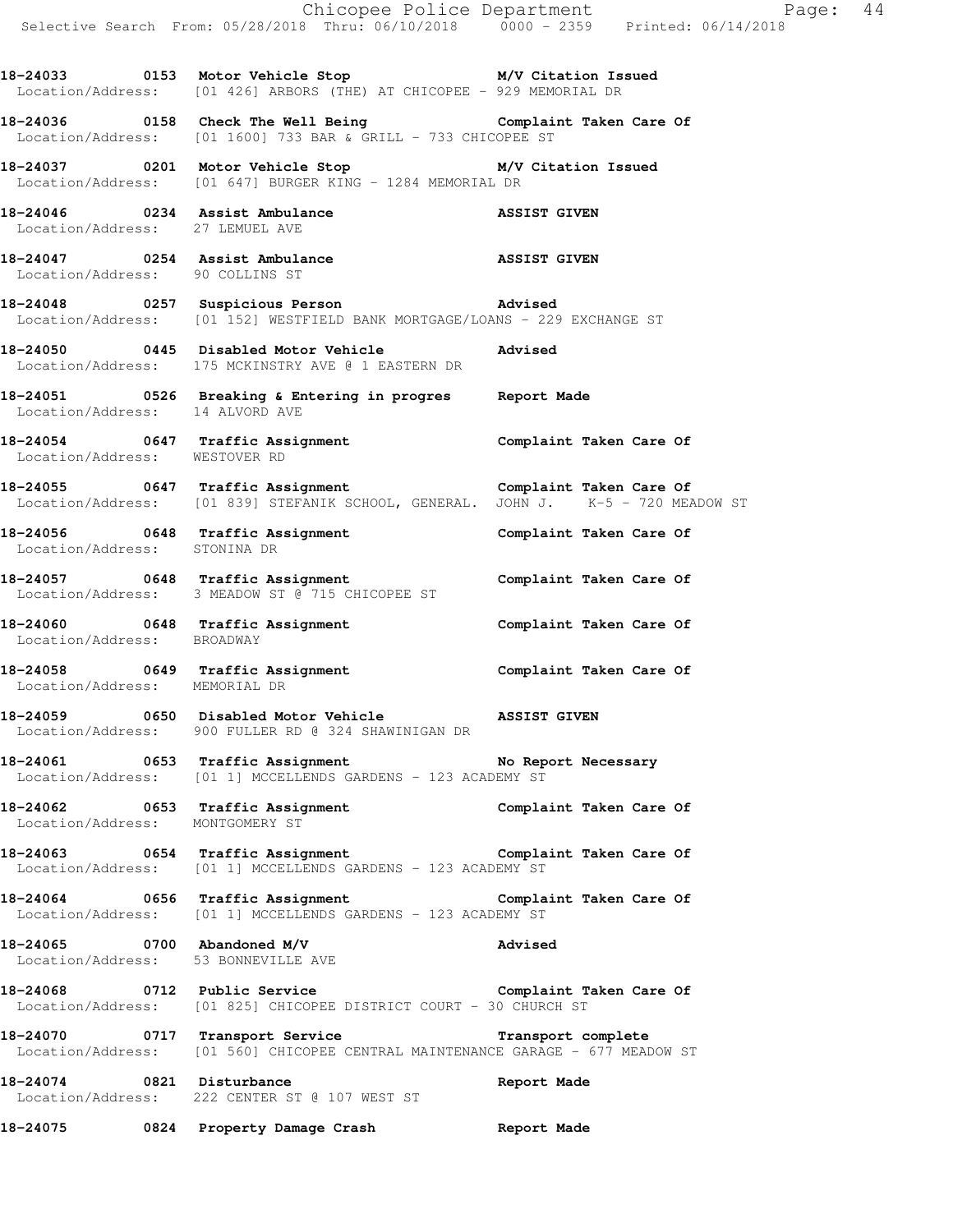|                                                              | Chicopee Police Department<br>Selective Search From: 05/28/2018 Thru: 06/10/2018 0000 - 2359 Printed: 06/14/2018                  |                         |
|--------------------------------------------------------------|-----------------------------------------------------------------------------------------------------------------------------------|-------------------------|
| Location/Address: DUBLIN ST                                  |                                                                                                                                   |                         |
| Location/Address: 20 PARK ST                                 | 18-24076 0824 Suspicious M/V advised                                                                                              |                         |
|                                                              | 18-24078 0826 Transport Service <b>Transport Complete</b><br>Location/Address: [01 825] CHICOPEE DISTRICT COURT - 30 CHURCH ST    |                         |
| Location/Address: 45 HAJEC CIR                               | 18-24079 0832 Firearms Investigation 18-24079 Neport Made                                                                         |                         |
| Location/Address: 22-24 WALNUT ST                            | 18-24080 0843 Neighbor/Landlord Dispute Advised                                                                                   |                         |
|                                                              | 18-24082 0849 Stolen M/V L/P Report Officer Canceled<br>Location/Address: [01 857] SZOT PARK - 97 SGT TRACY DR                    |                         |
|                                                              | 18-24086 0858 Criminal Harassment<br>Location/Address: 141 MEETINGHOUSE RD Apt. #2FL                                              | Unable to Locate        |
| Location/Address: 76 LUDGER AVE                              | 18-24087 		 0902 51a Check Child's Welfare 		 Report Made                                                                         |                         |
| Location/Address: 124 BROADCAST CTR                          | 18-24090 0914 Breaking & Entering-Report 6 Report Made                                                                            |                         |
|                                                              | 18-24095 0927 Traffic Assignment M/V Citation Issued<br>Location/Address: 884 EAST MAIN ST @ 24 ETON ST                           |                         |
| 18-24096 0931 Disturbance<br>Location/Address: 19 DWIGHT ST  |                                                                                                                                   | Arrest                  |
| Location/Address: 48 FREDETTE ST                             | 18-24097 0931 Public Service Report Made                                                                                          |                         |
|                                                              | 18-24099 0936 Traffic/Parking Complaint Complaint Taken Care Of<br>Location/Address: [01 670] CUMBERLAND FARMS - 1061 MEMORIAL DR |                         |
| Location/Address: 74 PLANTE CIR                              | 18-24109 1036 Malicious Damage-Past Report Made                                                                                   |                         |
| 18-24110                                                     | 1042 Warrant Service<br>Location/Address: [01 825] CHICOPEE DISTRICT COURT - 30 CHURCH ST                                         | <b>NOT SERVED</b>       |
| 18-24111 1043 Suspicious M/V<br>Location/Address: ROBBINS RD |                                                                                                                                   | Advised                 |
|                                                              | 18-24112 1045 Investigation/DB ASSIST GIVEN<br>Location/Address: [01 636] DENNYS - 467 MEMORIAL DR                                |                         |
| Location/Address: 27 LEMUEL AVE                              | 18-24115 1059 Stolen M/V L/P Report 101 Report Made                                                                               |                         |
| 18-24116 1126 Investigation/DB                               | ASSIST GIVEN<br>Location/Address: [01 938] HOME DEPOT - 655 MEMORIAL DR                                                           |                         |
|                                                              | 18-24120 1148 Property Damage Crash<br>Location/Address: 628 GRATTAN ST @ 5 DALE ST                                               | Report Made             |
| 18-24121 1148 Trespasser                                     | Location/Address: [01 1272] FAMILY DOLLAR #1972 - 209 EXCHANGE ST                                                                 | Complaint Taken Care Of |
|                                                              | 18-24122 1205 Check The Well Being<br>Location/Address: 90 DEBRA DR Apt. #3E                                                      | Report Made             |
| Location/Address: 42 STEWART ST                              | 18-24125 1324 Larceny Complaint Past Report Made                                                                                  |                         |
|                                                              | 18-24126 1330 Traffic/Parking Complaint Complaint Taken Care Of<br>Location/Address: [01 1893] WILLIAMS PARK - 880 BURNETT RD     |                         |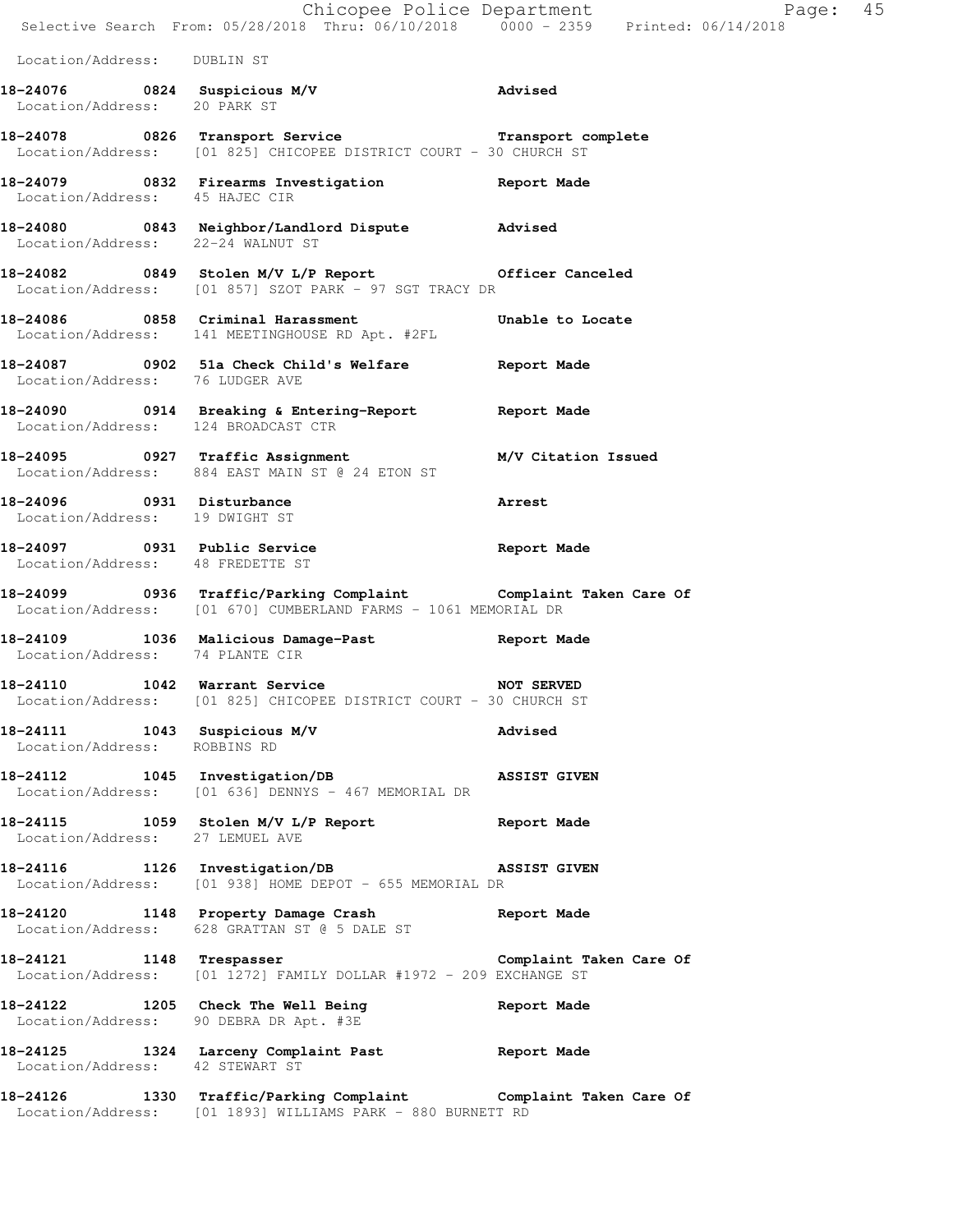|                                                              | Selective Search From: 05/28/2018 Thru: 06/10/2018 0000 - 2359 Printed: 06/14/2018                                                        |                         |
|--------------------------------------------------------------|-------------------------------------------------------------------------------------------------------------------------------------------|-------------------------|
|                                                              | 18-24127 1332 Traffic Assignment M/V Citation Issued<br>Location/Address: 115 CHICOPEE ST @ 84 E MEADOW ST                                |                         |
|                                                              | 18-24128 1335 Shoplifter and Report Made<br>Location/Address: [01 1272] FAMILY DOLLAR #1972 - 209 EXCHANGE ST                             |                         |
|                                                              | 18-24129 1336 Property Damage Crash No Report Necessary<br>Location/Address: [01 1394] WALGREENS DRUGS STORE - 1195 GRANBY RD             |                         |
|                                                              | 18-24130 1342 Check The Well Being Unable to Locate<br>Location/Address: 782 GRATTAN ST @ 13 DALLAIRE AVE                                 |                         |
| 18-24131 1343 MAIL RUN                                       | Transport complete<br>Location/Address: [01 368] CITY HALL ANNEX - 274 FRONT ST                                                           |                         |
|                                                              | 18-24132 1353 Shoplifter 2008 Report Made<br>Location/Address: [01 214] 21ST CENTURY POOLS & SPAS - 1801 MEMORIAL DR                      |                         |
|                                                              | 18-24133 1359 Juvenile Complaint Complaint Complaint Taken Care Of Location/Address: [01 836] LAMBERT - LAVOIE SCHOOL K-5 - 99 KENDALL ST |                         |
|                                                              | 18-24134 1400 Property Damage Crash 5 Unable to Locate<br>Location/Address: [01 11] BOSTON BAY PIZZA - 515 MONTGOMERY ST                  |                         |
| Location/Address: 24 WALNUT ST                               | 18-24136 1404 Public Service                                                                                                              | Advised                 |
|                                                              | 18-24135 1405 Disabled Motor Vehicle Complaint Taken Care Of<br>Location/Address: [01 728] MCDONALDS - 1460 MEMORIAL DR                   |                         |
|                                                              | 18-24137 1413 Disturbance<br>Location/Address: RIGHT CHOICE - 141 EAST MAIN ST                                                            | Report Made             |
|                                                              | 18-24140 1436 Traffic Assignment M/V Citation Issued<br>Location/Address: 185 CAREW ST @ 17 BROMONT ST                                    |                         |
|                                                              | 18-24142   1440   Check The Well Being   ASSIST GIVEN   Location/Address: 22 JOHN ST Apt. #2R                                             |                         |
|                                                              | 18-24143   1515   Abandoned 911   Call   Complaint Taken Care Of Location/Address: 1193   GRANBY RD                                       |                         |
|                                                              | 18-24144 1528 Property Damage Crash Report Made<br>Location/Address: [01 728] MCDONALDS - 1460 MEMORIAL DR                                |                         |
|                                                              | 18-24145 1556 Disabled Motor Vehicle Complaint Taken Care Of<br>Location/Address: 25 BEAUCHAMP TER @ 17 ST JAMES AVE                      |                         |
| Location/Address: 120 FRONT ST                               | 18-24146 1602 Larceny Complaint Past Report Made                                                                                          |                         |
| 18-24184 1615 Car Wash                                       | Location/Address: [01 448] SOFT TOUCH AUTO WASH - 1469 GRANBY RD                                                                          | No Report Necessary     |
| 18-24147 1619 Car Wash                                       | Location/Address: [01 448] SOFT TOUCH AUTO WASH - 1469 GRANBY RD                                                                          | No Report Necessary     |
| 18-24148 1625 Car Wash                                       | Location/Address: [01 448] SOFT TOUCH AUTO WASH - 1469 GRANBY RD                                                                          | Complaint Taken Care Of |
|                                                              | 18-24149 1634 Personal Injury Crash Report Made<br>Location/Address: [01 1766] CHILDREN'S DENTISTRY OF CHICOPEE - 21 BAY STATE RD         |                         |
|                                                              | 18-24150 1650 Larceny Complaint Past Mavised Location/Address: 525 EAST MAIN ST                                                           |                         |
| 18-24151 1655 Loud Music<br>Location/Address: 20 PELOQUIN DR |                                                                                                                                           | Unfounded               |
|                                                              | 18-24152 1658 Animal Complaint<br>Location/Address: CHARLES ST @ MUZZY ST                                                                 | <b>ASSIST GIVEN</b>     |

Chicopee Police Department Page: 46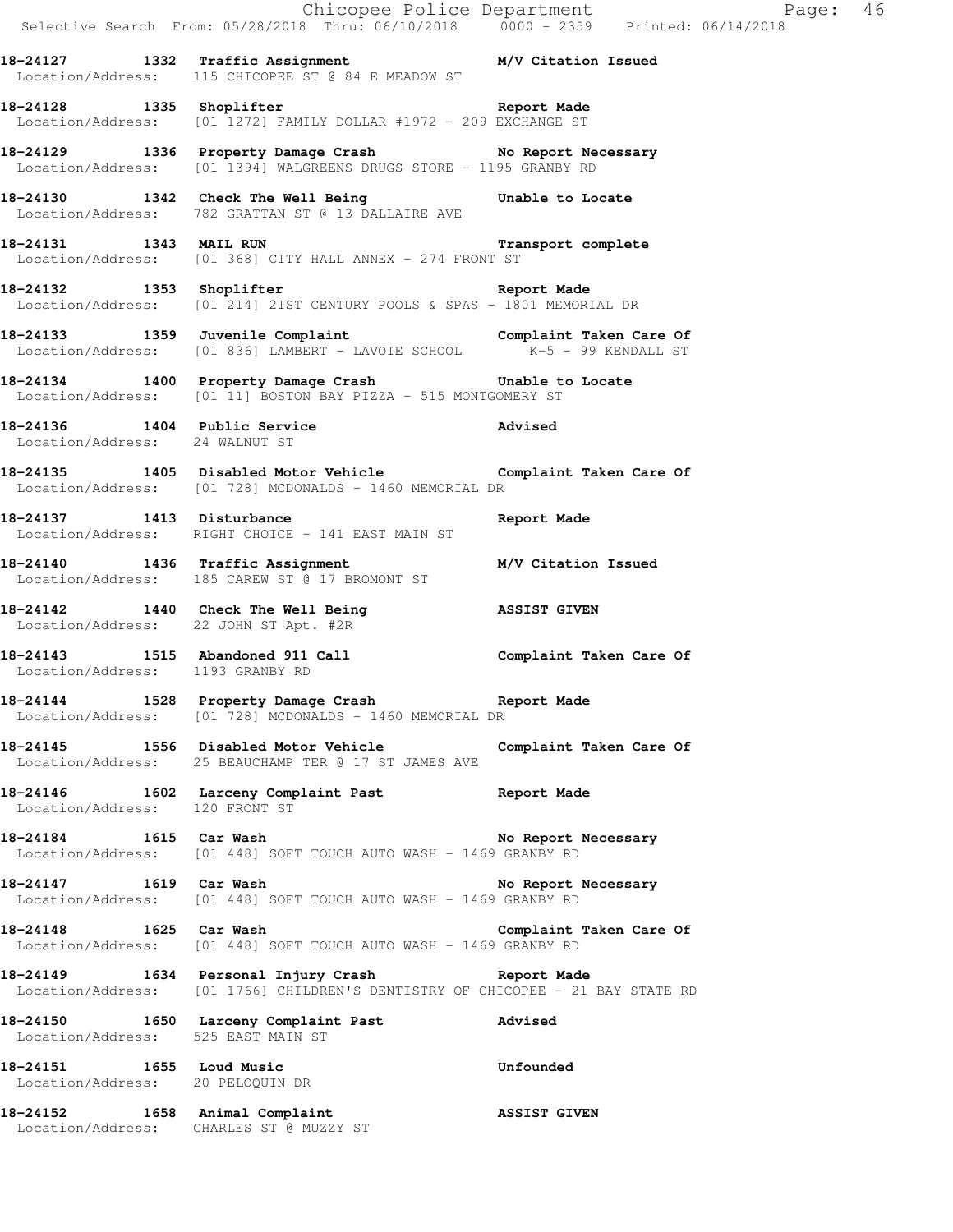|                                                             | 18-24153 1701 Drug Overdose<br>Location/Address: 735 MEMORIAL DR Apt. #18                                                             | Report Made             |
|-------------------------------------------------------------|---------------------------------------------------------------------------------------------------------------------------------------|-------------------------|
|                                                             | 18-24155 1724 Drug Overdose<br>Location/Address: 63 SLATE RD                                                                          | Report Made             |
|                                                             | 18-24160 1738 Traffic/Parking Complaint ASSIST GIVEN<br>Location/Address: 44 CENTER ST                                                |                         |
|                                                             | 18-24165 1811 Assist Ambulance 1988 assisted other Agency<br>Location/Address: [01 843] CHICOPEE COMP HIGH SCHOOL - 617 MONTGOMERY ST |                         |
| Location/Address: 586 MONTGOMERY ST                         | 18-24164 1813 Personal Injury Crash (Criminal Complaint Reque                                                                         |                         |
| Location/Address: RIVERVIEW TER                             | 18-24168 1827 Suspicious Person                                                                                                       | Advised                 |
| Location/Address: 58 ROOSEVELT AVE                          | 18-24169 1831 Traffic/Parking Complaint Advised                                                                                       |                         |
| Location/Address: BROADWAY                                  | 18-24170 1837 Property Damage Crash Report Made                                                                                       |                         |
|                                                             | 18-24171 1907 Loud Music <b>18-24171</b> 1907 Loud Music<br>Location/Address: TOWARDS THE EAST ST SIDE - ONDRICK ST                   |                         |
|                                                             | 18-24173 2006 Traffic/Parking Complaint No Report Necessary<br>Location/Address: [01 860] MASON MANOR APTS. - 265 NEW LUDLOW RD       |                         |
|                                                             | 18-24174 2017 Undesirable<br>Location/Address: [01 368] CITY HALL ANNEX - 274 FRONT ST                                                |                         |
|                                                             | Advised<br>18-24175<br>Location/Address: [01 1191] WALMART - 591 MEMORIAL DR                                                          |                         |
|                                                             | 18-24176 2027 Assist Other Police Department ASSIST GIVEN<br>Location/Address: [01 1206] FREEDOM CREDIT UNION - 1976 MEMORIAL DR      |                         |
| Location/Address: 67 SUNNYSIDE ST                           | 18-24177 2029 Missing Person Complaint Taken Care Of                                                                                  |                         |
| Location/Address: 15 CAROLINE ST                            | 18-24181 2107 Traffic/Parking Complaint Advised                                                                                       |                         |
| Location/Address: 102 WINTHROP ST                           | 18-24182 2115 Animal Complaint                                                                                                        | Unfounded               |
|                                                             | 18-24185 2155 Property Damage Crash No Report Necessary<br>Location/Address: [01 1190] 99 RESTAURANT & PUBS - 555 MEMORIAL DR         |                         |
|                                                             | 18-24186 2200 Property Damage Crash Report Made<br>Location/Address: [01 1272] FAMILY DOLLAR #1972 - 209 EXCHANGE ST                  |                         |
| 18-24188 2210 Loud Music                                    | Location/Address: [01 1191] 36 ARTISAN ST                                                                                             | Complaint Taken Care Of |
|                                                             | 18-24189 2211 Assist Other Police Department Officer Canceled<br>Location/Address: [05] 173 GRANBY RD                                 |                         |
|                                                             | 18-24190<br>Location/Address: [01 1191] WALMART - 591 MEMORIAL DR                                                                     | ASSIST GIVEN            |
| 18-24192 2232 Disturbance<br>Location/Address: 95 TOLPA CIR |                                                                                                                                       | Advised                 |
|                                                             | 18-24193 2240 Neighbor/Landlord Dispute Advised<br>Location/Address: 2 DWIGHT CT Apt. #3                                              |                         |
| 18-24194 2256 Loud Music                                    |                                                                                                                                       | Unable to Locate        |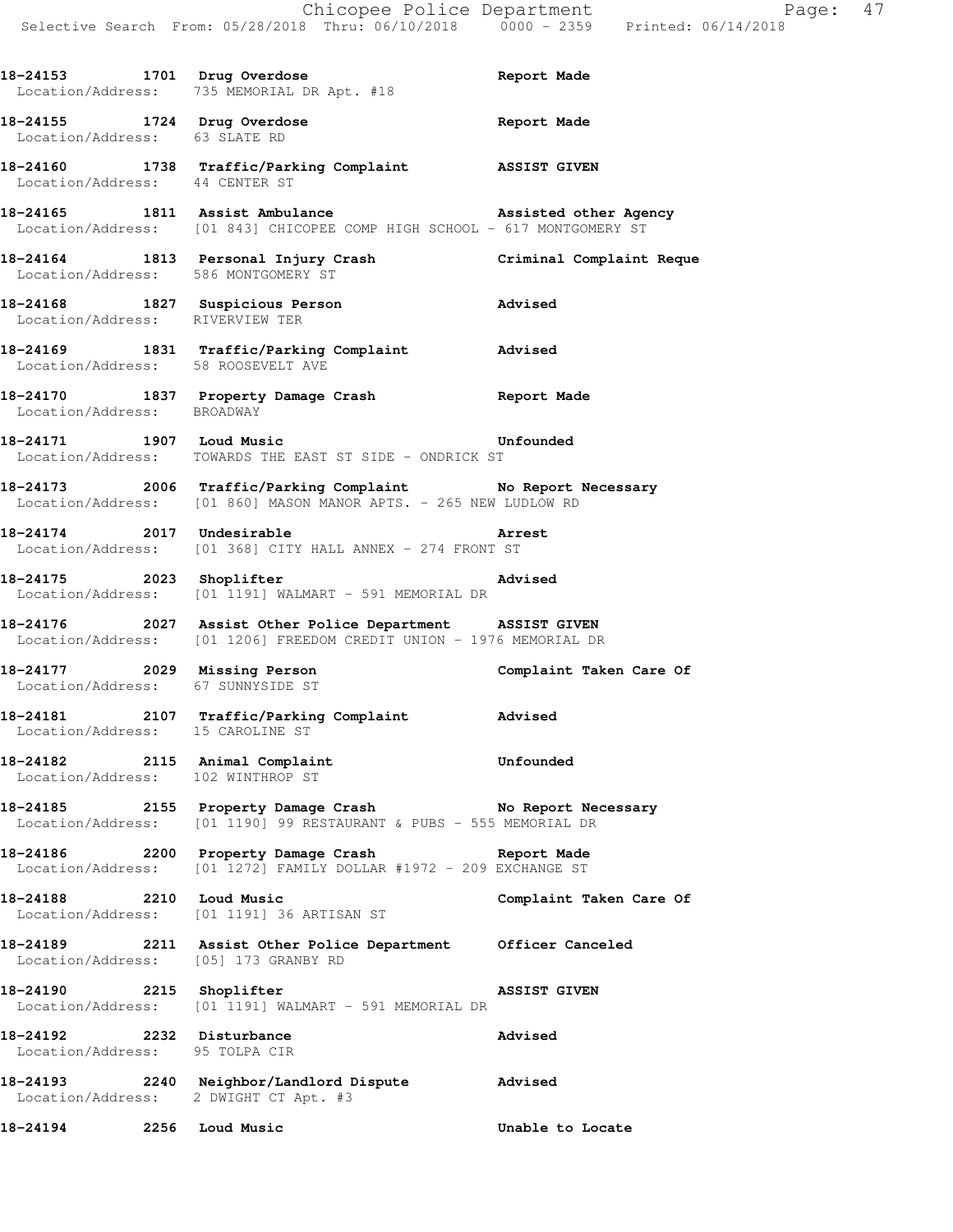|                                       | E Chicopee Police Department<br>Selective Search From: 05/28/2018 Thru: 06/10/2018 0000 - 2359 Printed: 06/14/2018                  | Page: 48         |  |
|---------------------------------------|-------------------------------------------------------------------------------------------------------------------------------------|------------------|--|
|                                       | Location/Address: 259 DALE ST @ 49 FAIR ST                                                                                          |                  |  |
|                                       | 18-24195 2308 Loud Music<br>Location/Address: [01 965] CHICOPEE VILLAGE TOWNHOMES - 68 EASTERN DR                                   | Unable to Locate |  |
|                                       | 18-24196 2318 Disturbance<br>Location/Address: 259 DALE ST @ 49 FAIR ST                                                             | Unable to Locate |  |
| Location/Address: 341 HAMPDEN ST      | 18-24198 2323 Disturbance<br>18-24198 2323 Disturbance                                                                              |                  |  |
|                                       | 18-24199 2333 Disturbance Complaint Taken Care Of<br>Location/Address: [01 163] RUMBLESEAT LOUNGE - 482 SPRINGFIELD ST              |                  |  |
|                                       | 18-24200 2342 Larceny- In Progress Arrest<br>Location/Address: 164 EAST MAIN ST Apt. #1                                             |                  |  |
|                                       | 18-24201 2352 Loud Music<br>Location/Address: 141 MEETINGHOUSE RD Apt. #A                                                           | Advised          |  |
| For Date: $06/09/2018$ - Saturday     |                                                                                                                                     |                  |  |
|                                       | 18-24202 0007 Personal Injury Crash Report Made<br>Location/Address: [01 276] SUNOCO A PLUS MINI MART - 1031 CHICOPEE ST            |                  |  |
| Location/Address: 192 MOUNTAINVIEW ST | 18-24204 0015 Fireworks Complaint Chable to Locate                                                                                  |                  |  |
| Location/Address: CENTER ST           | 18-24206 0021 Traffic/Parking Complaint Complaint Taken Care Of                                                                     |                  |  |
|                                       | 18-24208 0042 Motor Vehicle Stop 318-24208<br>Location/Address: 725 FULLER RD @ 22 INDUSTRY RD                                      |                  |  |
|                                       | 18-24211 0047 Motor Vehicle Stop M/V Citation Issued<br>Location/Address: [01 1938] SOLDIER ON - VETERAN HOME - 40 MEADOW ST        |                  |  |
|                                       | 18-24214 0056 Motor Vehicle Stop M/V Citation Issued<br>Location/Address: [01 174] COMMUNITY SUBSTANCE ABUSE CENTER - 628 CENTER ST |                  |  |
| Location/Address: 344 SHAWINIGAN DR   | 18-24216 0103 Motor Vehicle Stop                                                                                                    | <b>Advised</b>   |  |
| Location/Address: 452 CHICOPEE ST     | 18-24225 0114 Motor Vehicle Stop Modused                                                                                            |                  |  |
|                                       | 18-24226   0124   Motor Vehicle Stop   M/V Citation Issued<br>Location/Address: [01 1600] 733 BAR & GRILL - 733 CHICOPEE ST         |                  |  |
|                                       | 18-24227 0130 Disabled Motor Vehicle ASSIST GIVEN<br>Location/Address: 696 EAST MAIN ST @ 9 CAREW ST                                |                  |  |
|                                       | 18-24228 0133 Suspicious Person<br>Location/Address: [01 990] 249 EXCHANGE ST                                                       | Report Made      |  |
| Location/Address: 488 SHERIDAN ST     | 18-24229 136 Motor Vehicle Stop M/V Citation Issued                                                                                 |                  |  |
|                                       | 18-24230 0137 Motor Vehicle Stop M/V Citation Issued<br>Location/Address: 341 SHERIDAN ST @ 65 FULLER RD                            |                  |  |
|                                       | 18-24231 0138 Disabled Motor Vehicle Complaint Taken Care Of<br>Location/Address: 591 PENDLETON AVE @ 1041 MEMORIAL DR              |                  |  |
|                                       | 18-24237 0158 Loud Music<br>Location/Address: [01 168] ROLLIN ROC TAVERN - 258 EXCHANGE ST                                          | <b>Advised</b>   |  |
|                                       | 18-24239 0203 Motor Vehicle Stop M/V Citation Issued<br>Location/Address: [01 1639] SALTER COLLEGE - 645 SHAWINIGAN DR              |                  |  |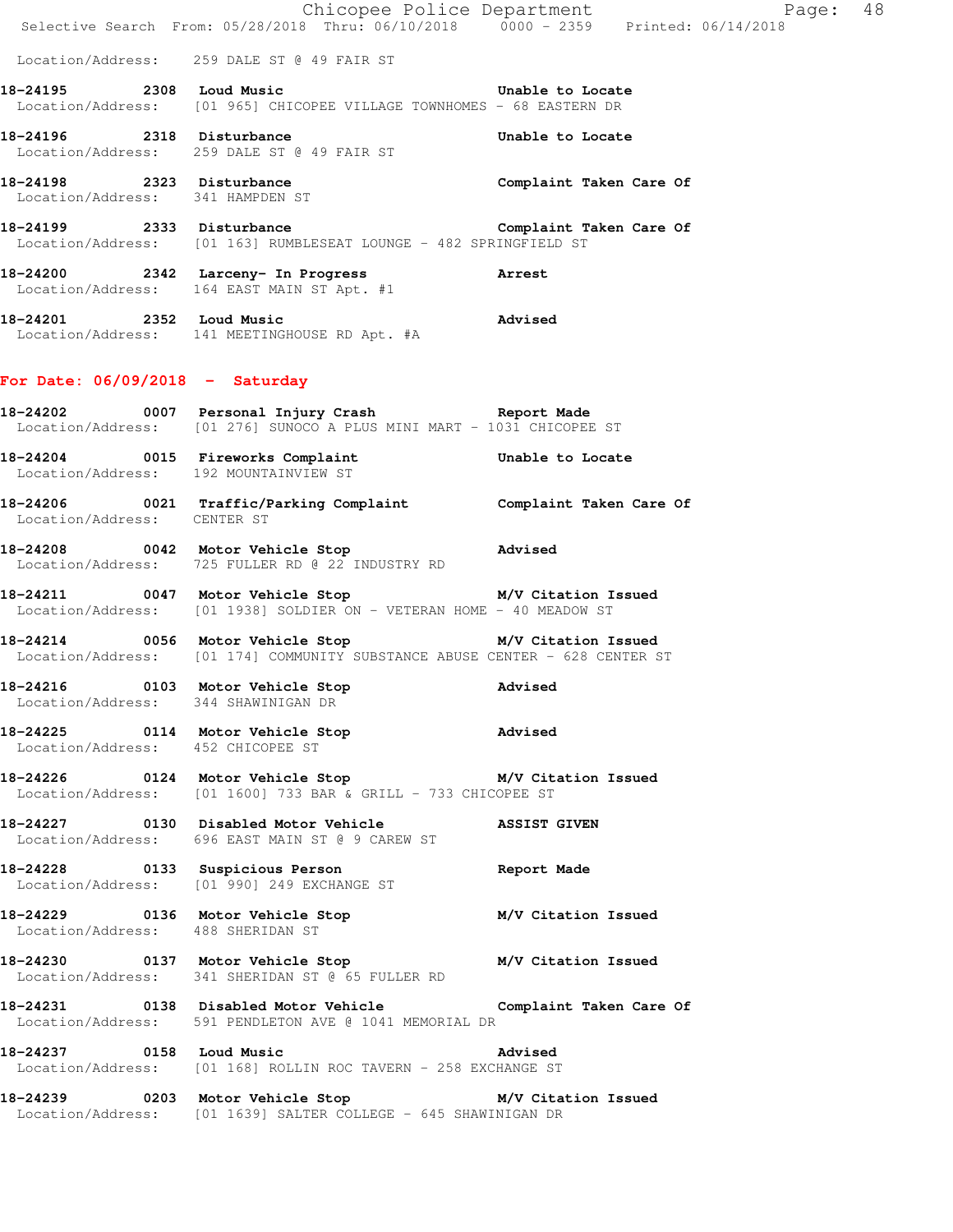|                                                             |                                                                                                                                | Chicopee Police Department<br>Selective Search From: 05/28/2018 Thru: 06/10/2018 0000 - 2359 Printed: 06/14/2018 |
|-------------------------------------------------------------|--------------------------------------------------------------------------------------------------------------------------------|------------------------------------------------------------------------------------------------------------------|
|                                                             | 18-24240 0207 Disabled Motor Vehicle NSSIST GIVEN<br>Location/Address: [01 670] CUMBERLAND FARMS - 1061 MEMORIAL DR            |                                                                                                                  |
|                                                             | Location/Address: [01 2040] ARBORS KIDS AT CHICOPEE - 999 MEMORIAL DR                                                          |                                                                                                                  |
|                                                             | 18-24254 COMPRISIONS M/V Appears Secure After Che<br>Location/Address: [01 323] POLISH NATIONAL CREDIT UNION - 244 EXCHANGE ST |                                                                                                                  |
|                                                             | 18-24265 0342 Traffic/Parking Complaint Complaint Taken Care Of Location/Address: 103 CHAPEL ST                                |                                                                                                                  |
|                                                             | 18-24267 0345 Motor Vehicle Stop M/V Citation Issued<br>Location/Address: 882 CHICOPEE ST                                      |                                                                                                                  |
|                                                             | 18-24268 0349 Check The Well Being Report Made<br>Location/Address: [01 473] MY BROTHERS PLACE - 185 GROVE ST                  |                                                                                                                  |
| Location/Address: 74 WILSON AVE                             | 18-24270 0357 Assist Ambulance ASSIST GIVEN                                                                                    |                                                                                                                  |
|                                                             | 18-24271 0359 Assist Ambulance <b>18-24271</b> 18-24271<br>Location/Address: 60 SCHOOL ST Apt. #APT-1                          |                                                                                                                  |
|                                                             | Location/Address: [01 1639] SALTER COLLEGE - 645 SHAWINIGAN DR                                                                 |                                                                                                                  |
|                                                             | 18-24283 0542 Property Damage Crash Neport Made<br>Location/Address: [01 1519] MONTCALM HEIGHTS - 419 MONTCALM ST Apt. #109M   |                                                                                                                  |
|                                                             | 18-24284 0549 Motor Vehicle Stop M/V Citation Issued<br>Location/Address: 360 MEMORIAL DR                                      |                                                                                                                  |
| Location/Address: 418 SHERIDAN ST                           | 18-24286 0603 Motor Vehicle Stop M/V Citation Issued                                                                           |                                                                                                                  |
| Location/Address: 448 SHERIDAN ST                           | 18-24287 0614 Motor Vehicle Stop M/V Citation Issued                                                                           |                                                                                                                  |
|                                                             | 18-24289 0642 Disturbance<br>Location/Address: [01 90] CHICOPEE COUNTRY CLUB MAINT. BUILDING - 137 SAND TRAP WAY               |                                                                                                                  |
|                                                             | 18-24290 0645 Motor Vehicle Stop 30 M/V Citation Issued<br>Location/Address: [01 366] HIGHLAND FARMS - 466 CHICOPEE ST         |                                                                                                                  |
|                                                             | 18-24292 0704 Property Damage Crash Report Made<br>Location/Address: 1760 WESTOVER RD Apt. #T-55                               |                                                                                                                  |
|                                                             | 18-24291 0706 Motor Vehicle Stop 30 M/V Citation Issued<br>Location/Address: 175 MCKINSTRY AVE @ 1 EASTERN DR                  |                                                                                                                  |
| 18-24295 0710 Assist Fire<br>Location/Address: 32 PUFFIN DR |                                                                                                                                | <b>ASSIST GIVEN</b>                                                                                              |
| 18-24297 0722 Loud Music                                    | Location/Address: 141 MEETINGHOUSE RD Apt. #C                                                                                  | Complaint Taken Care Of                                                                                          |
| Location/Address: 105 COLUMBA ST                            | 18-24298 0750 Property Damage Crash Changer Report Made                                                                        |                                                                                                                  |
| Location/Address: 131 COLLEGE ST                            | 18-24299 0800 Assault & Battery Complaint Report Made                                                                          |                                                                                                                  |
|                                                             | 18-24300 0837 Motor Vehicle Stop Charles Advised<br>Location/Address: [01 938] HOME DEPOT - 655 MEMORIAL DR                    |                                                                                                                  |
|                                                             | 18-24302 0839 Traffic/Parking Complaint Complaint Taken Care Of<br>Location/Address: 208 GROVE ST @ 970 FRONT ST               |                                                                                                                  |
|                                                             | 18-24306 0902 Traffic/Parking Complaint Unfounded<br>Location/Address: [01 938] HOME DEPOT - 655 MEMORIAL DR                   |                                                                                                                  |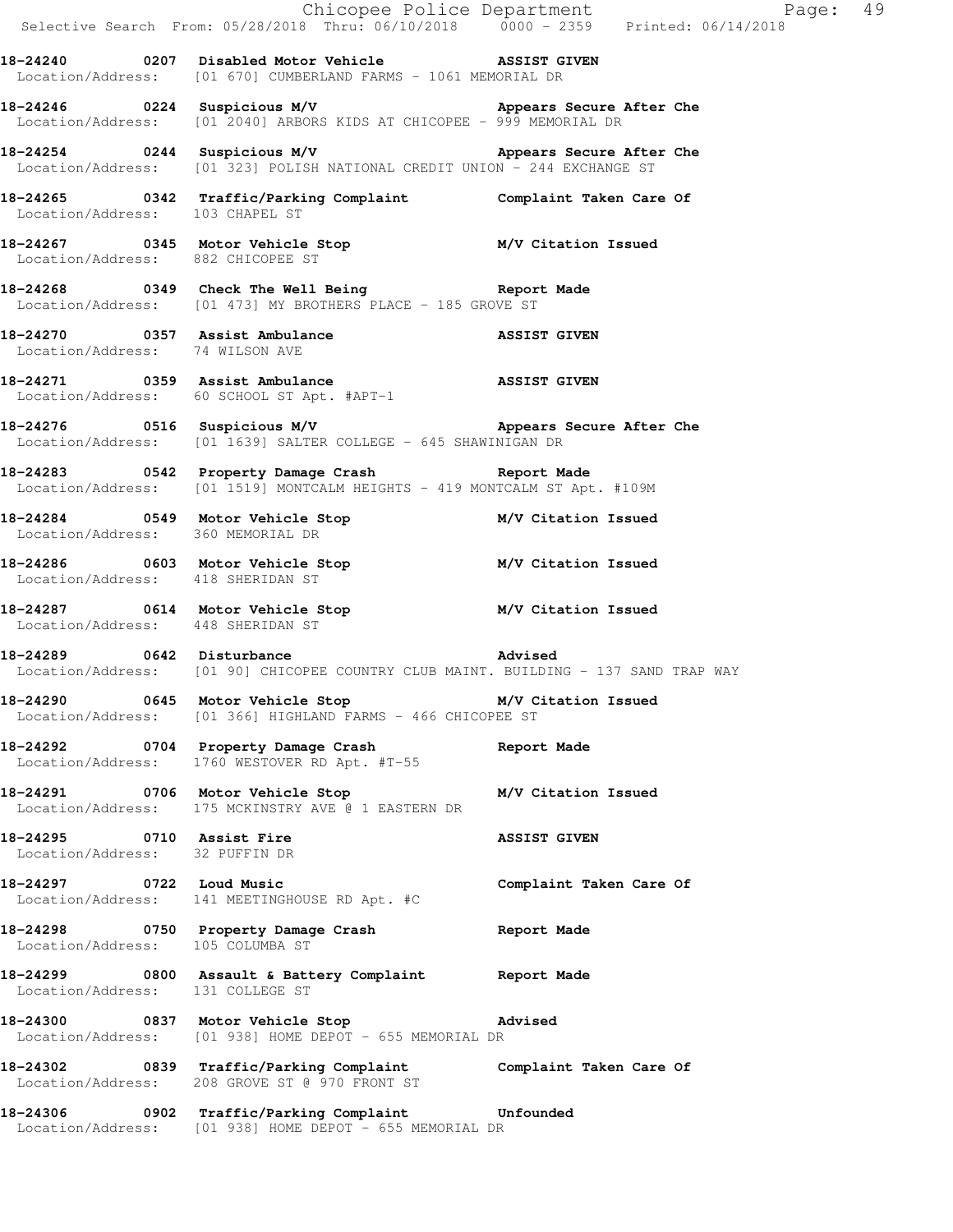**18-24310 0933 Traffic/Parking Complaint Report Made** 

 Location/Address: 78 MUZZY ST **18-24311 0938 Traffic/Parking Complaint Complaint Taken Care Of**  Location/Address: [01 670] CUMBERLAND FARMS - 1061 MEMORIAL DR **18-24312 0950 Traffic/Parking Complaint Appears Secure After Che**  Location/Address: [01 638] BJS WHOLESALE FOOD WAREHOUSE - 650 MEMORIAL DR **18-24313 0955 Traffic/Parking Complaint City Ordinance Violation**  Location/Address: [01 919] BIG Y WORLD CLASS MARKETS - 650 MEMORIAL DR **18-24314 0957 Disturbance Advised**  Location/Address: 55 STEDMAN ST **18-24318 1029 Check The Well Being Complaint Taken Care Of**  Location/Address: 30 CASEY DR **18-24321 1106 Property Damage Crash Report Made**  Location/Address: JAMES ST @ NINTH AVE **18-24323 1148 Shoplifter Advised**  Location/Address: [01 1191] WALMART - 591 MEMORIAL DR 18-24324 1207 Property Damage Crash No Report Necessary Location/Address: [01 1386] WENDY'S RESTAURUANT - 786 MEMORIAL DR **18-24325 1222 Neighbor/Landlord Dispute Advised**  Location/Address: 495 SPRINGFIELD ST 18-24326 1235 Public Service **18-24326** Complaint Taken Care Of Location/Address: [999] ALLSTON MA - UNKNOWN **18-24327 1239 Property Damage Crash Report Made**  Location/Address: [01 188] PRIDE SERVICE STATION - 167 CHICOPEE ST **18-24330 1302 Drug Overdose Report Made**  Location/Address: [01 856] NASH FIELD PARK - 90 CALL ST **18-24331 1312 Assist Ambulance ASSIST GIVEN**  Location/Address: [01 1542] HERBERT RESIDENCE (CHRISTINE & DAVID) - 36 ARLMONT ST **18-24333 1317 Motor Vehicle Stop Complaint Taken Care Of**  Location/Address: 1070 BURNETT RD **18-24334 1340 Suspicious M/V Complaint Taken Care Of**  Location/Address: [01 1886] BROTHERS PIZZA - 653 GRATTAN ST **18-24336 1354 Service of a Summons NOT SERVED**  Location/Address: 288 FRONT ST **18-24340 1416 Personal Injury Crash Report Made**  Location/Address: [01 592] SUNOCO - F.L. ROBERTS - 500 MONTGOMERY ST @ GRANBY RD **18-24342 1418 Disturbance Unfounded**  Location/Address: [01 1886] BROTHERS PIZZA - 653 GRATTAN ST **18-24344 1426 Service of a Summons NOT SERVED**  Location/Address: 203 HAMPDEN ST **18-24345 1446 Abandoned 911 Call Complaint Taken Care Of**  Location/Address: [01 730] TOWN FAIR TIRE CENTERS INC - 886 MEMORIAL DR **18-24347 1447 Traffic/Parking Complaint Complaint Taken Care Of**  Location/Address: 113 PROSPECT ST 18-24346 1449 Public Service **1886 Complaint Taken Care Of** Location/Address: 440 MEMORIAL DR

**18-24348 1505 Assist Ambulance Complaint Taken Care Of**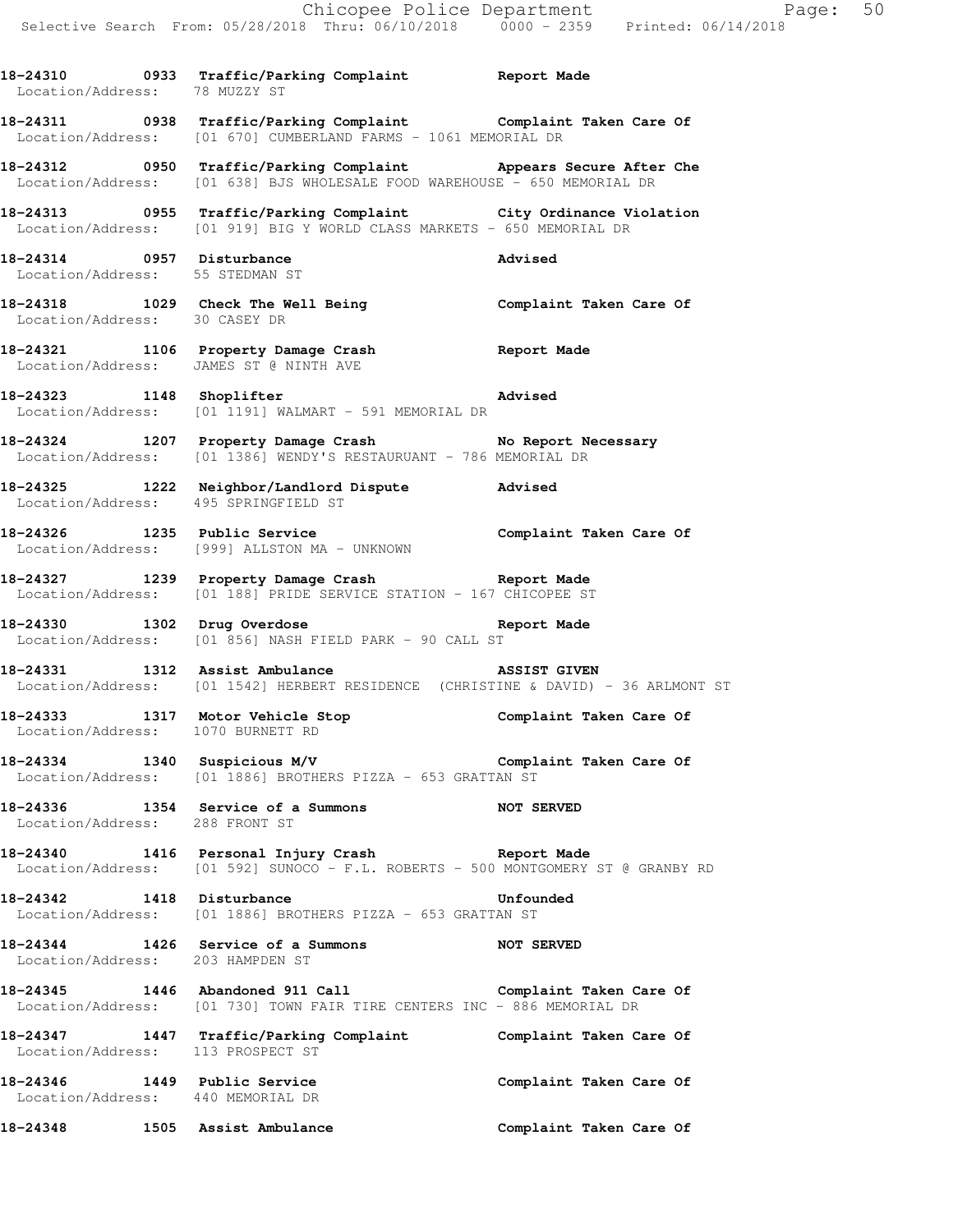|                                                                    | Chicopee Police Department<br>Selective Search From: 05/28/2018 Thru: 06/10/2018 0000 - 2359 Printed: 06/14/2018                    |                         |
|--------------------------------------------------------------------|-------------------------------------------------------------------------------------------------------------------------------------|-------------------------|
|                                                                    |                                                                                                                                     |                         |
| Location/Address: 99 CIRCLE DR                                     |                                                                                                                                     |                         |
|                                                                    | 18-24349 1510 Property Damage Crash Report Made<br>Location/Address: 43 PROSPECT ST @ 99 YELLE ST                                   |                         |
| Location/Address: BROADWAY                                         | 18-24351 1523 Disabled Motor Vehicle 28SIST GIVEN                                                                                   |                         |
|                                                                    | 18-24353 1554 Larceny Complaint Past 18-24353<br>Location/Address: [01 269] JENROSE WINES & LIQUORS - 945 CHICOPEE ST               |                         |
| 18-24354 1613 Car Wash                                             | Location/Address: [01 448] SOFT TOUCH AUTO WASH - 1469 GRANBY RD                                                                    | Complaint Taken Care Of |
|                                                                    | 18-24356 1624 Traffic/Parking Complaint Complaint Taken Care Of Location/Address: [01 1639] SALTER COLLEGE - 645 SHAWINIGAN DR      |                         |
|                                                                    | 18-24357 1638 Suspicious M/V Unfounded<br>Location/Address: 199 GRANBY RD                                                           |                         |
|                                                                    | 18-24359 1744 Suspicious Person advised<br>Location/Address: [01 644] STOP & SHOP SUPERMARKET - 672 MEMORIAL DR                     |                         |
|                                                                    | Location/Address: WILSON AVE @ OLD FIELD RD                                                                                         |                         |
|                                                                    | 18-24361 1800 Motor Vehicle Stop M/V Citation Issued<br>Location/Address: [01 158] CHICOPEE EYE CARE - 113 CENTER ST                |                         |
|                                                                    | 18-24363 1802 Assist Ambulance NSSIST GIVEN<br>Location/Address: 47 MOCKINGBIRD DR                                                  |                         |
| Location/Address: 203 HAMPDEN ST                                   | 18-24365 1827 Service of a Summons NOT SERVED                                                                                       |                         |
| Location/Address: FRONT ST                                         | 18-24371 1919 Property Damage Crash Movised                                                                                         |                         |
| Location/Address: WALNUT ST                                        | 18-24375 2022 Traffic/Parking Complaint Unfounded                                                                                   |                         |
| 18-24376                                                           | 2025 Harassing Phone Calls<br>Location/Address: 44 PARK ST Apt. #C                                                                  | Unable to Locate        |
|                                                                    | 18-24379 2119 Motor Vehicle Stop Advised<br>Location/Address: 1126 MONTGOMERY ST @ 15 YELLE ST                                      |                         |
| 18-24380 2128 Loud Music                                           | Location/Address: [01 1354] DAVES FAIRVIEW CAR WASH - 900 PROSPECT ST                                                               | Advised                 |
| 18-24381 2147 Undesirable                                          | Location/Address: [01 1325] APPLEBEE'S - 597 MEMORIAL DR                                                                            | Complaint Taken Care Of |
|                                                                    | 18-24384 2147 Larceny Complaint Past Report Made<br>Location/Address: [01 1658] THE APARTMENTS AT AMES PRIVILEGE - 1 SPRINGFIELD ST |                         |
| 18-24386 2219 Public Service<br>Location/Address: 30 BUTLER AVE    |                                                                                                                                     | Complaint Taken Care Of |
| Location/Address: 66 WEST MAIN ST                                  | 18-24387 2227 Suspicious M/V                                                                                                        | Report Made             |
| 18-24390 2240 Juvenile Complaint<br>Location/Address: 257 BROADWAY |                                                                                                                                     | Advised                 |
| 18-24393 2312 Loud Music<br>Location/Address: 32 JULIETTE ST       |                                                                                                                                     | Complaint Taken Care Of |
| 18-24395                                                           | 2354 Disturbance<br>Location/Address: [01 1027] DUNKIN DONUTS - 820 MEMORIAL DR                                                     | Complaint Taken Care Of |

Page:  $51$ <br> $018$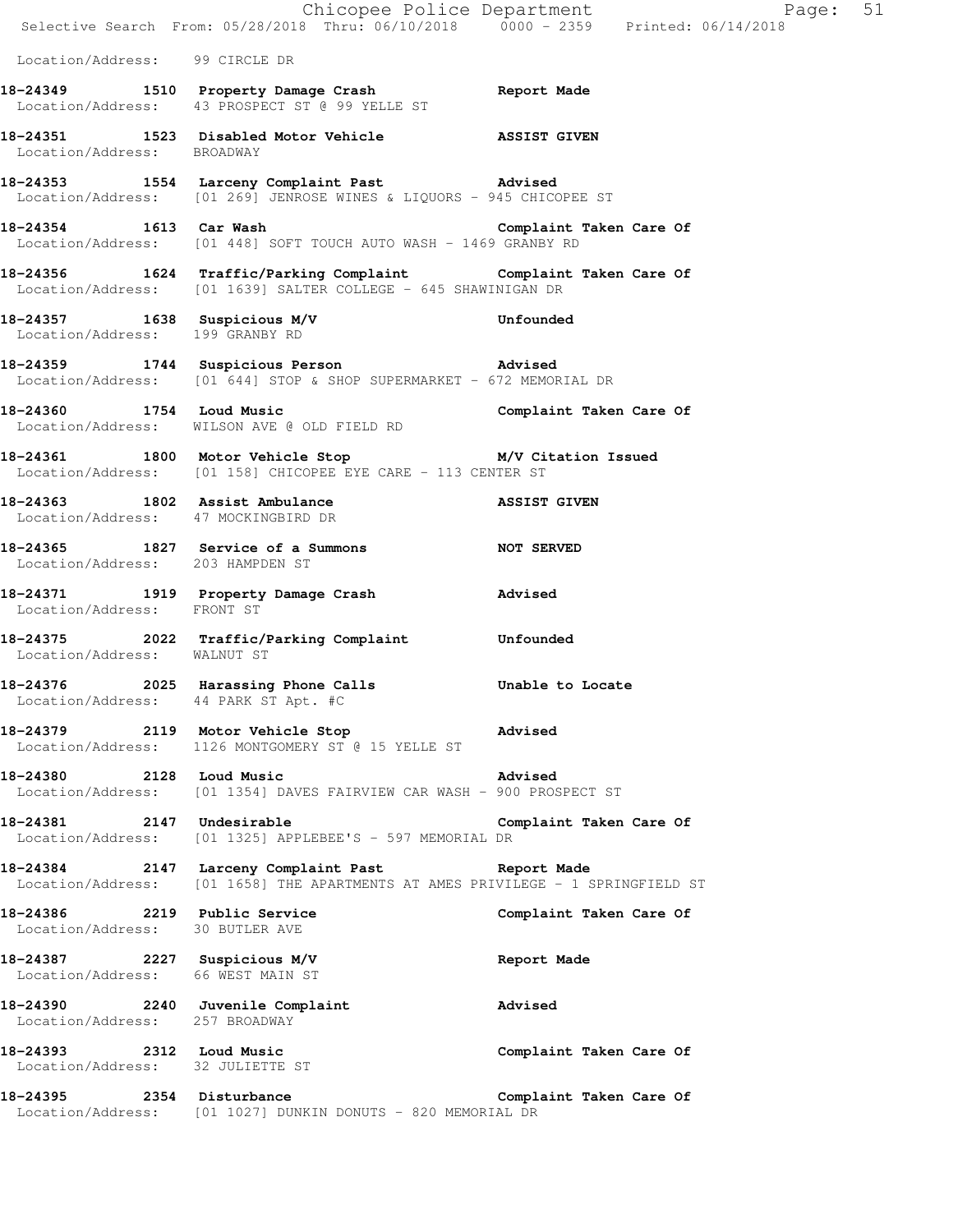**For Date: 06/10/2018 - Sunday 18-24396 0000 Disturbance Advised**  Location/Address: 32 JULIETTE ST **18-24397 0014 Suspicious M/V Unfounded**  Location/Address: TRU HOTEL - 440 MEMORIAL DR **18-24399 0024 Traffic/Parking Complaint Complaint Taken Care Of**  Location/Address: [01 1368] WESTERN MA REGIONAL WOMENS CORRECTIONAL - 701 CENTER ST **18-24401 0029 Loud Music Complaint Taken Care Of**  Location/Address: 128 LAFAYETTE ST **18-24408 0039 Suspicious M/V Report Made**  Location/Address: 14 ROCHESTER ST **18-24405 0040 Traffic/Parking Complaint Complaint Taken Care Of**  Location/Address: 103 CHAPEL ST **18-24406 0040 Motor Vehicle Stop M/V Citation Issued**  Location/Address: 88 EAST ST @ 13 HAMILTON ST **18-24418 0116 Loud Music Advised**  Location/Address: 50 COBB AVE **18-24420 0128 Loud Music Advised**  Location/Address: 4 SOUTHERN DR **18-24421 0137 Traffic/Parking Complaint Complaint Taken Care Of**  Location/Address: [01 1368] WESTERN MA REGIONAL WOMENS CORRECTIONAL - 701 CENTER ST **18-24422 0154 Check The Well Being Arrest**  Location/Address: [01 168] ROLLIN ROC TAVERN - 258 EXCHANGE ST **18-24424 0210 Larceny Complaint Past Report Made**  Location/Address: [01 1839] MCDONALDS - 639 MEMORIAL DR **18-24425 0213 Loud Music Advised**  Location/Address: 32 JULIETTE ST **18-24430 0240 Suspicious Person Advised**  Location/Address: 944 GRANBY RD **18-24431 0256 Check The Well Being Officer Canceled**  Location/Address: [01 168] ROLLIN ROC TAVERN - 258 EXCHANGE ST **18-24432 0310 Check The Well Being Complaint Taken Care Of**  Location/Address: E MAIN ST @ ONDRICK DR **18-24445 0445 Loud Music Advised**  Location/Address: 50 THEROUX DR Apt. #G **18-24454 0553 Motor Vehicle Stop M/V Citation Issued**  Location/Address: 522 GRANBY RD @ 7 MACEK DR **18-24456 0602 Motor Vehicle Stop Advised**  Location/Address: 522 GRANBY RD @ 7 MACEK DR **18-24458 0610 Motor Vehicle Stop M/V Citation Issued**  Location/Address: 522 GRANBY RD @ 7 MACEK DR **18-24460 0617 Assist Ambulance Assisted other Agency**  Location/Address: 20 LEARY AVE Apt. #1R **18-24461 0623 Disturbance Advised**  Location/Address: [01 90] CHICOPEE COUNTRY CLUB MAINT. BUILDING - 1290 BURNETT RD **18-24463 0647 Motor Vehicle Stop M/V Citation Issued** 

Location/Address: 522 GRANBY RD @ 7 MACEK DR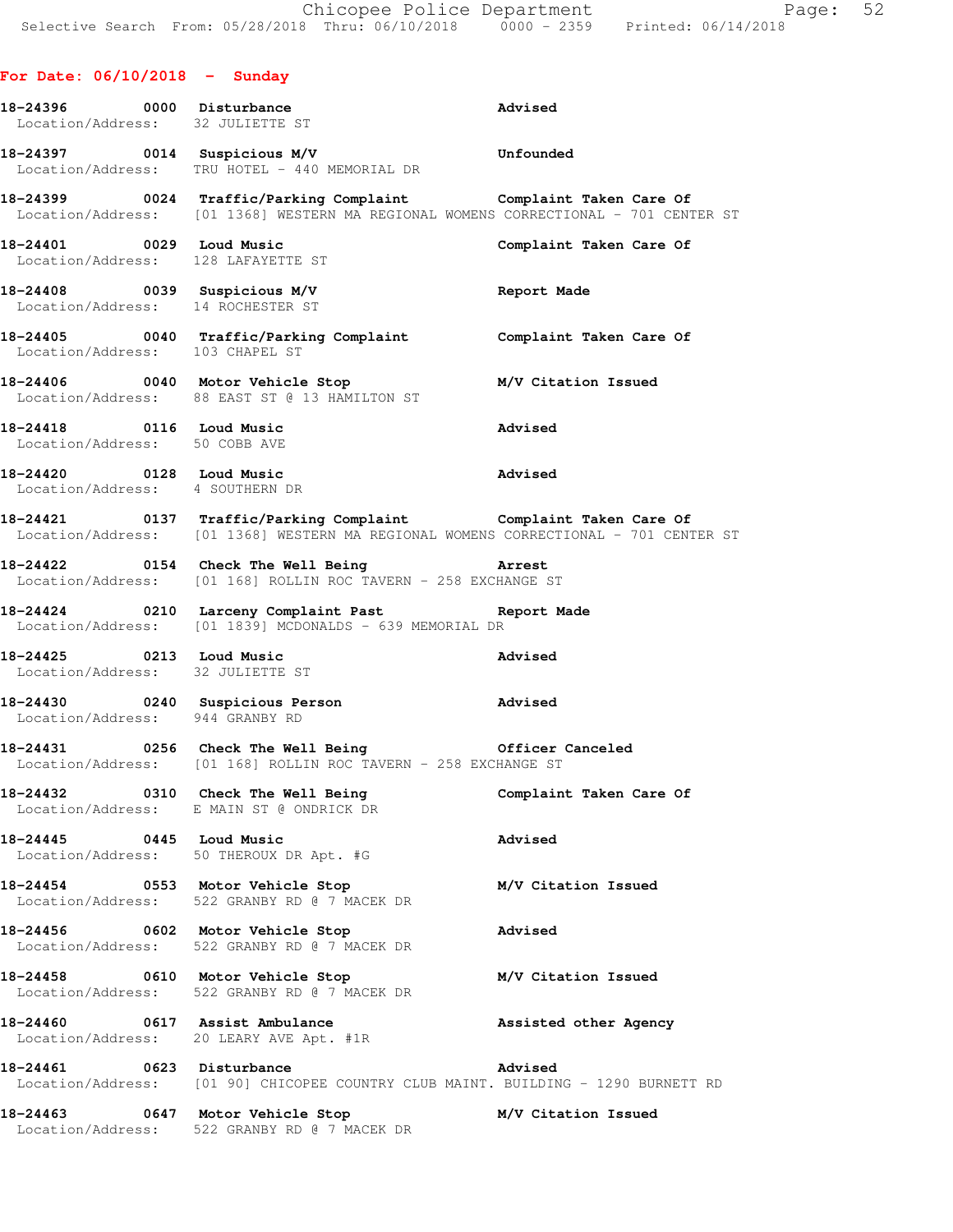|                                                            |                                                                                                                                                                   | Chicopee Police Department<br>Selective Search From: 05/28/2018 Thru: 06/10/2018 0000 - 2359 Printed: 06/14/2018 |  |
|------------------------------------------------------------|-------------------------------------------------------------------------------------------------------------------------------------------------------------------|------------------------------------------------------------------------------------------------------------------|--|
|                                                            | 18-24465 0705 Motor Vehicle Stop 6 M/V Citation Issued<br>Location/Address: 497 GRANBY RD @ 15 SUNFLOWER AVE                                                      |                                                                                                                  |  |
|                                                            | 18-24467 0717 Abandoned 911 Call Mappears Secure After Che<br>Location/Address: [01 730] TOWN FAIR TIRE CENTERS INC - 886 MEMORIAL DR                             |                                                                                                                  |  |
|                                                            | 18-24469 0733 Suspicious M/V<br>Location/Address: 28 PENDLETON AVE                                                                                                |                                                                                                                  |  |
| Location/Address: 151 EAST ST                              | 18-24471 0804 Breaking & Entering-Report Appears Secure After Che                                                                                                 |                                                                                                                  |  |
|                                                            | 18-24473 0818 Car Wash Complaint Taken Care Of<br>Location/Address: [01 448] SOFT TOUCH AUTO WASH - 1469 GRANBY RD                                                |                                                                                                                  |  |
|                                                            | 18-24474 		 0824 Traffic/Parking Complaint 		 Complaint Taken Care Of<br>Location/Address: [01 670] CUMBERLAND FARMS - 1061 MEMORIAL DR                           |                                                                                                                  |  |
| Location/Address: 8 GRAPE ST Apt. #H                       | 18-24475 0846 Larceny Complaint Past <b>Report Made</b>                                                                                                           |                                                                                                                  |  |
|                                                            | 18-24477 18-24477 0911 Traffic/Parking Complaint 18-24477 2011 Appears Secure After Che<br>Location/Address: [01 307] CHICOPEE CONVENIENCE MART - 201 EXCHANGE ST |                                                                                                                  |  |
|                                                            | 18-24478 0913 Disturbance<br>Location/Address: [01 636] DENNYS - 467 MEMORIAL DR                                                                                  | Report Made                                                                                                      |  |
|                                                            | 18-24479 0944 Drug Overdose<br>Location/Address: 60 SIMARD DR Apt. #1                                                                                             | Report Made                                                                                                      |  |
| Location/Address: 151 EAST ST<br>Original Call #: 18-24471 | 18-24482 1008 Breaking & Entering-Report Officer Canceled                                                                                                         |                                                                                                                  |  |
|                                                            | 18-24484 1015 Animal Complaint 18-24484 Complaint Taken Care Of<br>Location/Address: [01 850] LINCOLN GROVE - PARK - 224 BROADWAY                                 |                                                                                                                  |  |
|                                                            | 18-24488 1051 Assault & Battery Complaint Advised<br>Location/Address: [01 235] COLONIAL CAFE INC - 550 CHICOPEE ST                                               |                                                                                                                  |  |
|                                                            | 18-24487 1052 Traffic/Parking Complaint Complaint Taken Care Of<br>Location/Address: [01 1577] CHICOPEE MARKETPLACE (CENTRO PROPERTIES) - 591 MEMORIAL DR         |                                                                                                                  |  |
| Location/Address: 52 GRATTAN ST                            | 18-24490 1123 Traffic/Parking Complaint Complaint Taken Care Of                                                                                                   |                                                                                                                  |  |
|                                                            | 18-24492 1129 Abandoned/Found Property Report Made<br>Location/Address: [01 56] WALGREENS - 583 JAMES ST                                                          |                                                                                                                  |  |
|                                                            | 18-24494 1207 Traffic/Parking Complaint Complaint Taken Care Of<br>Location/Address: [01 1577] CHICOPEE MARKETPLACE (CENTRO PROPERTIES) - 591 MEMORIAL DR         |                                                                                                                  |  |
|                                                            | 18-24495 1209 Traffic/Parking Complaint Complaint Taken Care Of<br>Location/Address: [01 1577] CHICOPEE MARKETPLACE (CENTRO PROPERTIES) - 591 MEMORIAL DR         |                                                                                                                  |  |
| 18-24496 1228 Disturbance<br>Location/Address: 53 DALE ST  |                                                                                                                                                                   | Unable to Locate                                                                                                 |  |
| 18-24497 1242 Undesirable                                  | Location/Address: [01 497] MOTEL 6 - 36 JOHNNY CAKE HOLLOW RD                                                                                                     | Advised                                                                                                          |  |
|                                                            | 18-24498 1255 Property Damage Crash Neport Made<br>Location/Address: AT I-291 RAMP - FULLER RD                                                                    |                                                                                                                  |  |
|                                                            | 18-24499 1304 Traffic/Parking Complaint Complaint Taken Care Of<br>Location/Address: [01 1520] MONTCALM HEIGHTS - 185 NEW LUDLOW RD                               |                                                                                                                  |  |
|                                                            | 18-24500 1333 Animal Complaint <b>18-24500</b> Unable to Locate<br>Location/Address: [01 638] BJS WHOLESALE FOOD WAREHOUSE - 650 MEMORIAL DR                      |                                                                                                                  |  |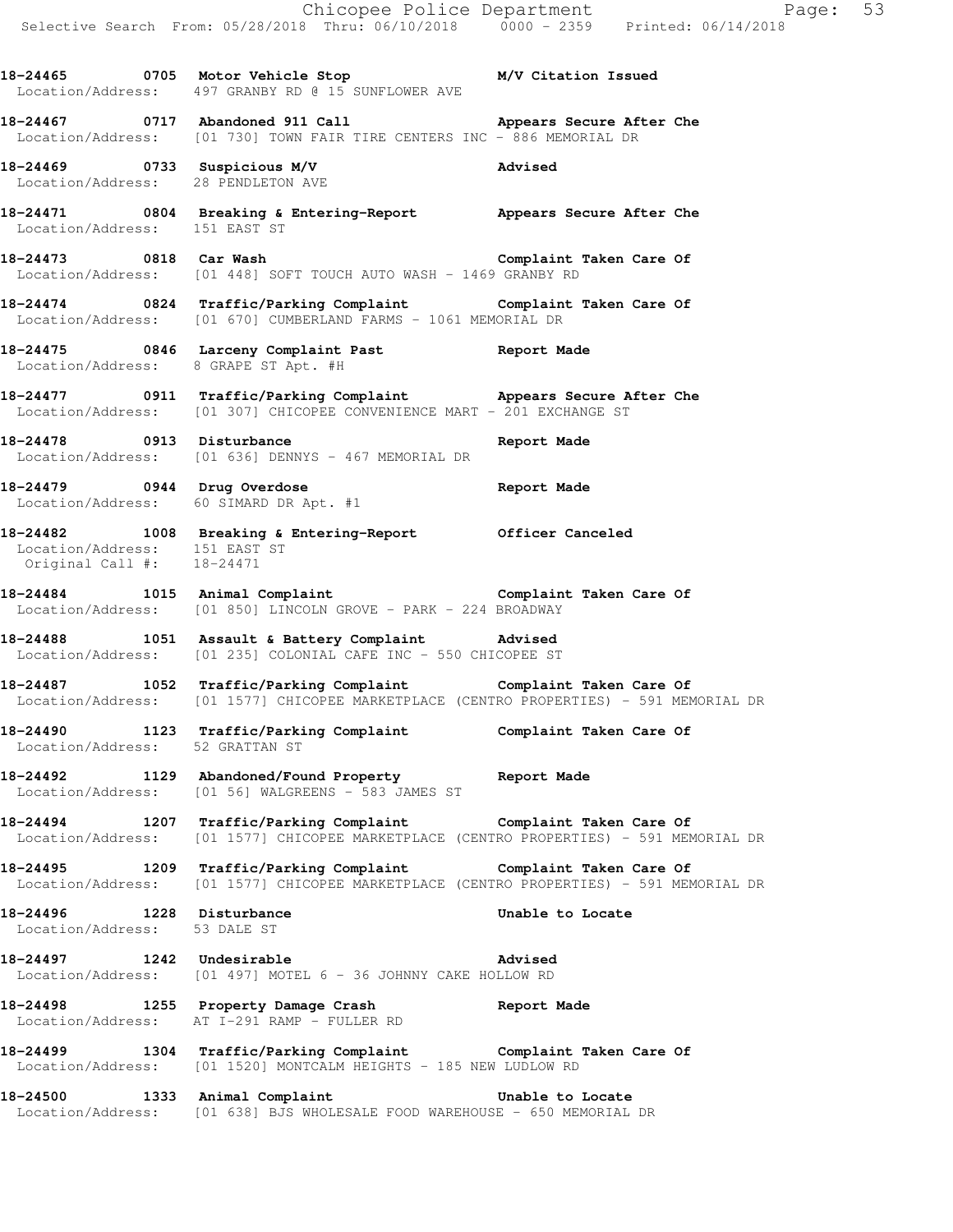|                                                                         | Chicopee Police Department<br>Selective Search From: 05/28/2018 Thru: 06/10/2018 0000 - 2359 Printed: 06/14/2018                           | Page: 54                |
|-------------------------------------------------------------------------|--------------------------------------------------------------------------------------------------------------------------------------------|-------------------------|
|                                                                         | 18-24501 1340 Abandoned/Found Property Advised<br>Location/Address: 14 NORMAN ST                                                           |                         |
|                                                                         | 18-24503 1349 Traffic/Parking Complaint Appears Secure After Che<br>Location/Address: [01 307] CHICOPEE CONVENIENCE MART - 201 EXCHANGE ST |                         |
| Location/Address: WANDA ST                                              | 18-24504 1404 Traffic/Parking Complaint Unable to Locate                                                                                   |                         |
| Location/Address: HAVEN AVE                                             | 18-24505 1414 Suspicious M/V Chable to Locate                                                                                              |                         |
|                                                                         | 18-24507   1429   Abandoned/Found Property   Complaint Taken Care Of Location/Address: [01 461] HAIR CUTTERY - 1410 MEMORIAL DR            |                         |
| Location/Address: 2 BEAUDOIN CT                                         | 18-24506 1432 Check The Well Being 30 Advised                                                                                              |                         |
| Location/Address: 288 FRONT ST                                          | 18-24508 1436 Service of a Summons SERVED IN HAND                                                                                          |                         |
| Location/Address: 44 STONINA DR                                         | 18-24509 1447 Drug Overdose and the Report Made                                                                                            |                         |
|                                                                         | 18-24510 1508 Neighbor/Landlord Dispute Advised<br>Location/Address: 2 DWIGHT CT Apt. #2FL                                                 |                         |
|                                                                         | 18-24512 1532 Property Damage Crash Report Made<br>Location/Address: [01 1284] NATURAL TASTE - 726.5 CHICOPEE ST                           |                         |
|                                                                         | 18-24513 1546 Abandoned/Found Property Complaint Taken Care Of<br>Location/Address: [01 849] RIVERS PARK - 19 ALDEN ST                     |                         |
| Location/Address: 148 TELEGRAPH AVE                                     | 18-24514 1548 Personal Injury Crash 18-24514 Report Made                                                                                   |                         |
| Location/Address: NELSON ST                                             | 18-24515 1548 Traffic/Parking Complaint Unable to Locate                                                                                   |                         |
|                                                                         | 18-24516 1604 Car Wash 1885 1885 2012 1604 Car Wash<br>Location/Address: [01 448] SOFT TOUCH AUTO WASH - 1469 GRANBY RD                    |                         |
|                                                                         | 18-24517 1608 Assist Ambulance NSSIST GIVEN<br>Location/Address: [01 561] POLEP, J. DISTR SERVICES - 705 MEADOW ST                         |                         |
| 18-24518 1612 Car Wash                                                  | Location/Address: [01 448] SOFT TOUCH AUTO WASH - 1469 GRANBY RD                                                                           | Complaint Taken Care Of |
| 18-24522 1629 Car Wash                                                  | Location/Address: [01 448] SOFT TOUCH AUTO WASH - 1469 GRANBY RD                                                                           | Complaint Taken Care Of |
|                                                                         | 18-24523 1635 Suspicious Person 1997 Unable to Locate<br>Location/Address: [01 856] NASH FIELD PARK - 90 CALL ST                           |                         |
| 18-24526 1647 Animal Complaint                                          | Location/Address: [02] 622 NEWBURY ST                                                                                                      | Advised                 |
| Location/Address: 34 WINTWORTH ST                                       | 18-24527 1648 Breaking & Entering in progres Report Made                                                                                   |                         |
| Location/Address: 56 DWIGHT ST                                          | 18-24529 1656 Assist Other Police Department ASSIST GIVEN                                                                                  |                         |
|                                                                         | 18-24535 1728 Traffic/Parking Complaint Complaint Taken Care Of<br>Location/Address: 149 EAST ST @ 19 EAST STREET AVE                      |                         |
| 18-24538 1750 Motor Vehicle Stop<br>Location/Address: 319 MONTGOMERY ST |                                                                                                                                            | Advised                 |
| 18-24539 1751 Animal Complaint<br>Location/Address: 16-20 RIVERVIEW TER |                                                                                                                                            | Unable to Locate        |